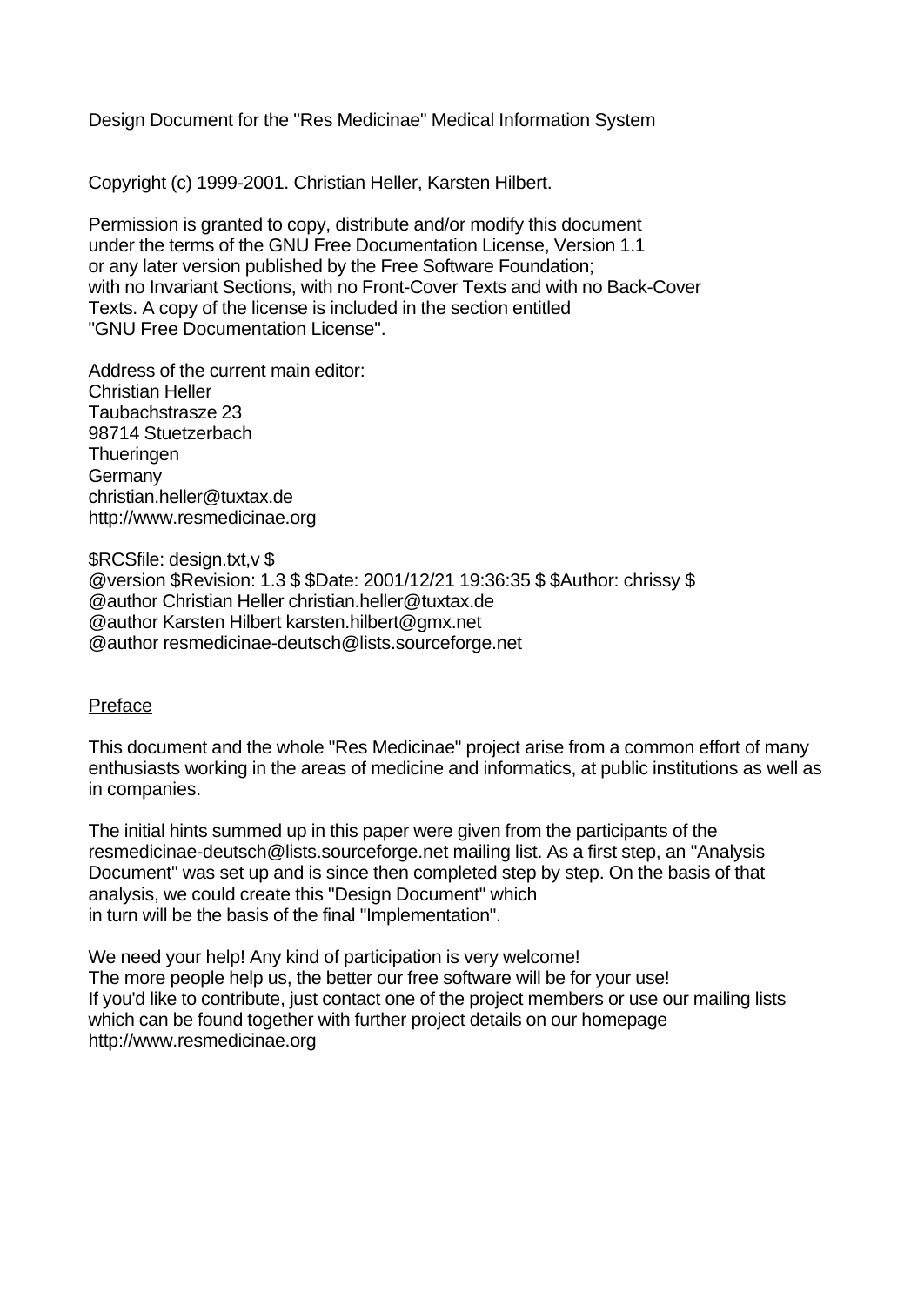## **Contents**

1 Introduction 2 Basics 2.1 Programming Language 2.2 Directory Structure 2.3 Application Communication 3 Software Architecture 3.1 Logical Layers 3.2 Application 3.2.1 Design Patterns 3.2.1.1 Model View Controller 3.2.1.2 Hierarchical MVC 3.2.1.3 Extended HMVC for runtime GUI switching 3.2.2 View 3.2.2.1 Swing 3.2.2.2 Servlets/Java Server Pages 3.2.2.3 UIML 3.2.3 Controller 3.2.3.1 Application 3.2.3.2 Main Application 3.2.4 Model 3.2.4.1 Local Facade 3.2.4.2 Remote Facade 3.3 Domain 3.3.1 Data Access 3.3.2 Data Source 4 Applications 4.1 Main 4.1.1 Res Medicinae 4.2 Standard 4.2.1 Record 4.2.2 ReForm 4.2.3 ResLab 4.2.4 Billing 4.2.5 Paraclinical 4.2.6 Statistics 4.3 Specialist 4.3.1 ResDentum 4.3.2 ResOcularum 4.4 HDTF Services 4.4.1 Patient Centred Services 4.4.1.1 PIDS 4.4.1.2 SLIMS 4.4.1.3 COAS 4.4.2 Provider Centred Services 4.4.3 Enterprise Information Services 4.4.4 Administration Centred Services 4.5 Enterprise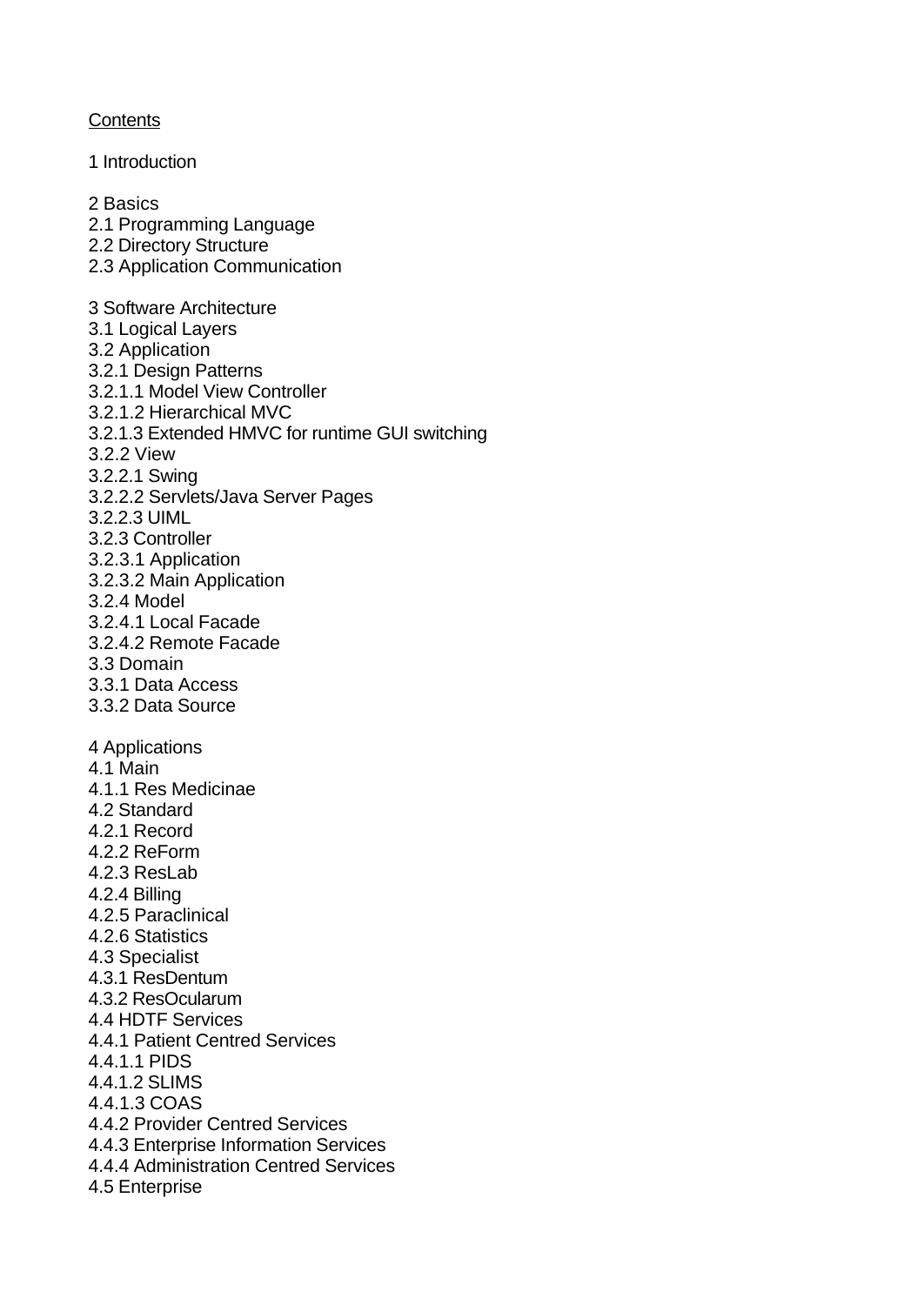5 Domains

- 5.1 Healthcare
- 5.1.1 Doctor's Practice
- 5.1.2 Hospital Information System
- 5.2 Enterprise

6 Libraries

- 6.1 ResMedLib
- 6.2 External
- 6.2.1 Scope

7 Hardware Architecture

- 7.1 Physical Tiers
- 7.2 Scenarios

7.2.1 Simple Application

7.2.2 Client and Server Application on the same Machine

7.2.3 Server Application on a special Server Machine

7.2.4 Web Server accessing a Server Application

7.2.5 Server Application spread to many Machines

8 Development

- 8.1 Activities
- 8.1.1 Prepare
- 8.1.2 Build
- 8.1.3 Run
- 8.2 Create an Application
- 8.3 Create a Domain

9 Indexes

- 9.1 Abbreviations
- 9.2 Figures
- 9.3 Tables
- 9.4 Sources

10 Attachments 10.1 GNU Free Documentation License 10.2 History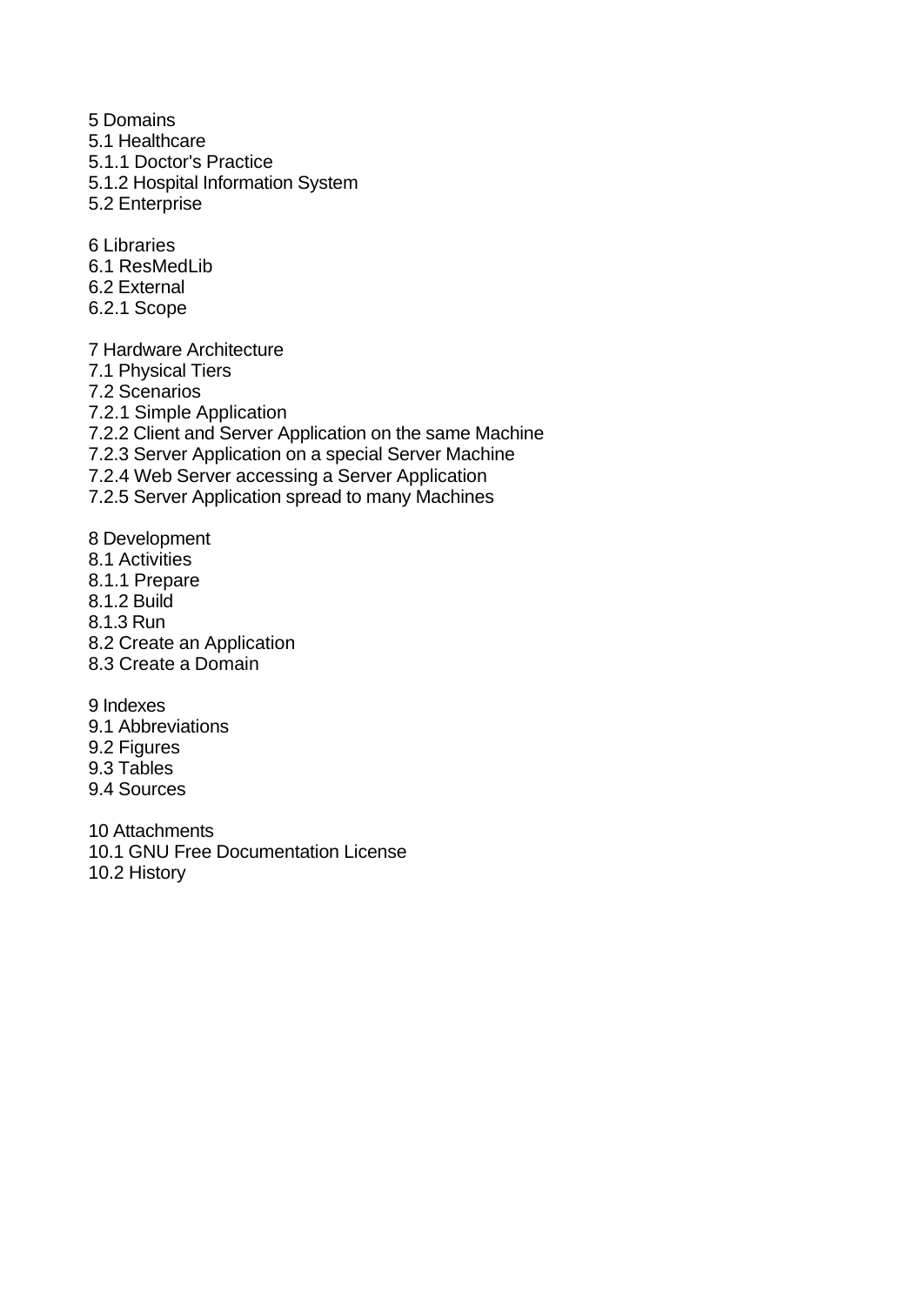## 1 Introduction

This design paper covers all aspects that are important for the development of (parts of) the "Res Medicinae" system. However, please keep in mind that it is an ongoing effort and hence will never be complete to the end.

Res Medicinae tries to be not just another dirty, monolithic application which - without a proper architecture - would soon encounter limitations. We are using latest design technology including patterns, layers and stick to official standards such as those of the (Healthcare) Domain Task Forces (H)DTF (CORBAmed): http://www.omg.org/homepages/index.htm http://www.acl.lanl.gov/OMG/CD/corba.html and the Good Electronic Health Record (GEHR) standard: http://www.gehr.org Also, HL7 is considered to what concerns the domain structure: http://www.hl7.org

You may also want to inspect our modelling repository that uses UML notation: http://www.resmedicinae.org/model/rep/doc/index.html However, it is currently NOT up-to-date and uses old concepts. Please check out again later.

## 2 Basics

## 2.1 Programming Language

It is our opinion that the core of software systems of a certain size can only be developed successfully in one of the two comprising languages, C++ or Java. This applies even more, as one of our basic aims is to offer true platform independence. Hence, only Java (or C++ based on ported libraries such as Qt) can really be considered.

C++ is all Open Source while Java's license model doesn't follow those rules. Still, there is hope that one day in the near future Sun will open up the language.

On the other hand, there are many weaknesses of the C++ language just because it has grown over the years and was extended to modern design possibilities step by step. It always again causes instability. The Java Framework, on the contrary, brings along plenty of features.

Scripting- and related languages such as PERL and Python are free but don't play in one league with C++ and Java, in our opinion.

However, since the layers of the Res Medicinae system will be divided properly, it should be not a big problem to create client applications such as for the Linux KDE/GNOME desktops in other languages, e.g. using the Qt, GTK or the wxWindows libraries, most of which are platform-independent, like Java.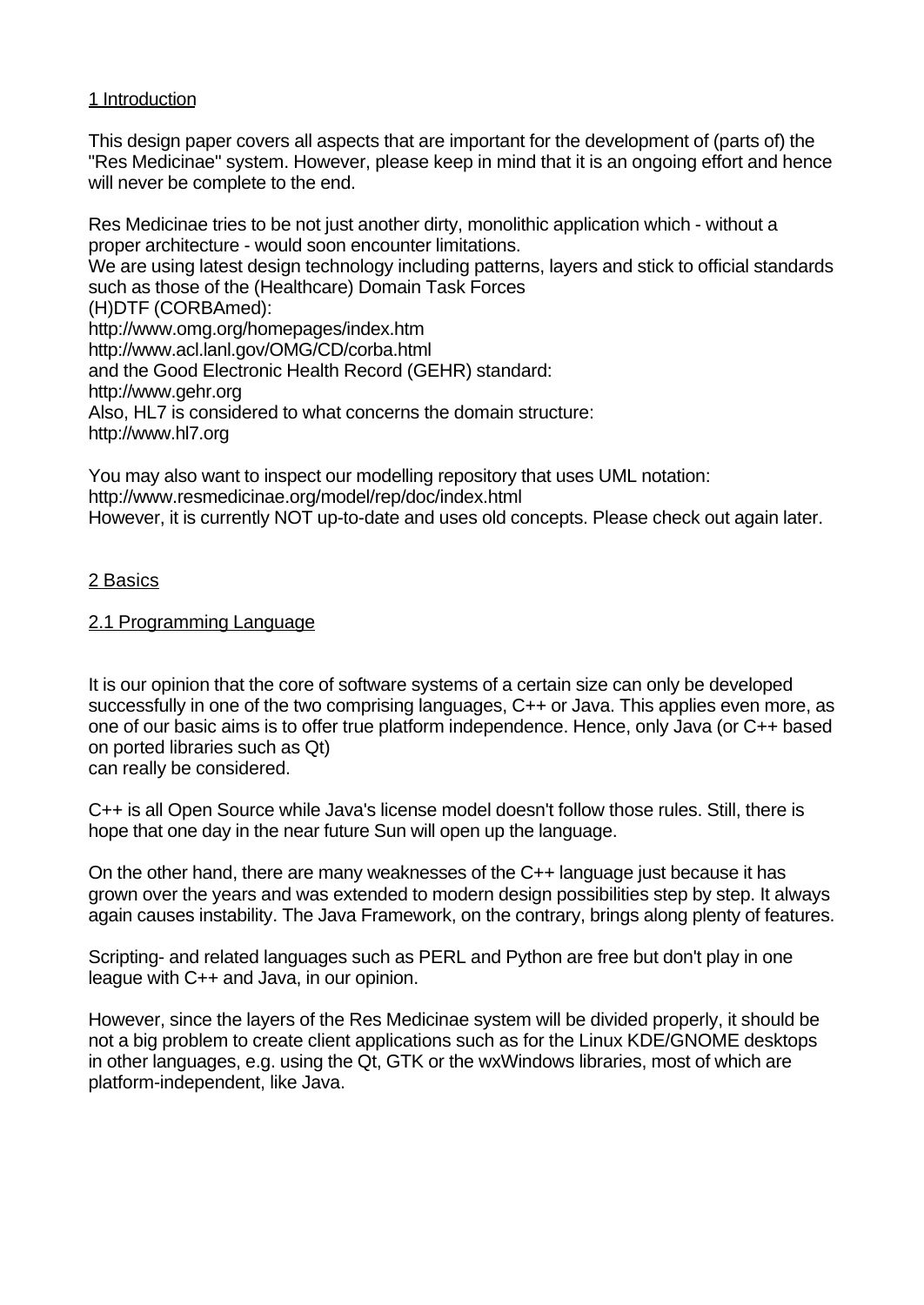#### 2.2 Directory Structure

The system resides in the project root directory: /opt/resmedicinae or, on Windows operating systems, in: c:\programs\resmedicinae

Following symbolic links will be created on installing the system: /etc/opt/resmedicinae/ --> /opt/resmedicinae/etc/ /usr/local/resmedicinae/ --> /opt/resmedicinae/local/

Within the system directory, one can find the following sub directories: /admin (project administration things)

 /accessdata /developers /mailinglists /projectplan (todo) /workgroups /administration /documentation /programming /promotion /support /translation /webdesign /bin (build/start/stop scripts for all applications and domains) /build (compiled .class files) /dist (distributable files) binaries.zip documentation.zip all.zip sources.zip /doc (documentation) /api /bugreport /demo /description /license /logos /manuals /opinions /portals /presentations /screenshots /support /credits /help /tutorials /etc (configuration files) /jre (java runtime engine) /lib (libraries) database.zip enterprise.jar reform.jar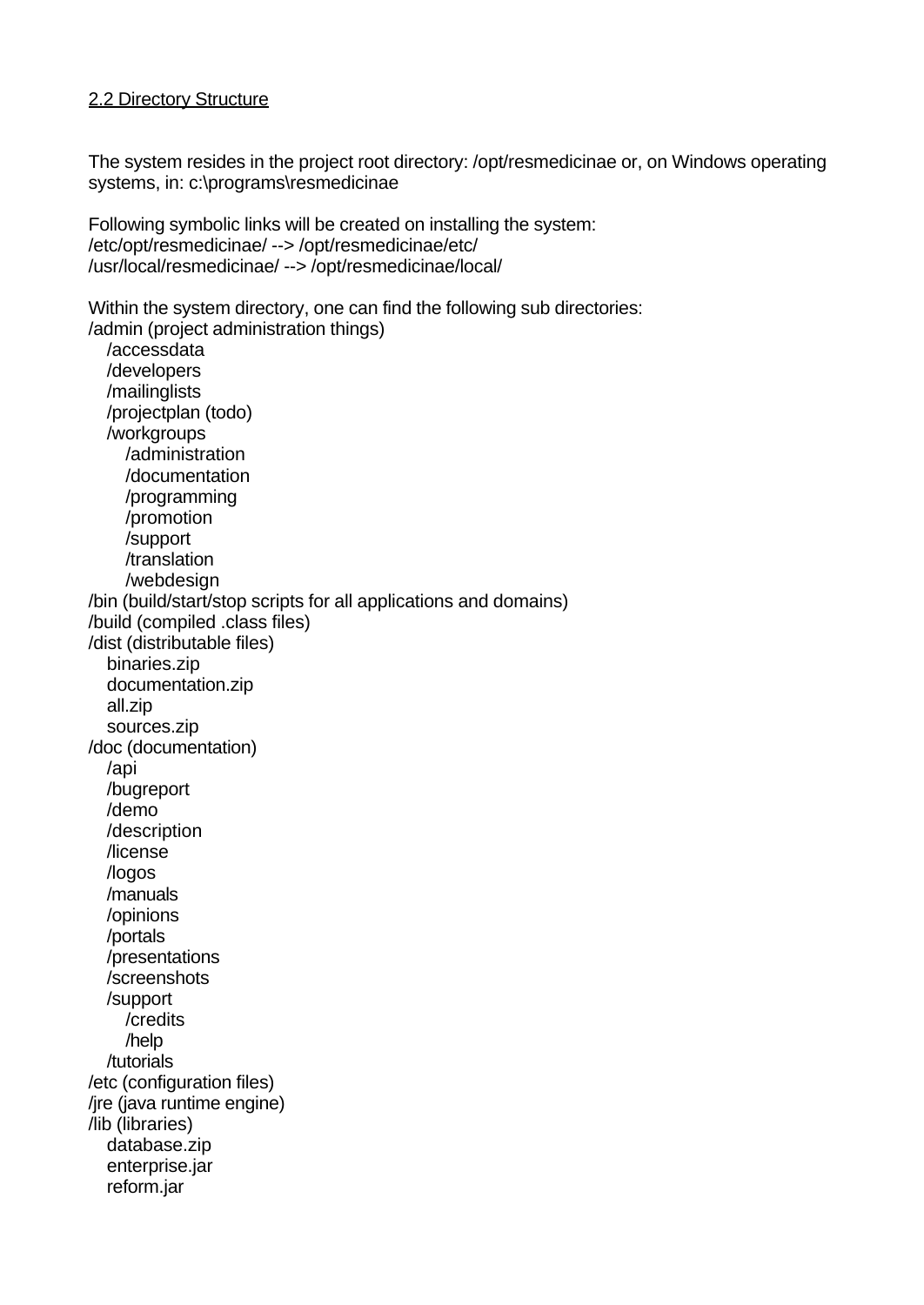healthcare.jar reslab.jar resmedicinae.jar record.jar /local (things which are specific to only one machine) /etc (configuration files) /model /analysis (requirements, wishlist) /design (model, structure) /rep (UML model/diagram repository) /standards (includes style guides) /share (contains default system settings as opposed to user specific settings in ./resmedicinae; stores resources that are accessible from all applications, such as forms of the "ReForm" application) /addons (additional system resources provided and configured by the administrator) /reform /forms /germany MyRezept.xml /apps /reform /dtd /forms /germany Rezept.xml /pics /plugins /templates /tmp /toolbar /doc /record /api /manual /reform /api /manual /screenshots /reslab /api /manual /resmedicinae /api /manual /tutorial /sample /api /manual /tutorial /etc (application configuration files) record.xml reform.xml reslab.xml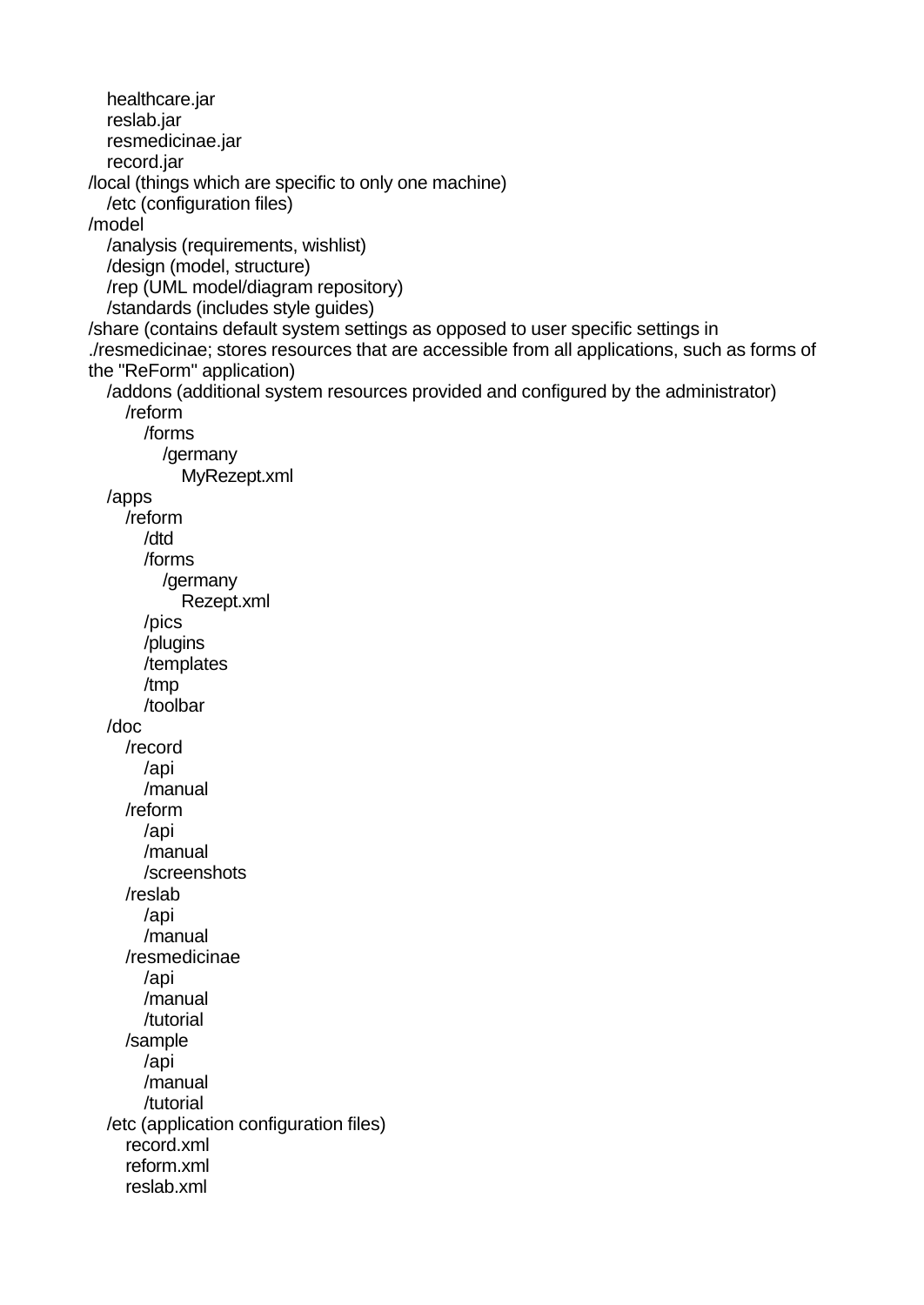resmedicinae.xml /fonts /icons /record /reform /reslab /resmedicinae /sample /local /reform /dtd /forms /pics /plugins /templates /tmp /toolbar /locale /sounds /templates (doctor's letter) /wallpapers /src (source .java files, implementation) /application /enterprise /controlling /humanresources /logistics /materials /organization /quality /sales /treasury /healthcare /pids /org /resmedicinae /application /healthcare /pids /record /org /resmedicinae /application /healthcare /record /reform /org /resmedicinae /application /healthcare /reform /presentation /reslab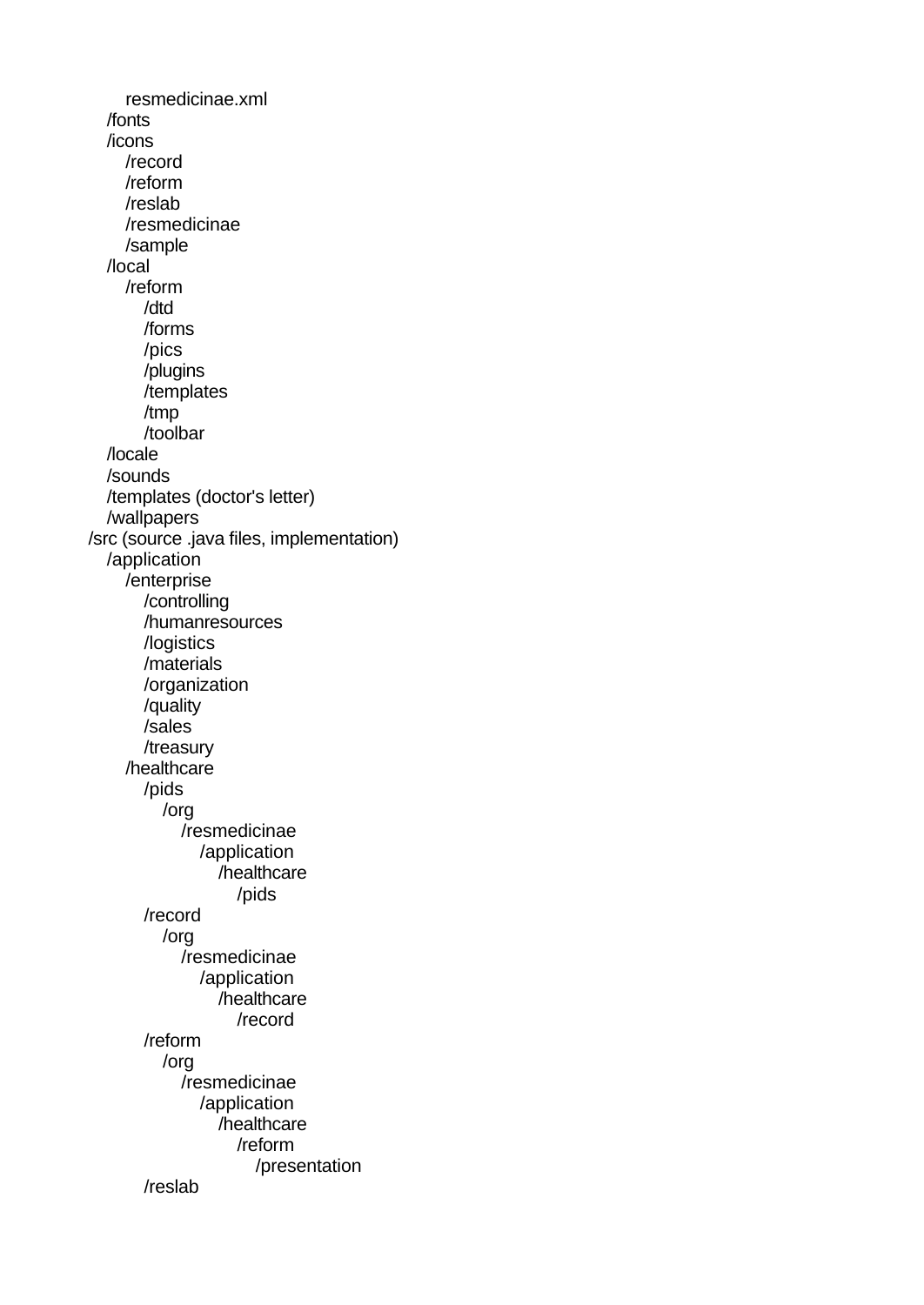## /org /resmedicinae /application /healthcare /reslab

/datatransfer

 /presentation (may contain not only graphical but also textual user interface, e.g. to retrieve laboratory data) /main /resmedicinae /org /resmedicinae /application /main /resmedicinae /sample /simple /org /resmedicinae /application /sample /simple /domain /enterprise /controlling /humanresources /logistics /materials /ordering /organization /quality /sales /treasury /healthcare /billing /org /resmedicinae /domain /healthcare /billing /billing/germany/cooperativesociety /billing/germany/private /billing/germany/sickfund /communication /communication/conference /communication/email /communication/fax /communication/letter /communication/web /configuration /configuration/color /configuration/font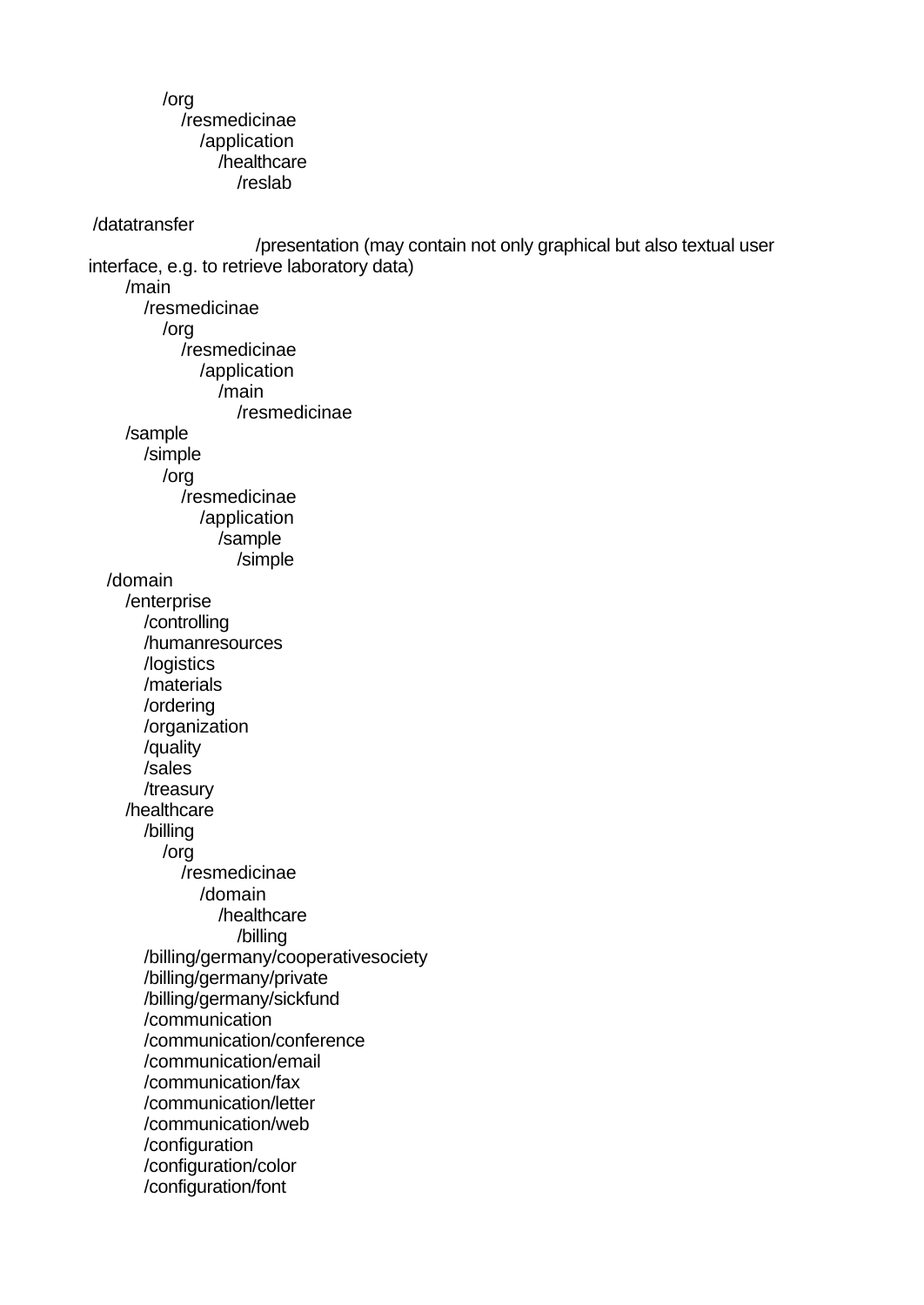/configuration/praxisaddress /device /device/cardreader /drug /entity /entity/legal /entity/living /entity/living/patients /entity/living/patients/address /entity/living/patients/injections /entity/living/patients/sickfund /form /form/germany /form/germany/abrechnung /form/germany/arbeitsunfaehigkeit /form/germany/attest /form/germany/berufsgenossenschaft/a13 /form/germany/berufsgenossenschaft/d13 /form/germany/berufsgenossenschaft/h13 /form/germany/berufsgenossenschaft/d9 /form/germany/berufsgenossenschaft/kd10 /form/germany/briefkopf /form/germany/briefumschlag /form/germany/einweisung /form/germany/etiketten /form/germany/gesundheitsuntersuchung /form/germany/krankenpflege /form/germany/krankenhausbehandlung /form/germany/krebsfrueherkennung /form/germany/krebsfrueherkennung/frau /form/germany/krebsfrueherkennung/mann /form/germany/privat /form/germany/rezept /form/germany/rezept/privat /form/germany/rezept/krankenkasse /form/germany/therapieplan /form/germany/transport /form/germany/ueberweisung /form/germany/unfallmeldung /importexport /importexport/bdt /inventory /material /paraclinical /paraclinical/arthroscopy /paraclinical/computertomogram /paraclinical/bloodpressure /paraclinical/bloodpressure/longtime /paraclinical/electrocardiogram /paraclinical/ecg/ergometry /paraclinical/ecg/longtime /paraclinical/ecg/rest /paraclinical/endoscopy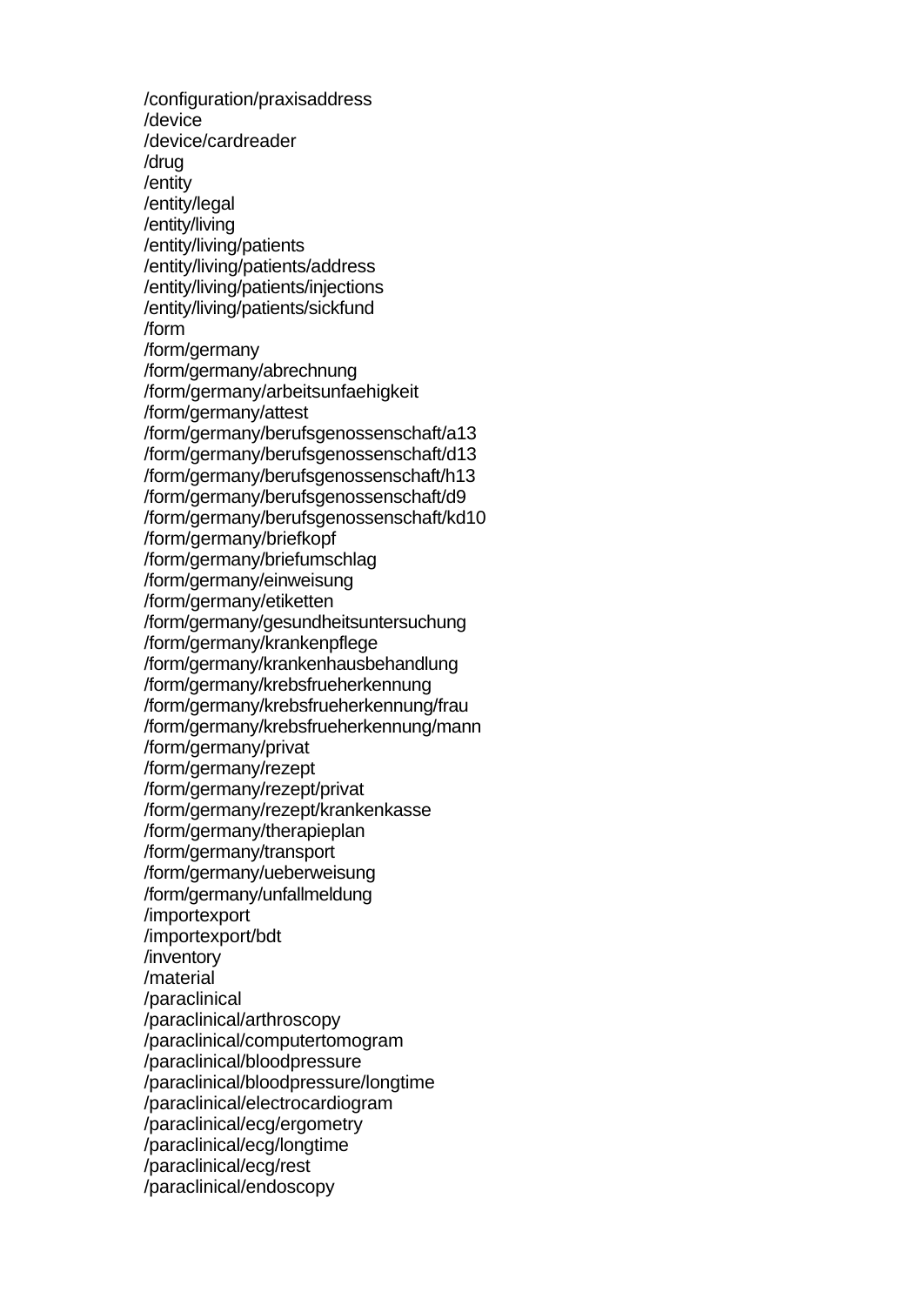/paraclinical/gastroscopy /paraclinical/laboratory /paraclinical/laryngoscopy /paraclinical/magnetoresonance /paraclinical/sonogram /paraclinical/xray /record /record/content /record/diagnosis /record/diagnosis/chains /record/diagnosis/icd /record/history /record/laboratory /record/maintenance (Vorsorge) /record/note /record/observation /record/prescription (Medikamente, Heilmittel wie Massage oder Bestrahlung und Hilfsmittel wie z.B. Gehstock) /record/vitalsign /scheduling /scheduling/birthday /scheduling/consultation /scheduling/visit /scheduling/waitingroom /security /specialists /specialists/general /specialists/ophthalmology /specialists/orthopedy /statistic /statistic/age /statistic/billing /statistic/drugs /statistic/group /statistic/laboratory /statistic/overall /statistic/privatedaily /statistic/sickfundbudget /resmedlib /org /resmedicinae /resmedlib /application ApplicationController.java ApplicationModel.java ApplicationView.java /domain DomainObject.java /util /logging /preference /printing /tmp (temporary stuff)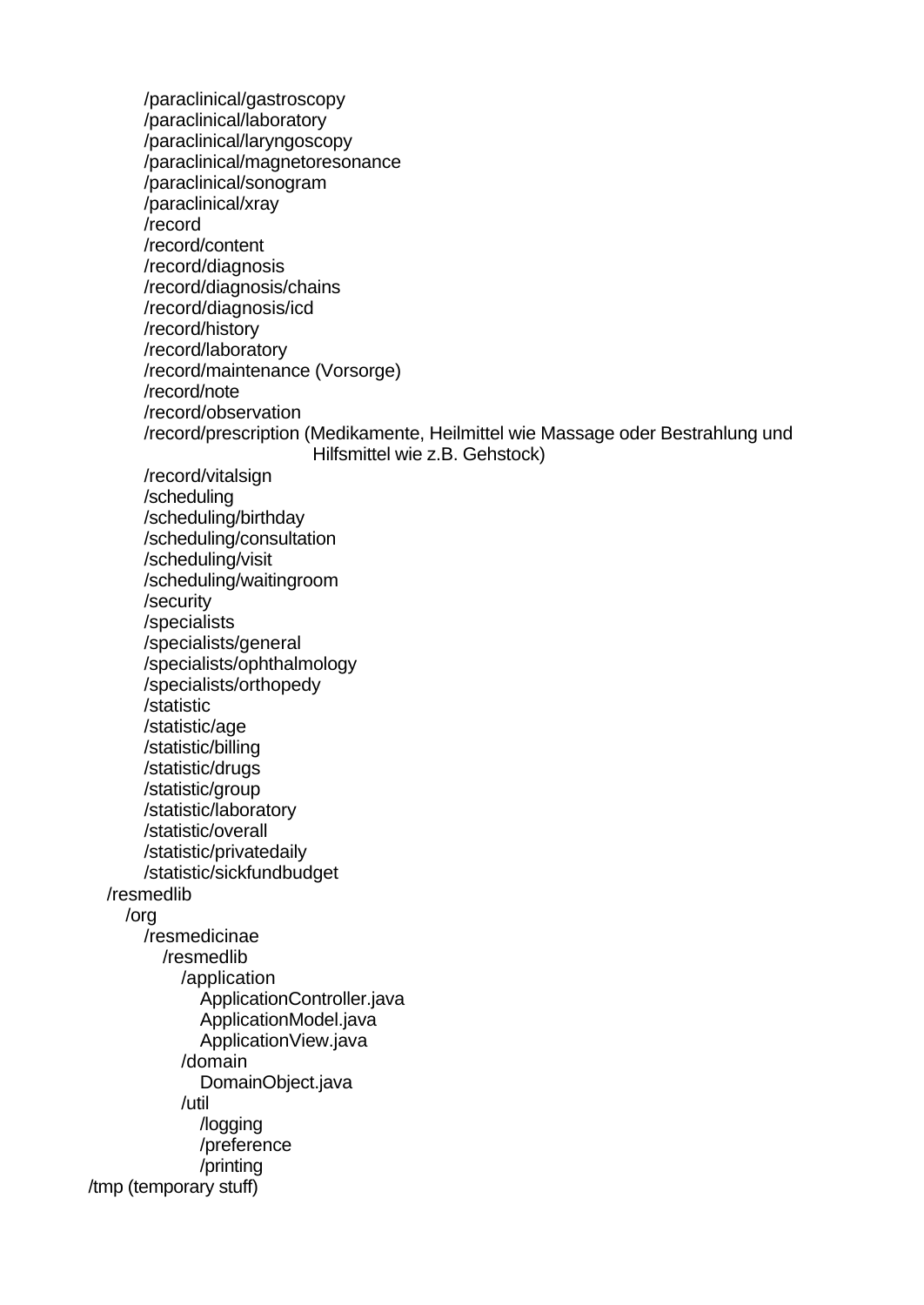All users working with Res Medicinae will find a directory ./resmedicinae in their home directory, which might be something like: /home/username.

The inner structure of ./resmedicinae will look like that:

./resmedicinae (contains user specific settings as opposed to default system settings in /share)

/share

## /apps (application data) /record /reform /dtd /forms /pics /plugins /templates /tmp /toolbar /etc (application configuration files) record.xml reform.xml resmedicinae.xml

So far to what concerns the project structure.

You won't find a /web directory or the like. We have decided to integrate our web site files smoothly into the project structure, i.e. the project root /resmedicinae contains the root index.html file which may point to any sub directory.

The disadvantage of this solution is that all files belonging to the web site are spread over the whole system. However, there are also two big advantages:

1 All links will point to directories which are at a lower level than the project root. If we had our root html file in a /web directory and had to point to the /doc directory for example, we would leave the actual scope of our web site by using a link ../doc that would go higher in hierarchy than our root web file is.

2 There are no redundant files or resources. If we had an extra /web directory, it might become necessary at times, to copy files of the project (e.g. the analysis.txt document) into that /web directory to provide it also on the web site. In that case, we would have unwanted duplication. Even worse when both, the project as well as the web site would get versionated in CVS.

# 2.3 Application Communication

- XML files/XML pipe when call per CLI (Java Messaging Service JMS??)

- sysctl, socket when accessing a running deamon

==> the application can run local or on a remote machine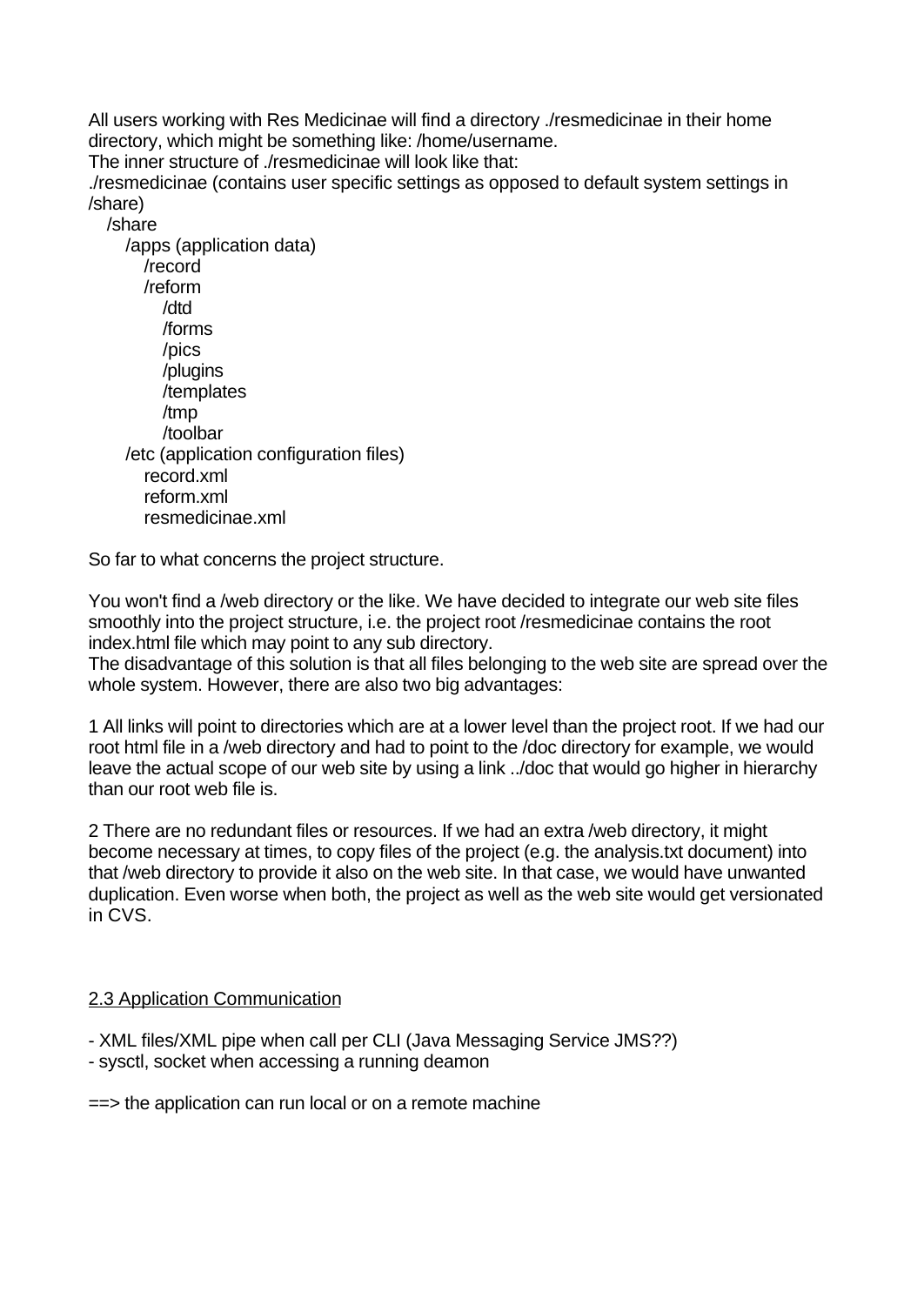# 3 Software Architecture

# 3.1 Logical Layers

What is informatics trying to do?

It tries to model real world aspects which can be manipulated. Let us consider the "real world aspects" to be given, static models. The "manipulation" on the other hand corresponds to dynamic actions.

Figure 1: Informatics

- $-$  Application = Dynamics = manipulates domain = Tool = Time
- Domain = Statics = contains domain objects = Material = Space

Now, an "application" is some executable program (a process) that manipulates objects (data) of a special "domain". It is obvious, that a separation of those two kinds into "layers" is highly recommendable.

Nowadays, most applications have a graphical user interface that is often called "presentation" layer (graphical user interface or "view"). The other parts of application can be put into a "controller" and "model" layer. Depending on whether or not the data are stored directly in their domain objects (as it is with use of an object oriented database), an optional "dataaccess" layer becomes necessary (when using a relational database). It provides access to the data which are kept in the "datasource" layer. Finally, a system has mostly a number of supportive (external) libraries.

Figure 2: Layered Architecture

Every modern system consists of a "layered architecture". One can think of those layers as slices in a stack, as displayed in figure 2. It is even better to imagine the layers as skins of a ball that has a core inside.

You might have heard about 2-layered and 3-layered architectures. Above, we have mentioned even five layers! However, when it comes to implementation, then layers are nothing else than directories (sometimes called "packages" in UML and Java jargon).

In Res Medicinae, we have put our layers into a special package structure. The two major ones are:

/application /domain

An additional one is our general library (framework) which contains functionality that can be used by all other packages: /resmedlib

Figure 3: Package dependencies

Each major package has several sub packages. The application package contains: /healthcare /enterprise /main ...

And the domain package has a pretty similar structure: /healthcare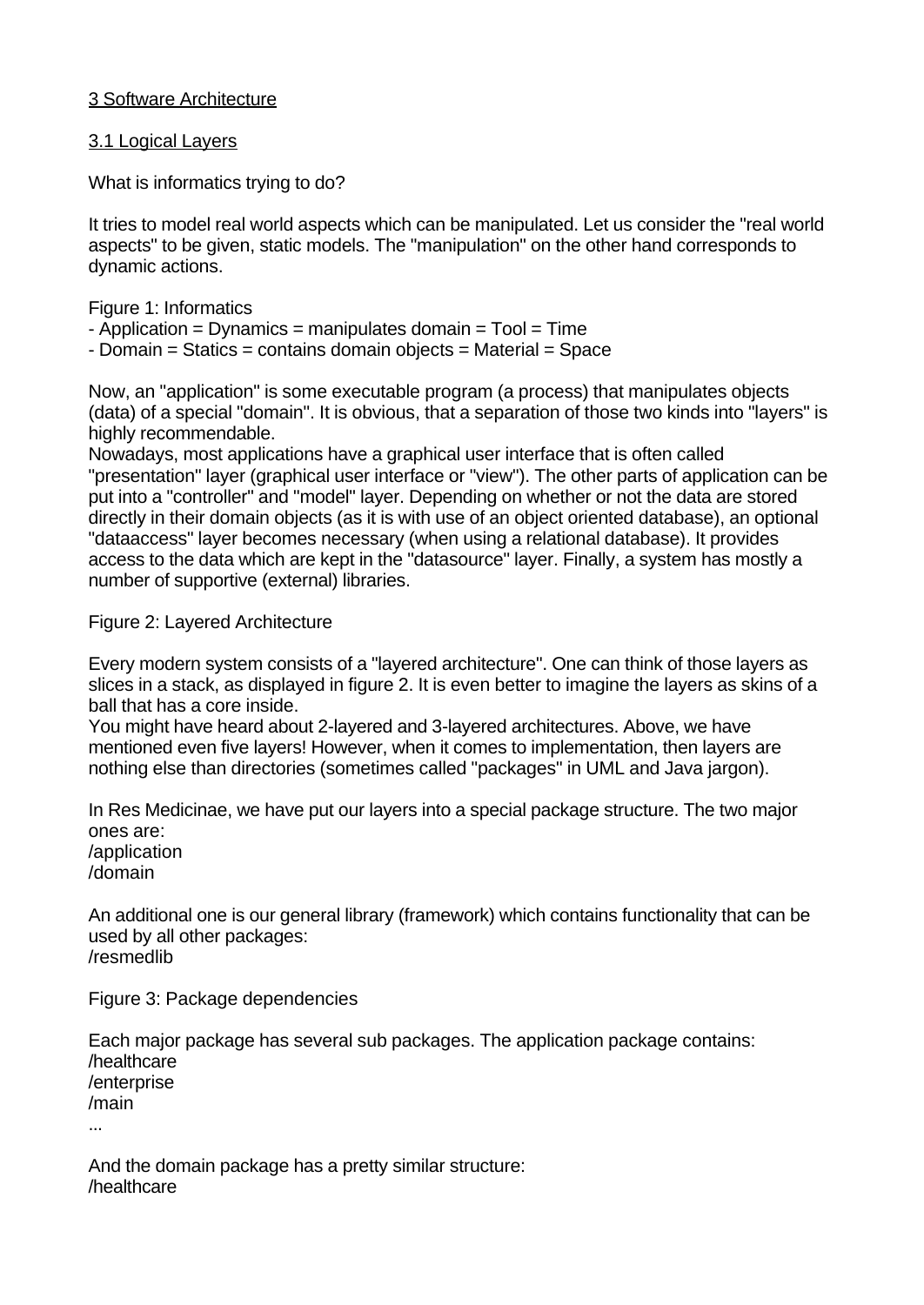# /enterprise

...

The sub packages, again, contain their own sub packages. The healthcare package of application contains for example:

/record

/reform

/reslab

which are single applications (modules) for use in healthcare. And the healthcare package of domain contains domain objects of medicine.

Whilst layers split the system horizontally, one can think of the applications as being a vertical separation within those layers. Each such application provides a special view to a domain area in the core of the system. According to UML, this view is often called "use case". An application can cover one or more use cases. One major use case mostly contains several minor use cases.

Let us now consider the purpose of each layer in detail, starting from the outside of the "ball" which represents our system, to the inside: View-Controller-Model-Domain-DataAccess-**DataSource** 

But before, we need to introduce some more theory: the HMVC design pattern.

# 3.2 Application

# 3.2.1 Design Patterns

# 3.2.1.1 Model View Controller

In the history of software development, many "Design Patterns" were created. One of them has been proven to be especially useful in architecting applications with Graphical User Interface (GUI). It was first introduced in the "Smalltalk" programming language framework and has since then been successfully applied in numerous software projects. That pattern is called "Model View Controller" (MVC).

# [Cai] explains it as follows:

"MVC provides clearly defined roles and responsibilities for its three constituent elements - model, view, and controller. The view manages the screen layout -- that is, what the user interacts with and sees on the screen. The model represents the data underlying the object - for example, the on-off state of a check box or the text string from a text field. Events cause the data in the model to change. The controller determines how the user interacts with the view in the form of commands."

# 3.2.1.2 Hierarchical MVC

This chapter is taken in large parts from [Cai]. Please refer to that source for further information on HMVC.

"HMVC provides a powerful yet easy-to-understand layered design methodology for developing a complete (application) layer. While MVC provides an efficient framework for developing GUI interaction, HMVC scales it to the entire (application layer). Some key benefits of a responsibility-based, layered architecture include: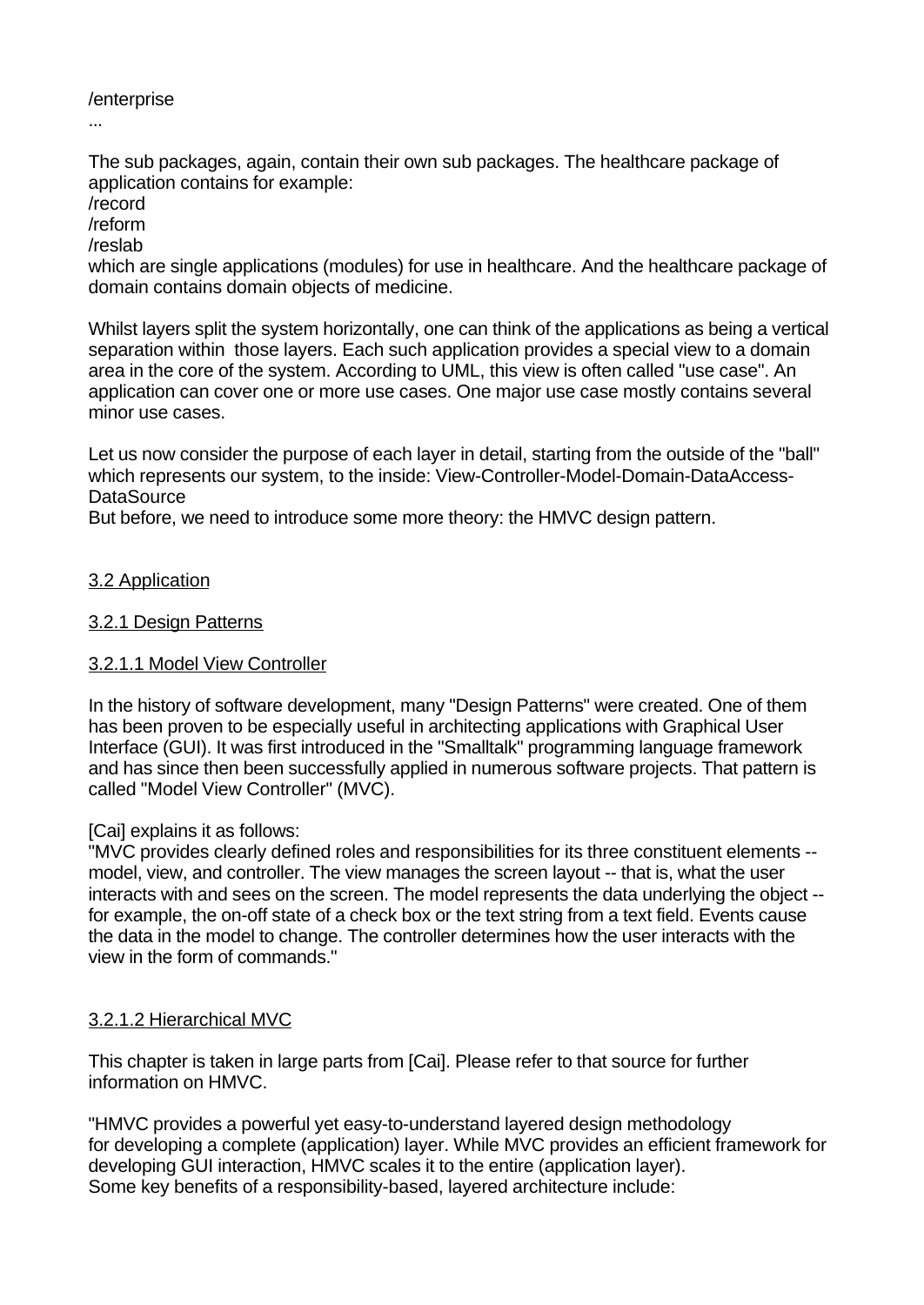- Defined intralayer communication and isolation from higher layers
- Defined interlayer communication with minimal coupling
- Localization of exposure to third-party code

The HMVC pattern decomposes the (application layer) into a hierarchy of parent-child MVC layers. The repetitive application of this pattern allows for a structured (application) architecture, as shown in Figure X.

Figure X: MVC layers [Cai]

The layered MVC approach assembles a fairly complex (application layer). Some of the key benefits of using HMVC reveal the benefits of object orientation. An optimally layered architecture:

- reduces dependencies between disparate parts of the program
- encourages reuse of code, components, and modules
- increases extensibility while easing maintainability

One can effectively manage the development of an application layer by ... using this robust and scalable pattern that can reduce some of the risk and provide a ready-made design foundation on which to build.

There are three key aspects of (application layer) development:

- GUI layout code: Widget layout and screen look and feel
- GUI feature code: Validations and user-event capture

- Application logic code: App flows, navigation, and server interaction

The HMVC design pattern encourages the decomposition of the (application layer) into developed, distinct layers for implementing GUI and application services. A pattern-based architecture results in standardization; the HMVC pattern standardizes the (application) (userservice) layer of Web applications.

Standardization in the (application) layer helps contribute to:

- UI consistency:

The framework divides a visual entity (view) into panes with specific, consistent responsibilities and functionalities.

- Standardized interaction:

The interaction between the various subcomponents within the (application) layer is clearly defined, providing customizable base classes.

- Maintainable code:

Using a pattern results in maintainable code that provides a flexible and extensible code base for developing applications.

- Application flow support:

The framework structures the presentation (application) service into distinct layers and provides for inter- and intralayer communication. Such a structure offers a strong, orderly way to implement application logic and flow.

The HMVC pattern provides clear delineation of responsibility among the different components and layers. Standard design patterns (Abstract Factories, Composite, Chain of Responsibility, Facade etc.) can be used to provide a stable design.

Figure X: HMVC layers and components [Cai]

Figure X illustrates some layers and key components of the HMVC pattern. The horizontal layers specify the hierarchy within the application; the vertical slices refer to the components of the MVC triad. Within a layer, the controller has the overall responsibility of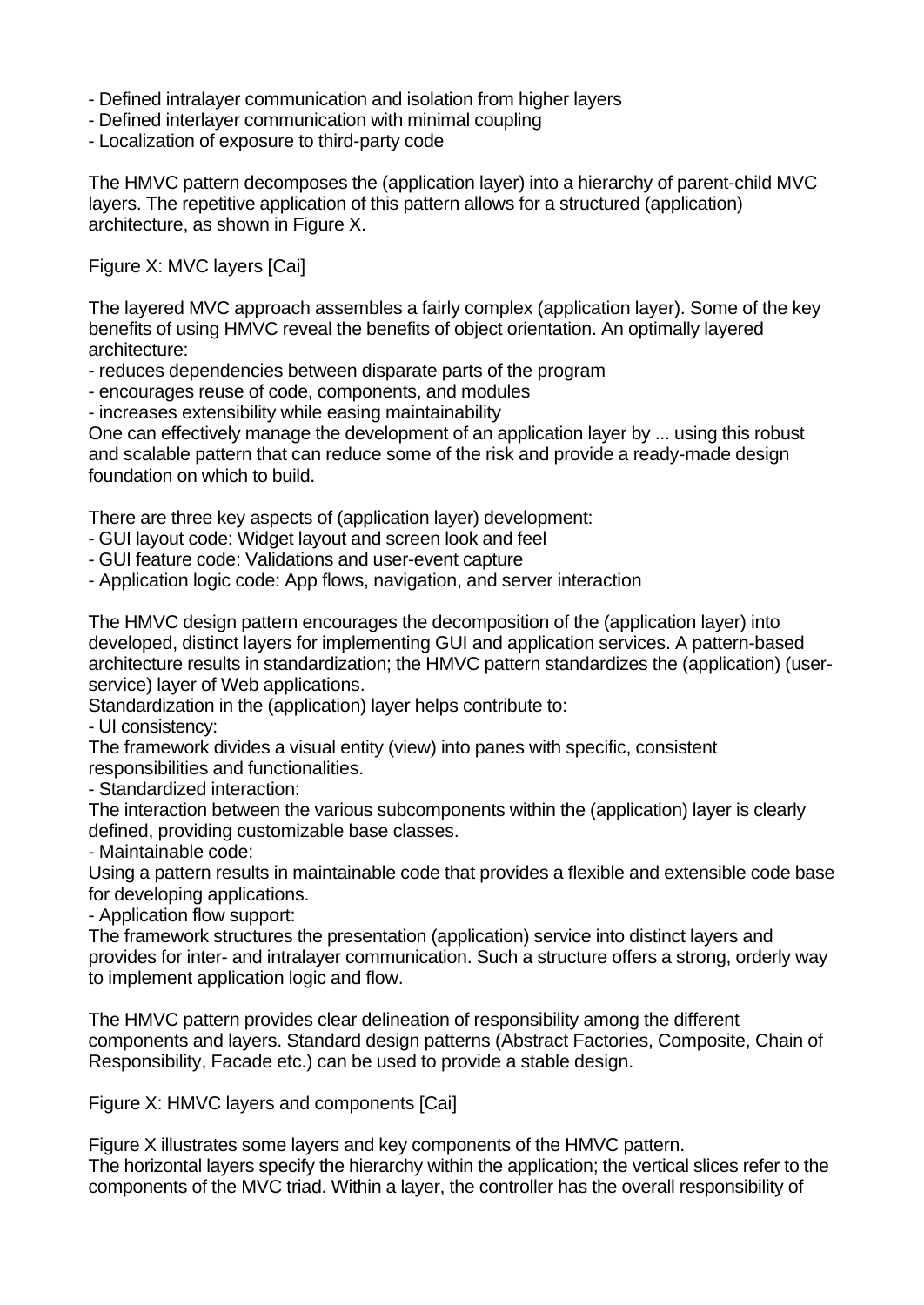managing the model and view components. For example, the GUIFrame Controller controls the GUIFrame Model and the GUIFrame (the view). The dashed lines between model, controller, and view within a layer signify clearly defined interfaces for communication. This interaction is achieved through AppEvents. For intralayer communication, a parent-child controller hierarchy exists, and all intralayer communication can only be routed through this path. Controllers interact by means of AppEvents."

# 3.2.1.3 Extended HMVC

## ...for runtime GUI switching

We must differentiate between the presentation layer (or client tier) and the GUI layer. The GUI layer deals with a small subset of the whole presentation layer, namely the UI widgets and the immediate effects of user actions -- a JTextField and its ActionListener, for example. The presentation layer needs to deal with application flows and server interaction in addition to providing GUI services.

The terms presentation layer and client tier are used interchangeably.

## 3.2.2 View

It provides a way for the user to communicate with the system. Nowadays, mostly graphical user interfaces are used, i.e. windows with menus, toolbars and several forms serve as the interface. A very common user requirement is to be offered a way to control an application also by keyboard only, without the need for a mouse or trackball. Both will be possible in Res Medicinae.

There are other user interfaces such as Braille devices for the blind. Also, vocal control of applications is increasingly used. Both are planned for future versions of this system.

The following description comes from [Cai] again. It explains the role of views in the HMVC pattern.

"A user interacts with the view, the visible portion of the application. HMVC abstracts views at different levels to provide a clean method for designing the GUI. At the highest level is a GUIContainer, with its associated controller. The container essentially holds potentially multiple views, called GUIFrame(s); each GUIFrame is a visual entity with which a user interacts. The framework defines a GUIFrame as composed of multiple subparts -- that is, a Menu GUIPane, a Navigation GUIPane, Status GUIPane, and a central Content GUIPane (see Figure 3). In most common Web applications, developers usually expect multiple GUIFrames to be unlikely; primarily, it is the Content GUIPane that needs to change. The Content GUIPane area is considered to be the most important part of the GUIFrame; that's where most of the user interaction occurs. The framework assumes that the efficient control of multiple Content GUIPanes will suffice to deliver a very large part of the user experience.

# Figure 3. GUI components [Cai]

Figure 3 illustrates a typical GUI frontend. It breaks into several parts (i.e., GUIPanes). We can apply the MVC triad to each of the composing panes and establish a hierarchy, with the GUIFrame being composed of the Menu, Status, Nav, and Content GUIPanes. Depending on the complexity of the code within each component, we may or may not assign an independent controller and model to a GUIPane. For example, because of its simplicity and lack of any real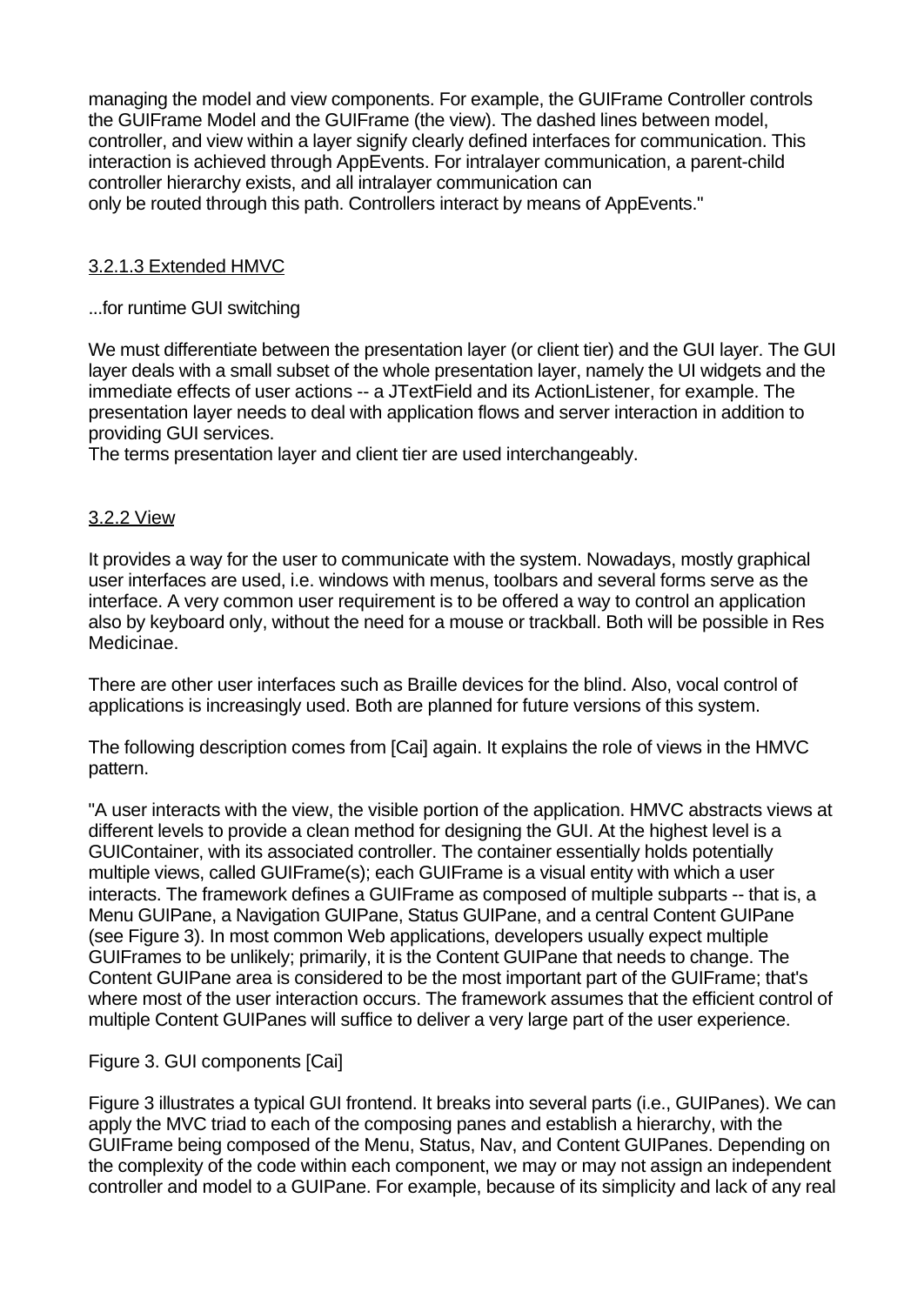need for sophisticated control, it is not necessary for the Status GUIPane to have its own controller; we may choose to have the GUIFrame controller run the Status GUIPane instead. However, as the Content GUIPane is an important activity area, we might assign it a separate controller and model. Based on the MVC triad, a GUIFrame has its associated controller and data-holder model, as does the Content GUIPane. The GUIFrame layer has the GUIContainer as its parent triad. The GUIContainer is an invisible part of the architecture; it can potentially hold multiple GUIFrames.

A crucial aspect of the design is the isolation of Swing-specific code -- i.e., the Swing components and their listeners (refer back to Figure 2) -- within the lowest rung of the hierarchy. As an illustration, Swing widgets primarily compose the Content GUIPane. This is not a design limitation; a Nav GUIPane could also have a Swing component like, for example, a JTree. Therefore, the Content GUIPane is also responsible for catering to Swing events like ActionEvents. Similarly, an ActionEvent generated by clicking a JMenuItem within the Menu GUIPane is heard by the Menu GUIPane itself. Thus, a GUIPane acts as a listener for Swing events. The affected GUIPane can subsequently request further service from its controller by using application- level events. This allows for the localization of Swing-specific code."

In Java, there are two basic ways of implementing a user interface which are described in short in the following chapters:

- a standalone rich client application using the "Swing" library

- a servlet based web client using "Java Server Pages" (JSP)

## 3.2.2.1 Swing

That is the Java Swing Graphical User Interface (GUI) library. It can be used for standalone (rich) clients that have a sophisticated user interface (as opposed to most HTML web interfaces). Swing is somewhat slow at times but platform-independent and well designed.

If the layers of a system are divided properly, other user interfaces such as one for the Linux KDE desktop using the Qt library or another one using the wxWindows library can be created on top of the application layer.

### 3.2.2.2 Servlets/Java Server Pages

The use of servlets is becoming more and more popular. Java provides the "Java Server Pages" (JSP) which is Java code integrated into common HTML. At runtime, the HTML pages are parsed by a web server and transformed into pure HTML code which can then be displayed in any web browser.

In future versions of Res Medicinae, we may provide both, Swing and JSP interfaces.

### 3.2.2.3 UIML

<?xml version="1.0" encoding="UTF-8"?> <!DOCTYPE uiml SYSTEM "UIML2\_0a.dtd"> <uiml xmlns="http://uiml.org/dtds/UIML2\_0a.dtd"> <head> metadata </head>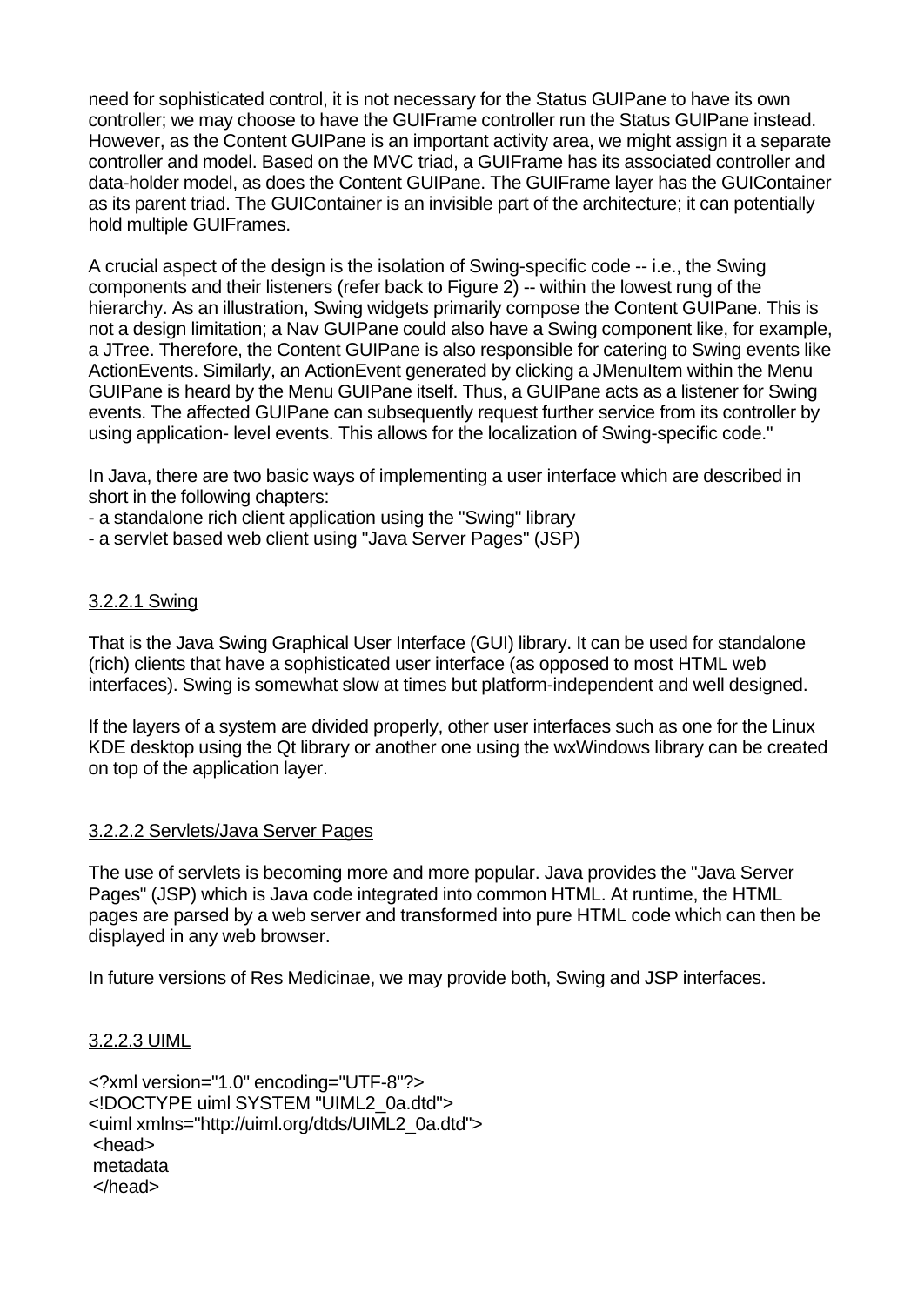<interface> <structure> hierarchical enumeration of all gui elements definition of different hierarchies for different devices are possible every element can get a unique name and be assigned a class presentation layer <part class="Frame"> <part class="Container"> <part class="InputButton" name="SubmitButton"/> </part> </part> </structure> <style> sets the properties like font, color, layout presentation layer <property part-class="Frame" name="rendering"> Html </property> <property part-class="Container" name="rendering"> Body </property> <property part-name="SubmitButton" name="rendering"> </property> <property part-name="SubmitButton" name="type"> </property> <property part-name="SubmitButton" name="value"> <reference constant-name=" SubmitLabel "/> </property> <property event-class="ButtonClicked" name="rendering"> onClick </property> <property call-class="submit" name="rendering"> location.submit </property> </style> <content name="English"> may be text, sound, images makes internationalization possible guis with different content are possible, e.g. for beginners and professionals presentation layer <constant name="SubmitLabel"> Submit </constant> </content> <content name="German"> <constant name="SubmitLabel"> **Uebertrage**  </constant> </content> <behaviour> dialog management layer <rule> <condition>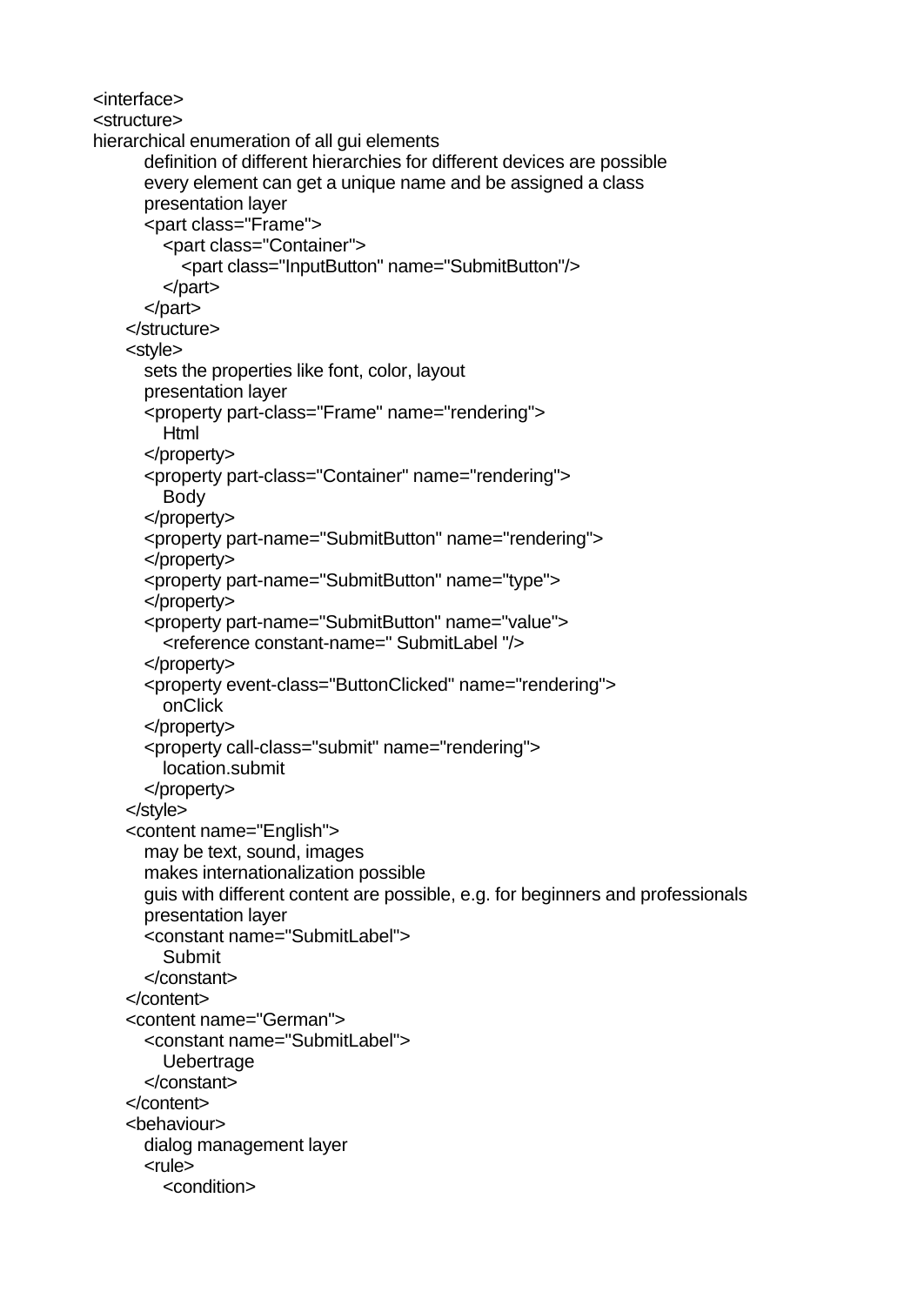```
 <event-class="ButtonClicked" part-name="SubmitButton"/>
          </condition>
          <action>
            <call class=" submit"/>
          </action>
       </rule>
     </behaviour>
   </interface>
   <peers>
     mapping of elements to specific gui toolkit/platform
     <presentation name="html">
       <component name="Html" maps-to="html:html"/>
       <component name="Body" maps-to="html:body"/>
       <component name="ButtonSubmit" maps-to="html:input"/>
          <attribute name="value" maps-to="value.value"/>
          <attribute name="type" maps-to="type.value"/>
       <component name="onClick" maps-to="onClick"/>
     </presentation>
     <logic name="JavaScript">
       <component name="location" maps-to="">
          <method name="submit" maps-to="submit">
            <script>
              <![CDATA[ function submit () (...) ]]>
            </script>
          </method>
       </component>
     </logic>
   </peers>
   <template>
     definition of reusable components
   </template>
</uiml>
```
# 3.2.3 Controller

This layer contains the actual functionality of an application. It is often referred to as "business logic" or "workflow" layer.

The application layer is mostly implemented in standard Java. Classes most often used here are containers, facades, get/set methods.

Following UML diagrams are frequently used for modelling an application:

- Use Case Diagram (UCD)
- Activity Diagram (AD)
- Sequence Diagram (SD)
- State Chart Diagram (ScD)

[Cai] continues its description by explaining the role of controllers in HMVC:

"The controller uses the model to coordinate the effects of user events on the view with the model; it also caters to logic flow. HMVC defines layers within the (application) and provides for distributed control of events through a parent-child hierarchy of controllers. Within a layer,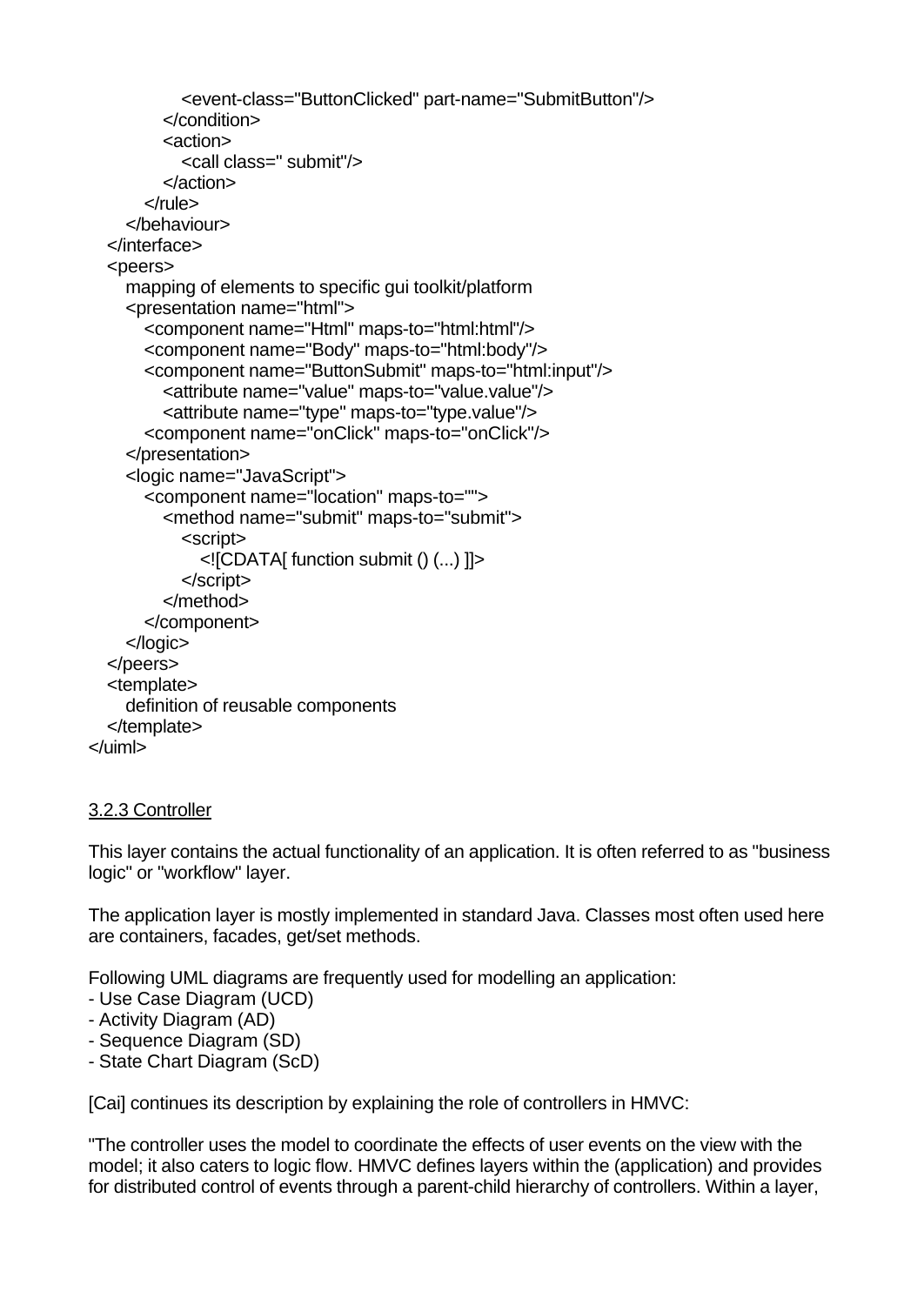the controller is the supreme commander, orchestrating the application flows and user-event responses. The 'Chain of Responsibility' design pattern implements the controllers, wherein they pass on events that they can't cater to.

For example, if, as a result of clicking a button within a Content GUIPane, the Menu GUIPane needs to change, then the ActionEvent would be intercepted by the Content GUIPane itself (as it is the listener for Swing/AWT events). The ContentGUIPane would subsequently make a navigation request to the

ContentGUIPane controller, which would, in turn, pass it on to its parent controller, the GUIFrame controller. This results because the change in the Menu GUIPane can be effected only at a higher level, as the Content GUIPane and Menu GUIPane are at the same level in the hierarchy (they are both

contained within a GUIFrame).

An absolute and clearly defined parent-child relationship is established between a GUIContainer controller at the topmost, or parent, level and its child, the GUIFrame controller. Similarly, there is a parent-child

relationship between a GUIFrame controller and a GUIContent Pane controller. The controller within each layer is only responsible for actions limited to its sphere of influence -- that is, the model and view at that level. For all other services, the controller needs to pass actions on to its parent.

If a controller can't handle its event, the 'Chain of Responsibility' pattern signals the controller to pass the event to its parent. Controllers communicate with each other via AppEvents - which typically can be navigation events, data-request events, or status events. Navigation events are typically those that change the look and feel of the view. For example, if you click the JMenuItem within the Menu GUIPane -- which replaces the active Content GUIPane -- the navigation event would make the change. The application developer would need to identify these events and create some basic stereotypes.

Controllers can also communicate via data events. If a Content GUIPane needs to display data in some JTextField objects, then the Content GUIPane would create a data event. The Content GUIPane would then pass it to its controller, which, upon determining that it is a data event, would delegate it to the

associated model. The model subsequently would pass a refresh request to the Content GUIPane, which would deliver a clean and well-defined communication path.

The controller has multiple responsibilities; it must respond to application- level navigation events and data-request events, for instance. In response to navigation events, a controller provides application-flow

logic -- changing screens or disabling/enabling options, for example. For data-request events, the controller delegates the request to an associated model object."

# 3.2.3.1 Application

### 3.2.3.2 Main Application

# 3.2.4 Model

According to [Cai], the model, finally, plays the following role in HMVC:

"View entities like GUIContainer, GUIFrame(s), and GUIContent Pane(s) have associated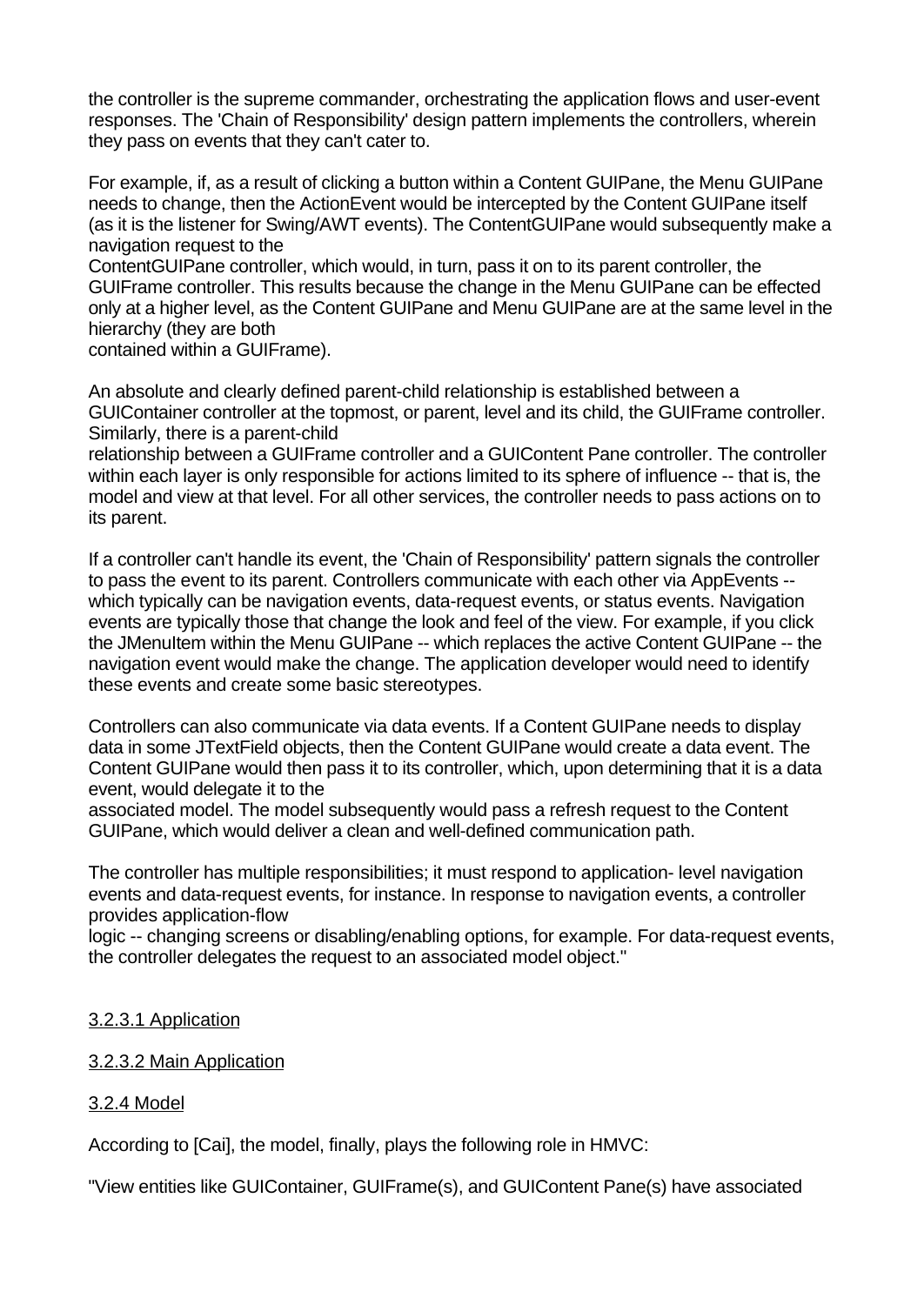models. HMVC makes a provision for models at every layer of the hierarchy, but it is up to the application designer to actually implement them. The GUIContainer model typically contains data or information that

affects the whole application, while the GUIFrame model contains information related only to the state of a GUIFrame. The model contains or holds the data objects that are to be displayed or worked upon in a view. Typically, the model receives a delegated data-service request from the controller, fetches

the data, and notifies the associated view of the availability of fresh data.

The model encapsulates key server-interaction functionality to retrieve data. To accomplish this task, key issues -- ... transport data formats etc. -- need to be redressed. Design issues like data-persistence mechanisms in the model need to be ironed out. However, in most thinclient architectures, the role of the model tends to be that of a data conduit that hides the complexity of data fetching and decouples the rest of the (application) from server-side (domain layer) data formats."

When modelling distributed objects or client-server architectures (Remote Facades), the following UML diagram might be helpful:

- Distribution Diagram (DD)

# 3.2.4.1 Local Facade

## 3.2.4.2 Remote Facade

### 3.3 Domain

This layer is the actual heart of the system. It contains "domain objects" and their relationships among each other.

An application may get objects from the domain layer and alter them in some way. Afterwards, the objects are left in a new state.

A popular and very useful technology for this layer in conjunction with a relational database management system (RDBMS) are "Enterprise Java Beans" (EJB).

However, the domain layer objects can also be stored in an "Object Oriented Database Management System" (OODBMS) that would be integrated into this layer. In that case, the two layers "Data Access" and "Data Source" described below, would not be needed. Examples of OODBMS are FastObjects (Poet), Objectivity/DB and ObjectStore.

Useful UML diagrams most often applied in domain modelling are:

- Component Diagram (CmD)
- Class Diagram (CsD)

# 3.3.1 Data Access

This intermediate layer is only needed when using a Relational Database Management System (RDBMS). It is then responsible for translating the object oriented structure of the domain layer into an entity relationship structure for the data source layer (database).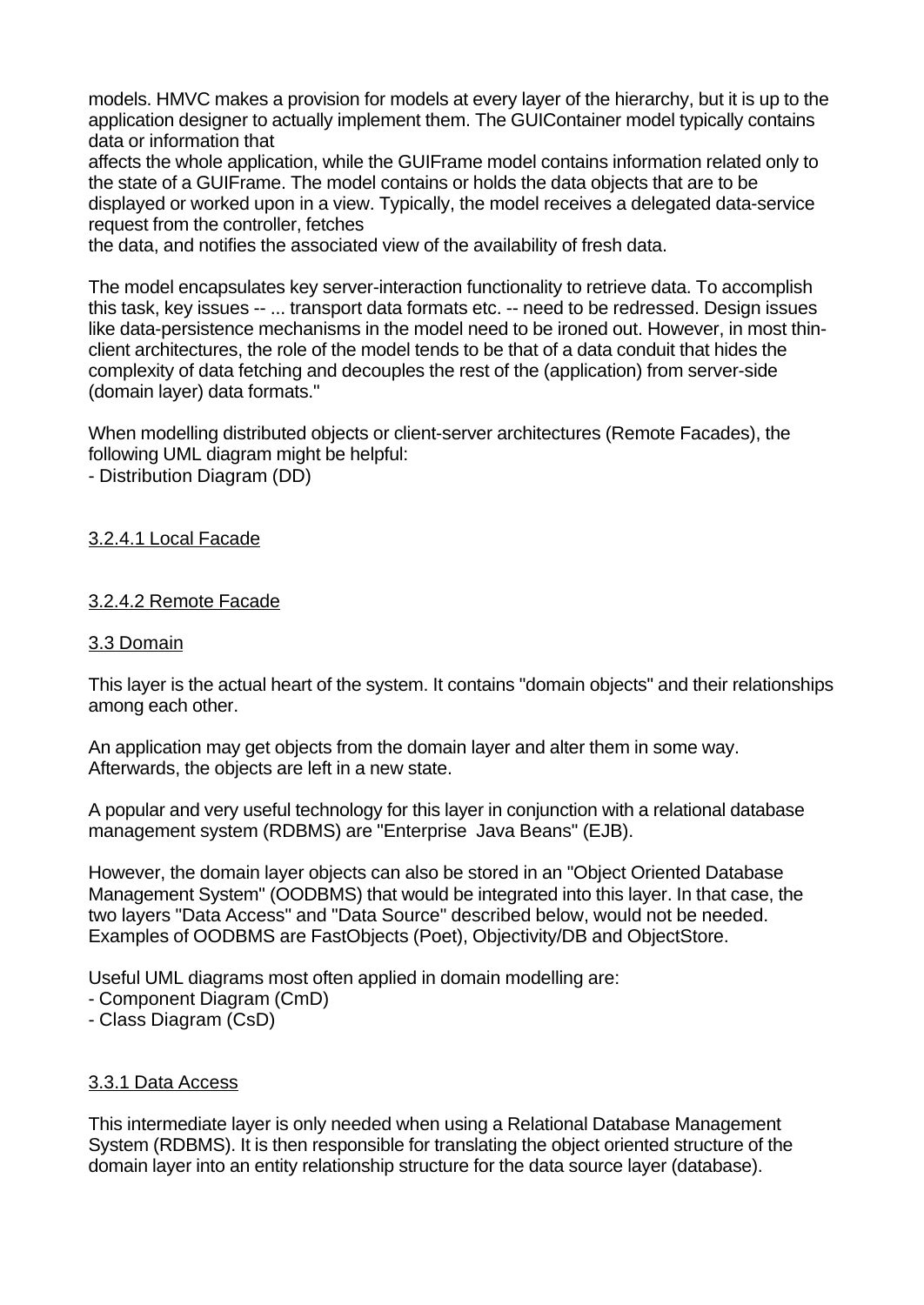When using Enterprise Java Beans in the domain layer, one can skip this data access (interface) layer because the EJBs generate the necessary database access code automatically.

Some UML tools offer a special diagram to do the OOM - ERM mapping: - Entity Relationship Diagram (ERD)

### 3.3.2 Data Source

The place where all data are stored. This is the Relational Database Management System (RDBMS).

One doesn't need this layer when an Object Oriented Database Management System (OODBMS) is used in the domain layer.

A useful database to start with for Res Medicinae could be PostgreSQL. Another open source database is MySQL. Other, commercial databases are for example: ORACLE, DB2 (Informix), InterBase, Ingres and last, SQL Server.

## 4 Applications

### 4.1 Main

### 4.1.1 Res Medicinae

The class "ResMedicinae" inherits from "MainApplication".

It adds no big additional features and hence just provides a portal where other, also external, applications can be started from.

Figure X: ResMedicinae

## 4.2 Standard

### 4.2.1 Record

Handhabung Patientendatenbank im Praxisbetrieb:

Strikte Trennung von Patientenstammsatz (= einmalig) und Quartalsfallsatz (kann mehrmalig sein, z.B. 2x zum Notfalldienst dagewesen und einmal in der normalen Sprechstunde = 3 Fälle des gleichen Patienten).

Beim Quartalswechsel wird die alte Quartalstabelle archiviert und eine leere angelegt. Kommt ein Patient, wird von ihm ein Fall in der Quartalsliste angelegt. Dort sammelt man die im Quartal anfallenden

Ziffern und das letzte KVK-Einlesedatum für diesen Fall.

Nach jeder Abrechnung werden die dabei nicht abgerechneten, aber eigentlich abzurechnenden Patienten (z.B.: Ziffern eingetragen, aber keine Fallart angegeben) in die Nachzüglerliste übertragen. Bei Abrechnung des neuen Quartals wird die Liste der Nachzügler mit berücksichtigt.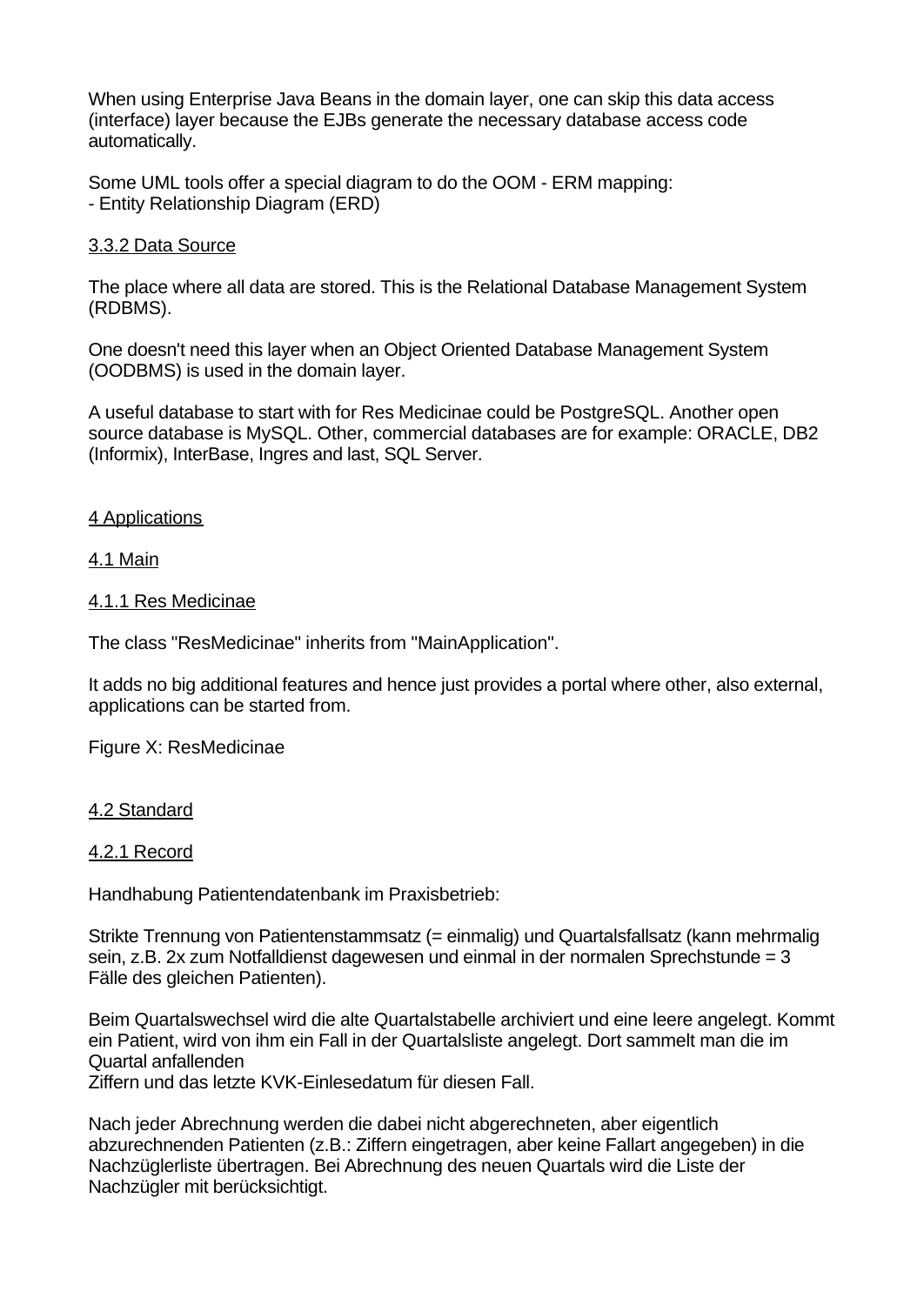Beim Layout von Patientenstammdaten sollte man darauf achten, die eigentlichen persönlichen Daten (Name, Geburtsdatum, Adresse, Telefon) von den landesspezifischen (KVK-Einlesedatum, Social Security Number, Krankenkassenzugehörigkeit, Fallart, ...) zu trennen.

record record.content record.diagnosis record.diagnosis.chains record.diagnosis.icd record.history record.laboratory record.maintenance record.note record.observation record.prescription record.vitalsign

## 4.2.2 ReForm

form form.germany form.germany.abrechnung form.germany.arbeitsunfaehigkeit form.germany.attest form.germany.berufsgenossenschaft.a13 form.germany.berufsgenossenschaft.d13 form.germany.berufsgenossenschaft.h13 form.germany.berufsgenossenschaft.d9 form.germany.berufsgenossenschaft.kd10 form.germany.briefkopf form.germany.briefumschlag form.germany.einweisung form.germany.etiketten form.germany.gesundheitsuntersuchung form.germany.krankenpflege form.germany.krankenhausbehandlung form.germany.krebsfrueherkennung form.germany.krebsfrueherkennung.frau form.germany.krebsfrueherkennung.mann form.germany.privat form.germany.rezept form.germany.rezept.privat form.germany.rezept.krankenkasse form.germany.therapieplan form.germany.transport form.germany.ueberweisung form.germany.unfallmeldung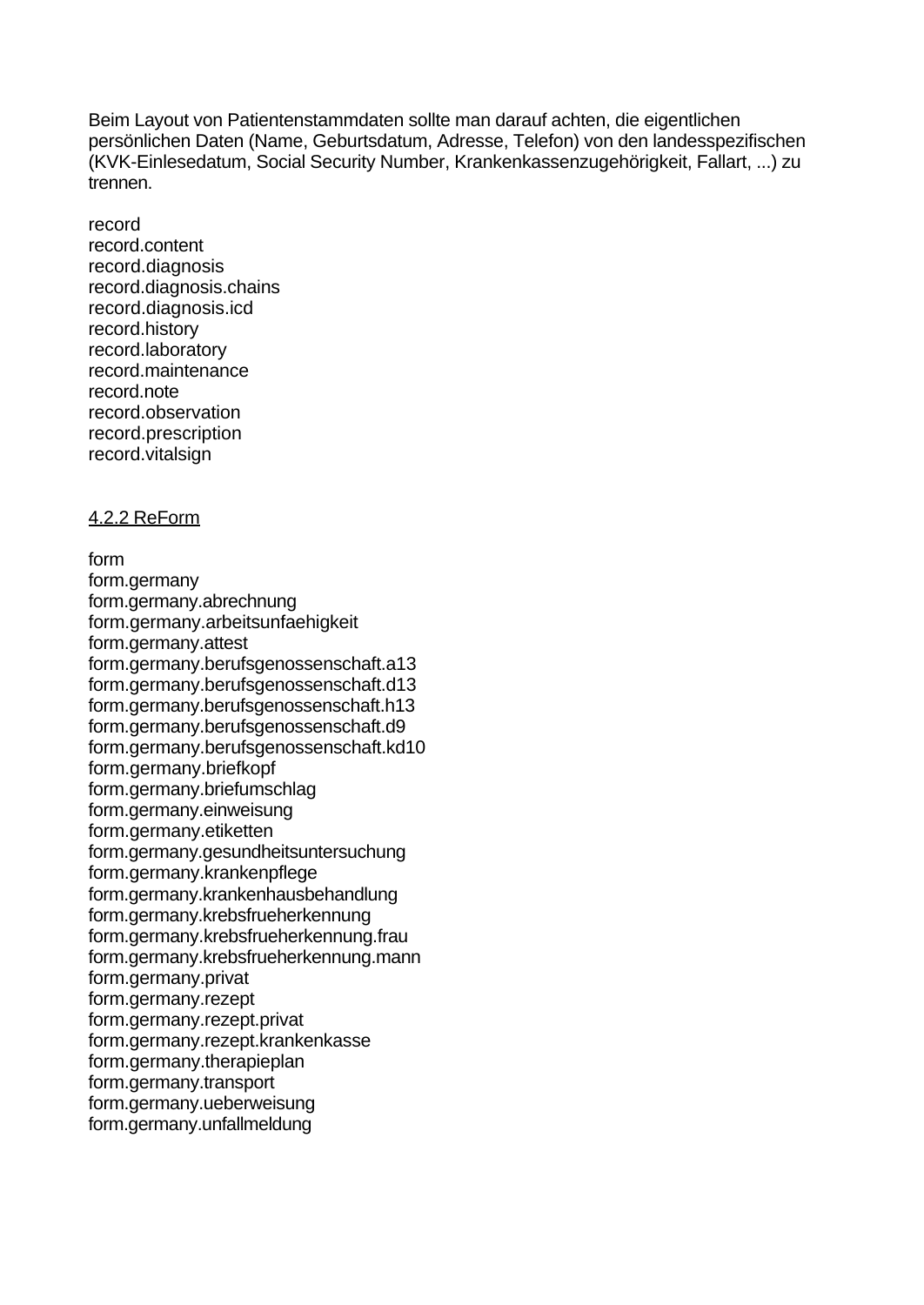# 4.2.3 ResLab

## 4.2.4 Billing

Die Überprüfung gegen das Regelwerk zur Abrechnung sollte (vorerst) ein Modul eines Fremdanbieters (APW ?) vornehmen (da großer, dauernder Pflegeaufwand). Dieses kann binär sein und sollte etwa folgende API haben:

- Übergabe von
- Patientenstammdaten
- Patientendiagnosen
- abzurechnende Ziffern
- Rückgabe von
- Fehler: mehr als ein Quartal
- Fehler: Ziffer falsch abgerechnet (mehrfach, Kollision, ...)
- Fehler: Ziffernzusatz fehlt (Wegezone, Begündung, Uhrzeit, ...)
- Fehler: ...
- Abrechnung ist OK

Es sollte in der Lage sein, einen oder mehrere Patienten zu verarbeiten. Es sollte nach erfolgreicher Prüfung der übergebenen Daten eine konforme Abrechnungsdatei erzeugen können (dadurch brauchen wir vorerst keine eigene Zertifizierung von der KBV). Das Modul braucht sich nicht um Persistenz zu kümmern. Zugriff auf die API siehe oben.

billing billing.germany.cooperativesociety billing.germany.private billing.germany.sickfund

### 4.2.5 Paraclinical

paraclinical paraclinical.arthroscopy paraclinical.computertomogram paraclinical.bloodpressure paraclinical.bloodpressure.longtime paraclinical.electrocardiogram paraclinical.ecg.ergometry paraclinical.ecg.longtime paraclinical.ecg.rest paraclinical.endoscopy paraclinical.gastroscopy paraclinical.laboratory paraclinical.laryngoscopy paraclinical.magnetoresonance paraclinical.sonogram paraclinical.xray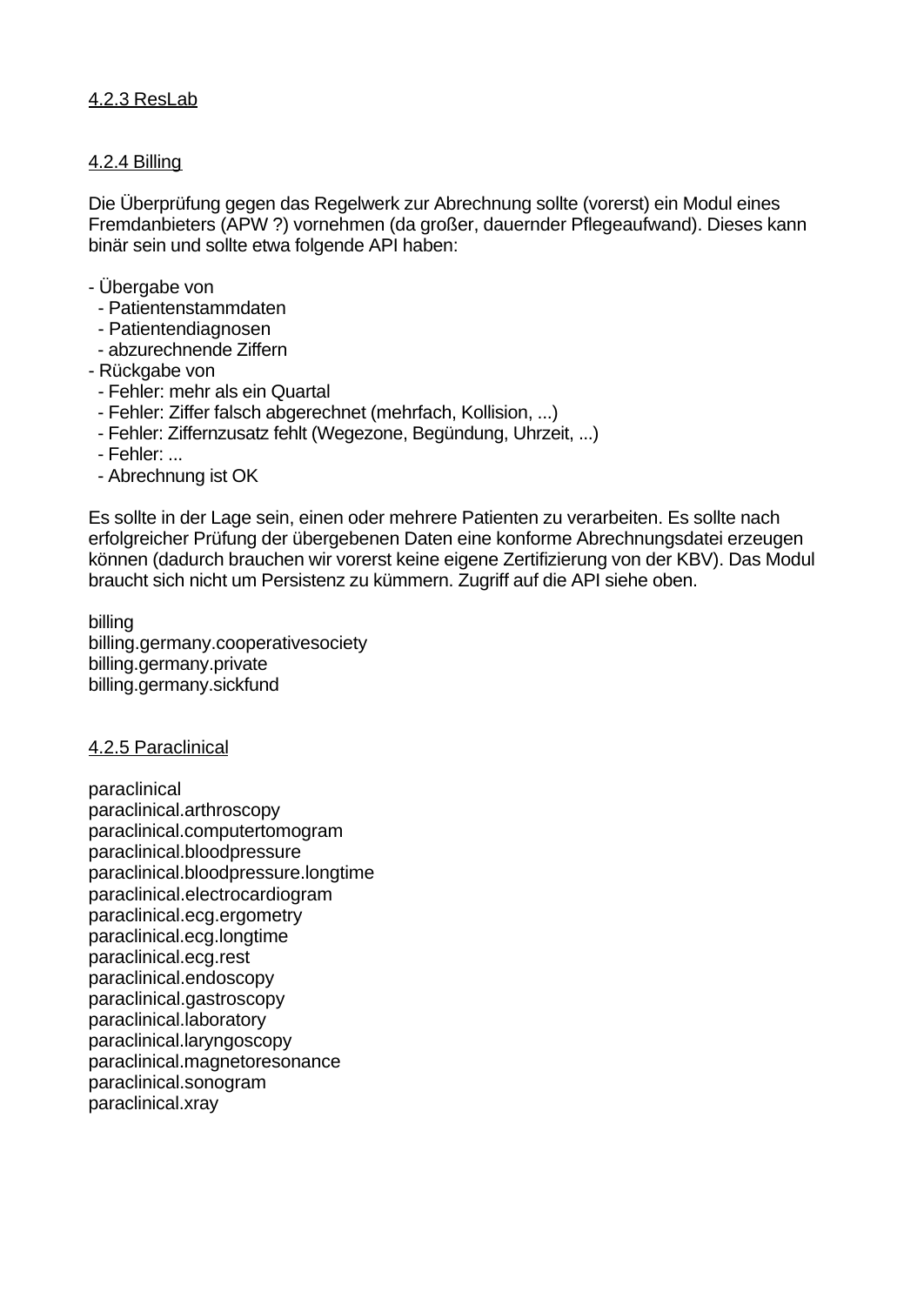# 4.2.6 Statistics

statistic statistic.age statistic.billing statistic.drugs statistic.group statistic.laboratory statistic.overall statistic.privatedaily statistic.sickfundbudget

# 4.2.7 Scheduling

scheduling scheduling.birthday scheduling.consultation scheduling.visit scheduling.waitingroom

# 4.3 Specialist

# 4.3.1 ResDentum

# 4.3.2 ResOcularum

# 4.4 HDTF Services

# 4.4.1 Patient Centred Services

# 4.4.1.1 PIDS

# 4.4.1.2 SLIMS

# 4.4.1.3 COAS

Laboratory results Vital signs Subjective and Objective observations and assessments Observations and measurements provided by a specialist such as radiologist or pathologist who interprets images and other multi-media data [should leverage existing standards such as HL7 and DICOM] CIAS - Clinical Image Access Service (retrieve and manage images) MTM - Medical Transcription Management (distribute transcription of clinical information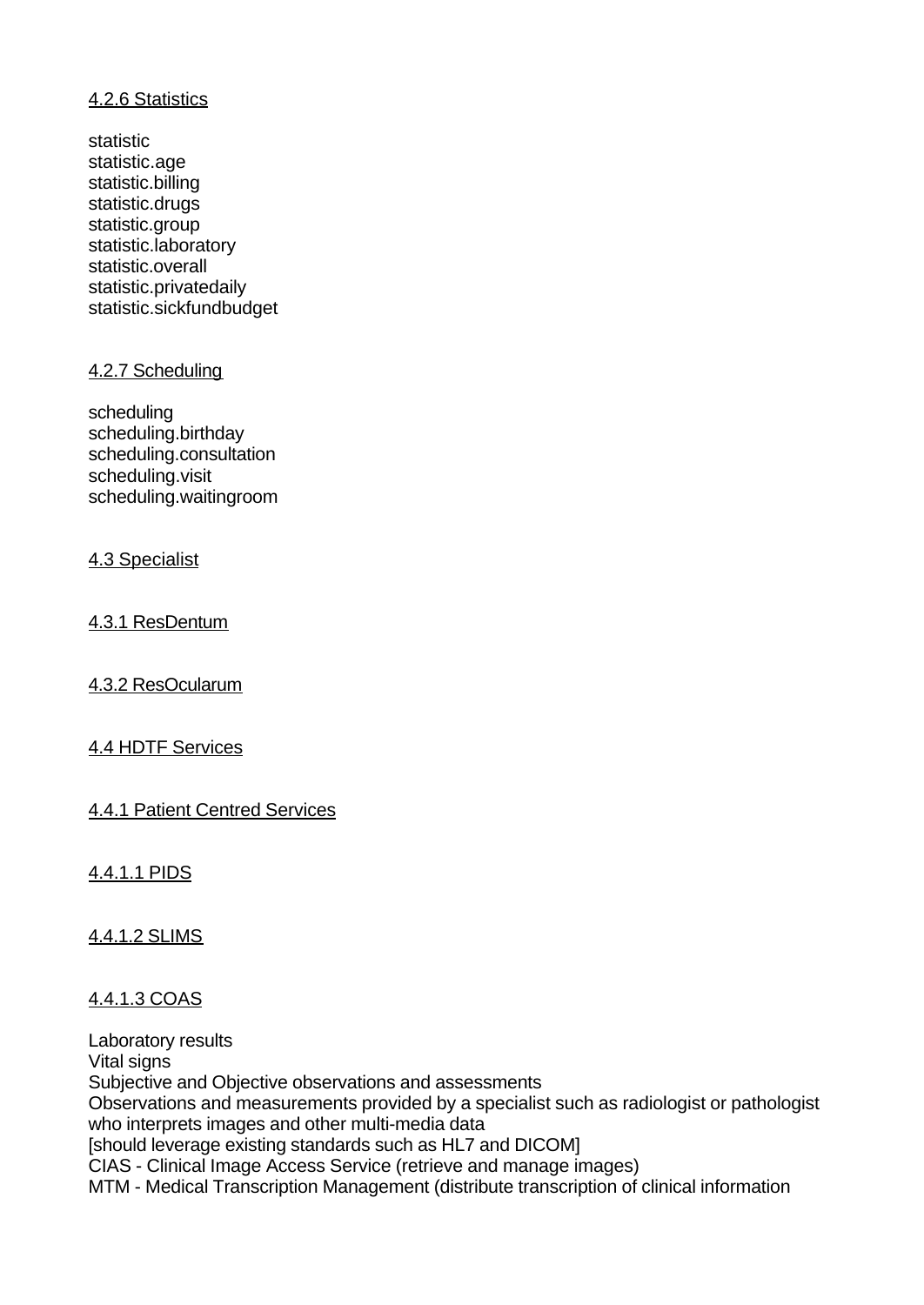about the patient over integrated networks)

HILS - Health Information Locator Service (locate the segments of a distributed patient record)

PDS - Person Demographics Service (provide demographic information about persons, e.g. date of birth, name, address, relationships to other people etc.)

PRM - Patient Record Management (provide evidentiality, metadata, review of records by differing views and needs, medical quality assurance)

# 4.4.2 Provider Centred Services

HBPMS - Health Benefit Plan Management Service (set parameters for Health Benefit Plan, e.g. cost to member of o/p visit, cost to member of prescription, lifetime dollar maximums, drug/procedure exclusions etc.; includes complex enterprise rules)

ES - Eligibility/Benefit Plan Usage Service (verify that a person is enrolled in a Health Benefit Plan and the enrolement is active; query on the Enrolement Management Service)

WMS - Worklist Management Service (utilize information about planned activities to develop worklists for specific agents)

# 4.4.3 Enterprise Information Services

Knowledge and Decision Support Services

TQS - Terminology Query Service (access terminological information for use in mediation, presentation and dynamic discovery)

TSS - Terminology Storage Service (update terminology used by TQS)

HDIF - Health Data Interpretation Facility/Decision Support (aid decision support activities by analysing health information retrieved from heterogeneous sources)

CPAS - Clinical Protocol Access Service (provide complete or part clinical protocols for implementation as care plans)

LS - Location Service (provide information on physical locations, e.g. postal addresses, map references, wards etc.)

RMS - Resource Management Service (locate, allocate and dispose resources)

SS - Supplies Service (locate, allocate and dispose consumable resources)

?? - Organization Record Service

CAMS - Care Authorization Management Service (get authorization for the provision of a service or resource that is not automatically covered by this Health Benefit Plan)

RAD - Resource Access Decision

PIF - Pharmacy Interaction Facility (communicate prescription information between pharmacy prescribers and pharmacy dispensers)

# 4.4.4 Administration Centred Services

Financing

BS - Billing Service (accommodate variable pricing based on sequence of procedures performed)

CMS - Claims Management Service (request payment from a HBP for services provided by claimant or by third party)

TBC - Transaction Based Costing (calculate health service cost based on healthcare service transactions)

CRPS - Claims Re-Pricing Service (provide variable pricing based on sequence of procedures performed)

CCMS - Charge Capture Management Service (collect information needed to enable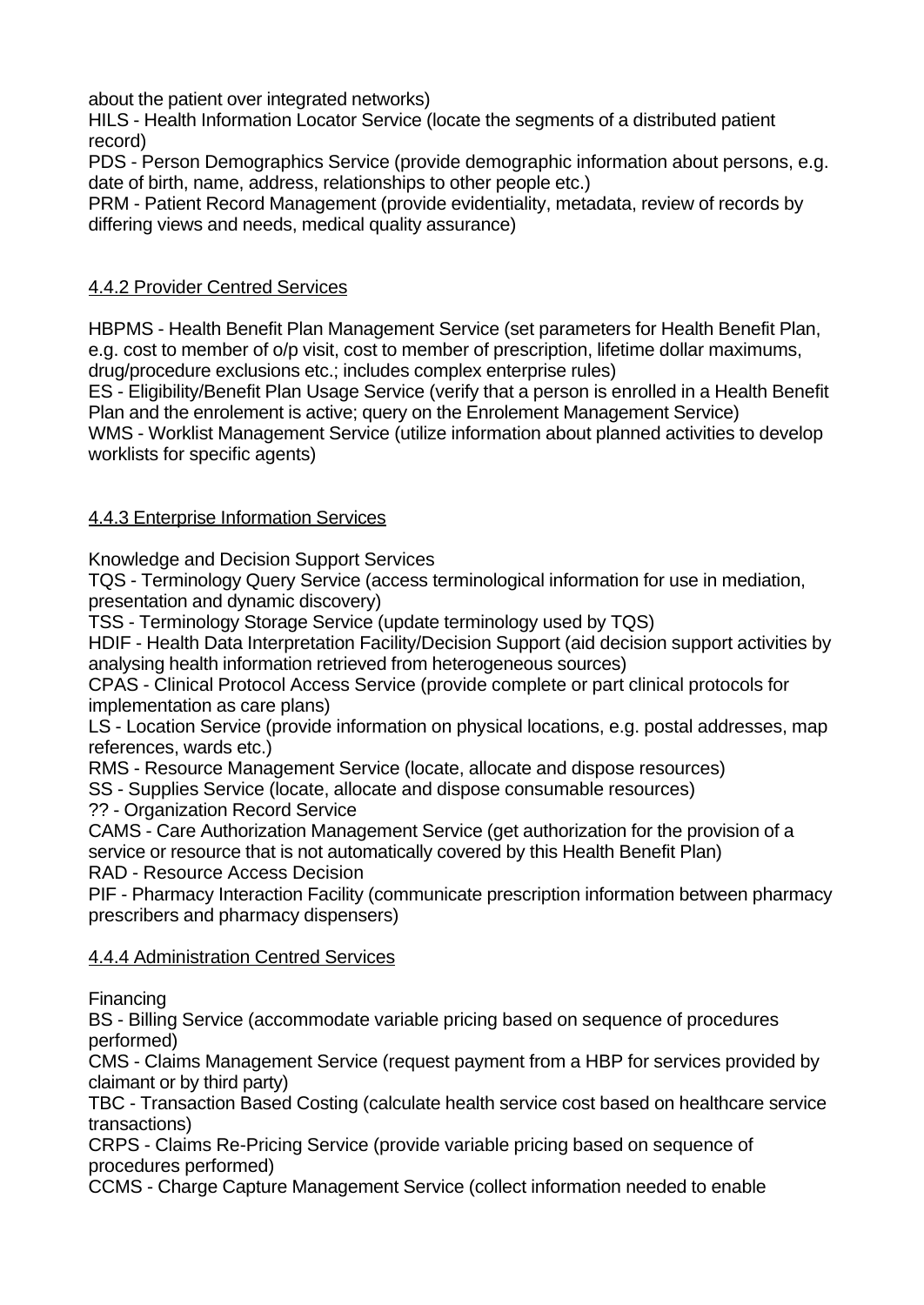effective charging for procedures, drugs administered, supplies used, services etc.) OE/TS - Order Entry/ Tracking Service (allow electronical clinical orders made between departments and facilities)

OMS - Management of Clinical Orders (ensure that the correct sequence is followed and orders are forwarded to the correct provider/department)

CDCS - Clinical Documentation Capture Service (expedite capture and storage of clinical information)

SF - Scheduling Facility (deal with scheduling what, where and when, related to workflow) PMF - Party Management Facility

 (manage relationships between parties, e.g. rights, roles, responsibilities, authority; Finance DTF)

HRS - Healthcare Relationship Service (provide generic relationships and their types; may be included in PMF)

EMS - Enrolement Management Service (establish a relationship between a person and a Health Benefit Plan, e.g. between an employee's family and a Primary Care Physician) RMS - Remittance Management Service (interface between CMS - Claims Management

Service and accounts payable for payer and accounts receivable for provider)

RMS - Referral Management Service (request a Healthcare Specialist to perform services; this act is performed by the physician who presently has responsibility for the patient) RUM - Resource Utilisation Management (assess resource utilisation)

## 4.5 Enterprise

(Contents) SAP R/3: Sales & Distribution Materials Management Production Planning Financial Accounting **Controlling** Anlagenmanagement Quality Management Instandhaltung/Service Personalmanagement Projekte **SAPOffice** Branchenloesungen Menu: Buero Logistik Rechnungswesen Personal Infosysteme Werkzeuge System Hilfe Mindmanager: **Organisation Beschaffung** Customer Service --

CA (Cross-Application Functions):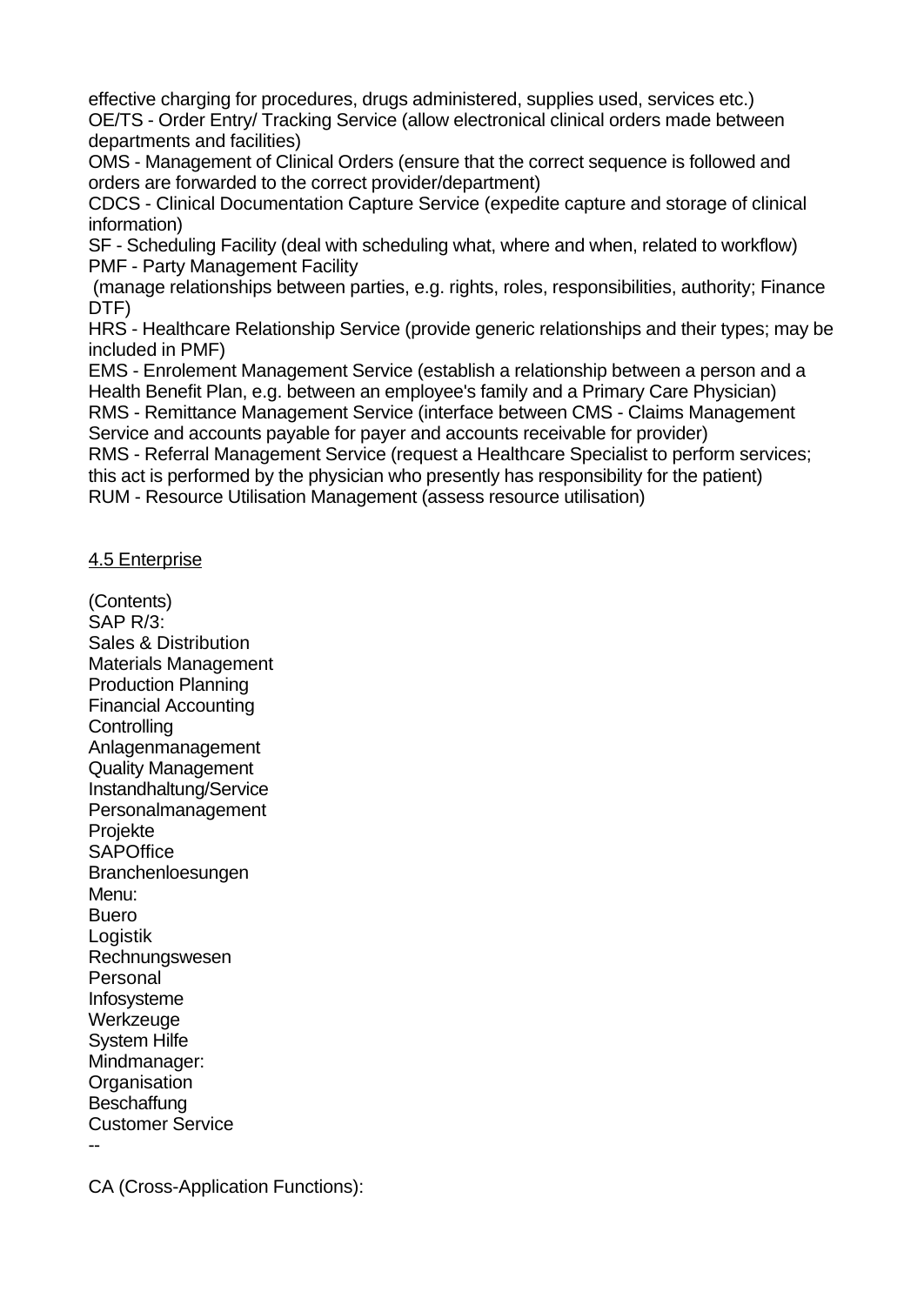Document Management System Classification System CAD Integration SAP Office Plant Data Collection General Task Functions Documentation Tools Distribution (ALE) Eletronic Data Interchange ArchiveLink Message Control **Translations** 

FI (Financial Accounting): Global Settings General Ledger Accounting Accounts Receivable Accounts Payable Legal Consolidation Consolidation Preparation Asset Accounting Special Purpose Ledger Eletronic Bank Statment Financial Information System

TR (Treasury): Cash Management Cash Budget Management and Financial Budgeting Commitment Accounting

CO (Controlling): Controlling General Overhead Cost Controlling Product Cost Controlling Profitability Analysis

IM (Investment Management): Investment Programs Investment Orders Investment Projects

EC (Enterprise Controlling): Profit Center Accounting Executive Information System

LO (Logistics General): Managing Material Master Data Business Partners Environment Data Variant Configuration Engineering Change Management Logistics Information System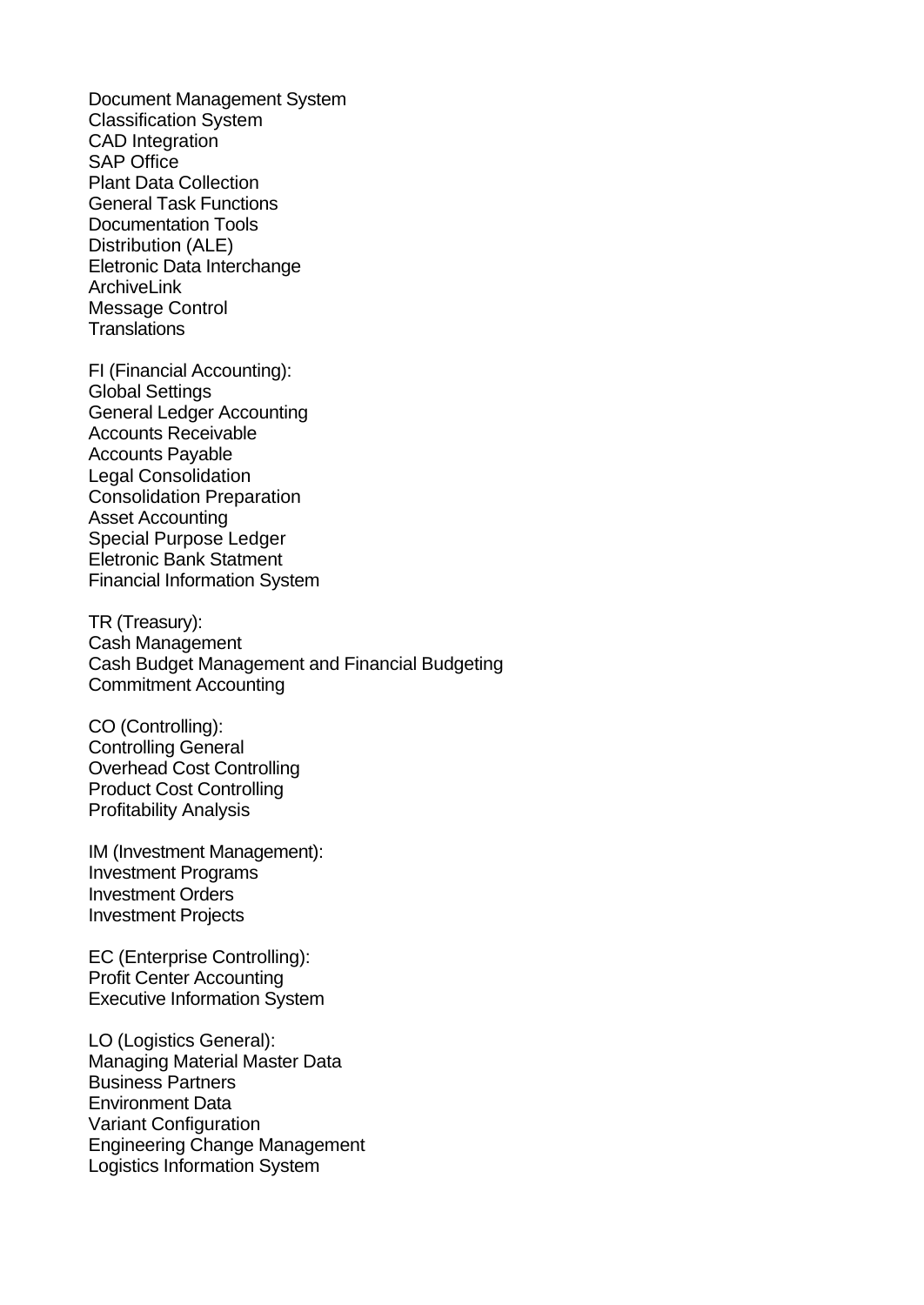SD (Sales & Distribution): Schedule Agreement Processing Availability Check and Requirements Pricing and Conditions Sales **Shipping Transportation** Foreign Trade **Billing** Sales Support Credit Management Information and Analysis

MM (Materials Management): Consumption-Based Planning Purchasing Guide Inventory Management Valuation and Account Assignment Invoice Verification Material Evaluation Warehouse Management Vendor Evaluation Material Ledger

QM (Quality Management): Quality Plannning Quality Inspection Quality Certificates Quality Notifications

PM (Plant Maintenance): Equipment and Technical Objects Preventive Maintenance Maintenance Order Management Maintenance History PP (Production Planning): Bills of Material Demand Management **Routings** Sales & Operations planning Master Plannning Capacity Planning Material Requirements Planning Production Orders Kanban Repetitive Manufacturing Work Centers

PS (Project System): Task Management Reference Guide

PD (Personnel Planning and Development):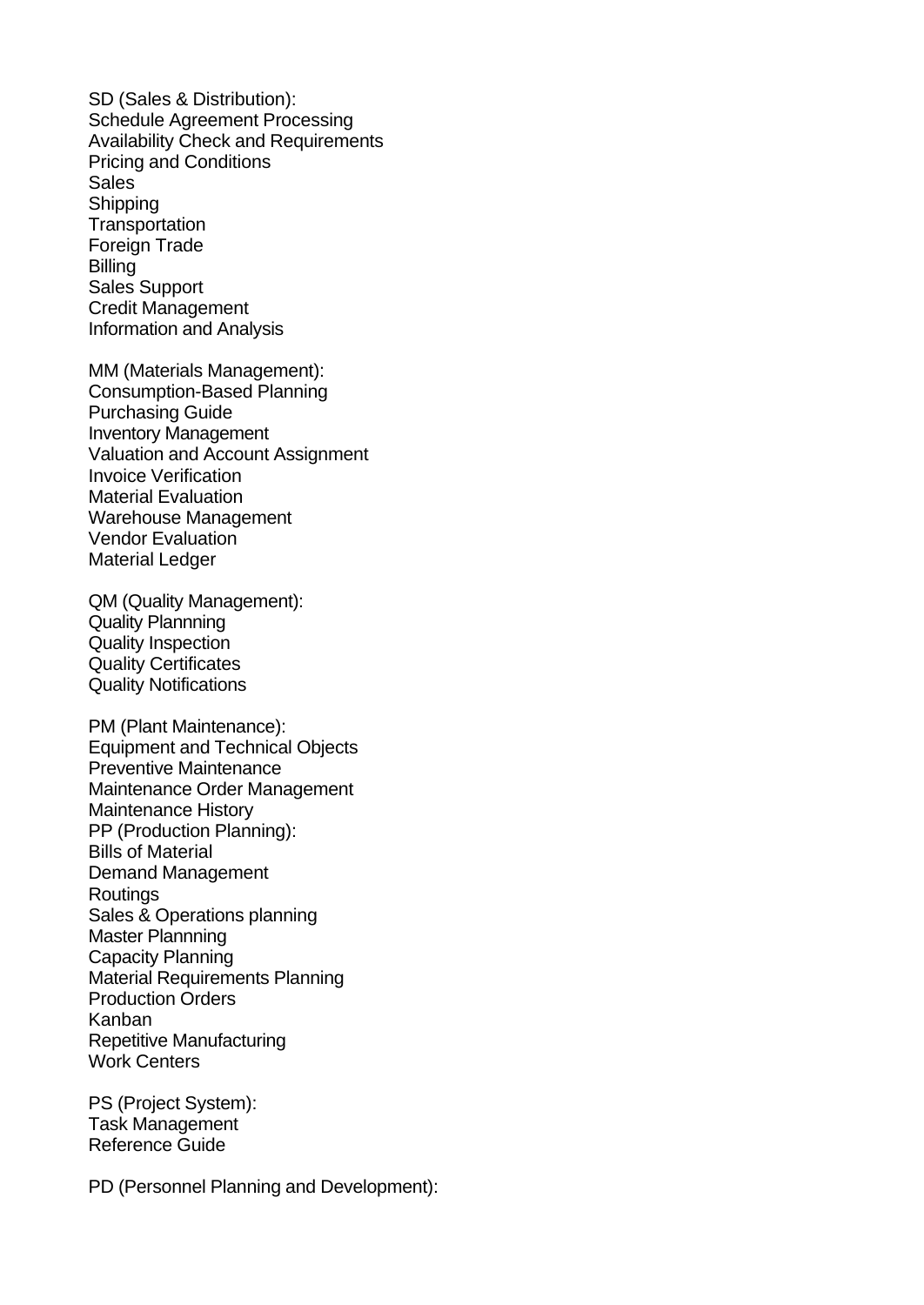Organizational Management Training and Event Management Personnel Development Workforce Planning Personnel Cost Planning Room Reservations Planning Structural Graphics

PA (Personnel Administration and Payroll Accounting): Personnel Administration **Benefits Recruitment** Time Management Incentive Wages Travel Expenses Payroll: Country Specifications

IN (International Development): Africa (South Africa) Asian Pacific Area (Australia, China, Japan, Singapore) Europe (Austria, Belgium, Switzerland, Czech Republic, Germany, Denmark, Spain, Finland, France, Hungary, Italy, The Netherlands, Norway, Portugal, Russia, Sweden, United Kingdom) North America (Canada, Mexico, USA) South America (Argentina, Brazil)

BC (Basis Components): Workflow Management Frontend Services Report Tree Computer Center Management System ABAP/4 Dictionary ABAP/4 Workbench ABAP/4 Query SAP Graphics SAP Communication Style & Layout set Maintenance Modification and Enhancements Authorization Administration Computer Aided Test Tool Application Data Archiving and Reorganization

### 5 Domains

### 5.1 Healthcare

### 5.1.1 Doctor's Practice

Possible domain objects for Res Medicinae are:

- Patient/Person
- Legal Entity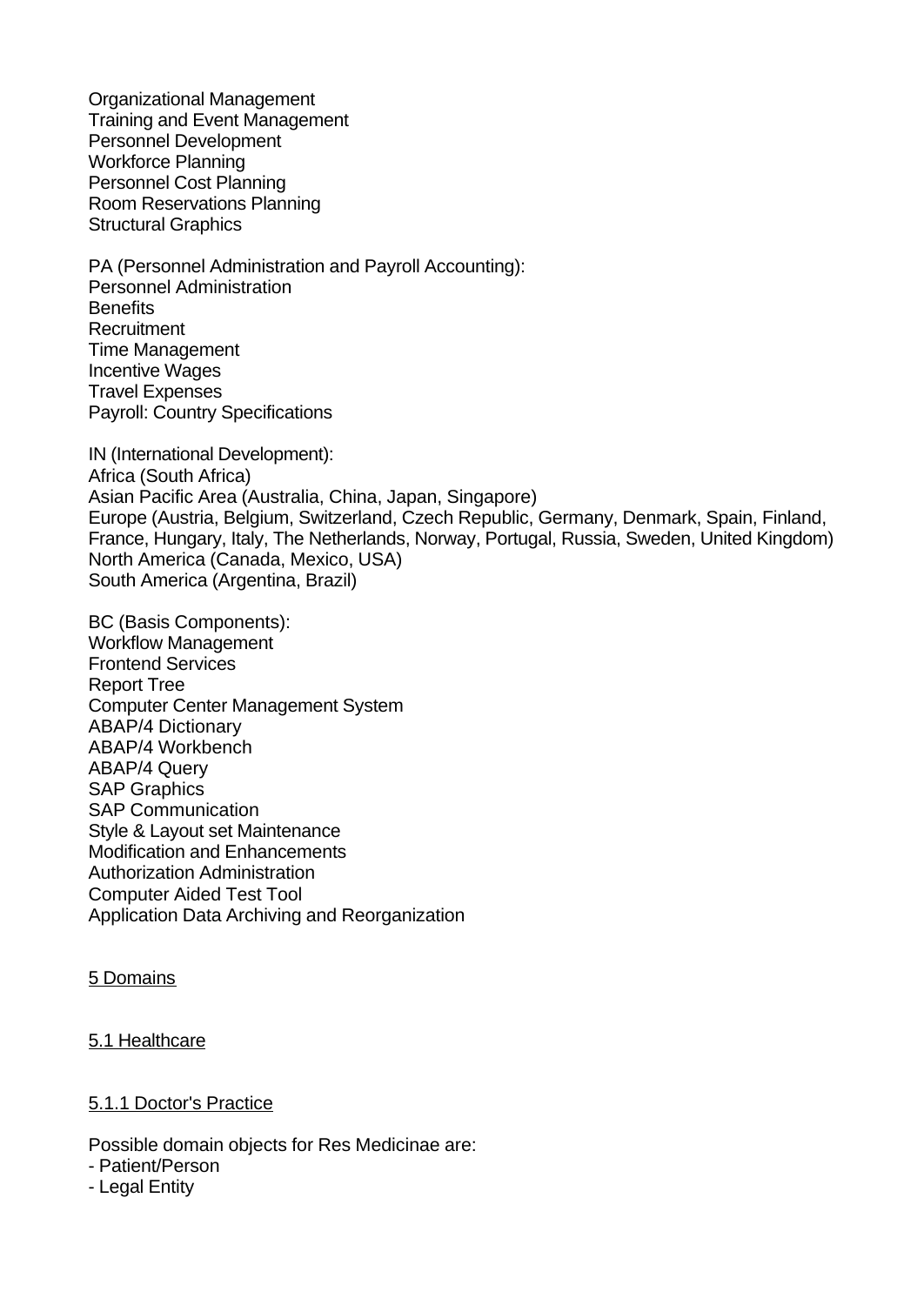- Address
- Observation/Measurement
- Blood Pressure
- Form
- Calculation

#### 5.1.2 Hospital Information System

Personnel administration Patients: PIDS service Guardians/guaranteer **Physicians**  Nurses **Technologists Therapists Pharmacists**  Clerical Personnel Administrative personnel Maintenance personnel etc. **Institutions Hospital**  Clinic Office practice Laboratory **Pharmacy**  etc. **Ordering**  Clinical Orders (medications, diagnostic procedures, therapeutic procedures): Pharmacy Event orders (ADT) **Tracking**  Enterprise (patient tracking) Departmental (workflow tracking): CORBA workflow **Scheduling Enterprise Departmental** Delivery of goods/services (order fulfillment) Clinical Observations/Results Reporting: CORBAlex (vocabulary service) Clinical Decision Support **Billing**  Healthcare Financial Services Inventory Common services (security, timekeeping, persistence, vocabulary etc.)

# HL<sub>7</sub>

**Finances Patient Organization Scheduling** Clinical Documents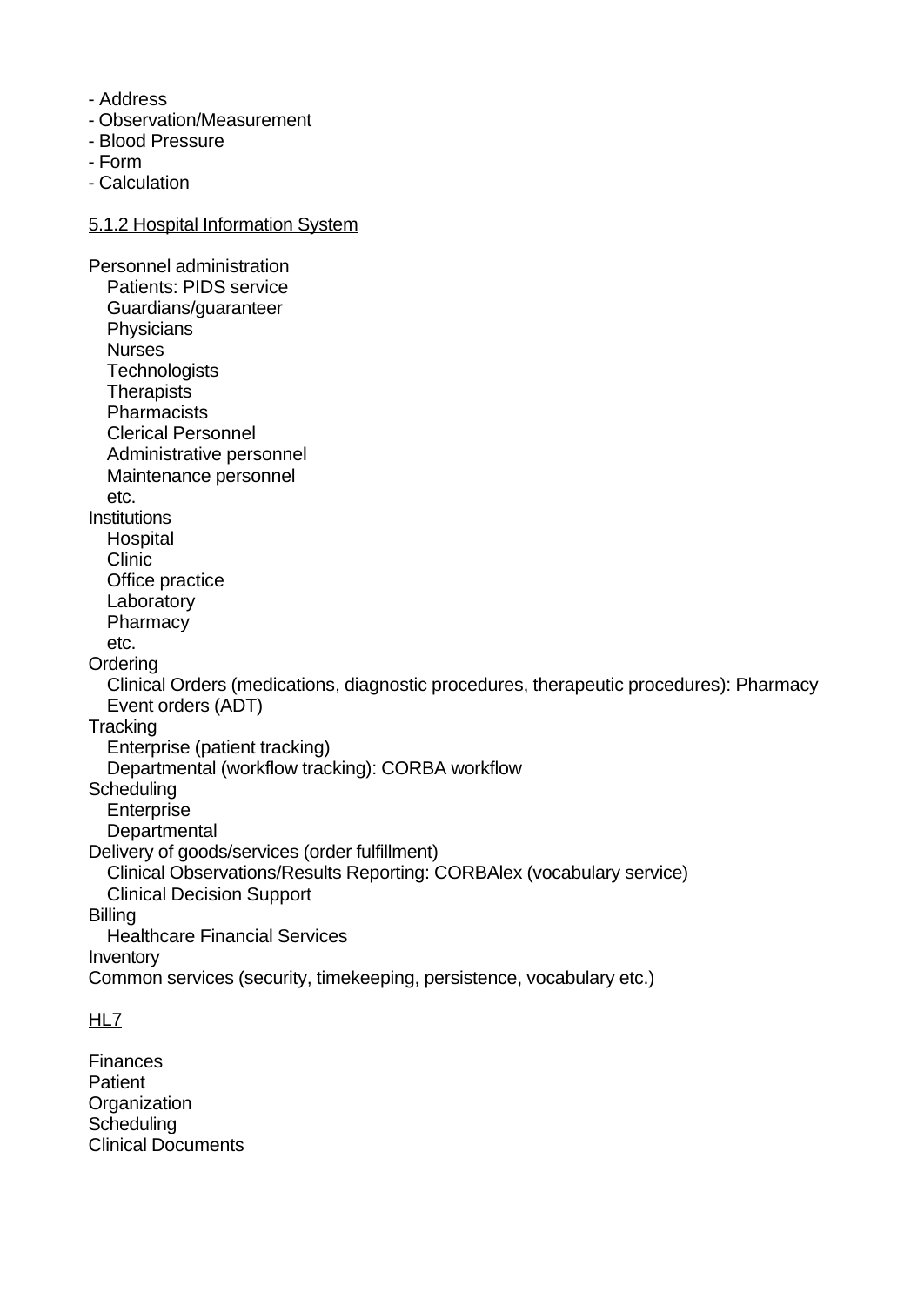## 5.2 Enterprise

(Contents) SAP R/3: Sales & Distribution Materials Management Production Planning Financial Accounting **Controlling** Anlagenmanagement Quality Management Instandhaltung/Service Personalmanagement Projekte **SAPOffice** Branchenloesungen Menu: Buero Logistik Rechnungswesen Personal Infosysteme Werkzeuge System Hilfe Mindmanager: **Organisation Beschaffung** Customer Service

### 6 Libraries

6.1 ResMedLib

Application View

http://www.nerosworld.com/ping/kiwi/ (TreeTable gui component: table whose first column is a tree)

http://sourceforge.net/projects/javacurses/ (java textual ui in console windows on Linux and Windows/DOS)

http://sourceforge.net/projects/gvf/ (Graphics Visualization)

http://sourceforge.net/projects/jfreechart/ http://jrefinery.com/jfreechart/samples.html (2D diagrams; LGPL!!)

http://sourceforge.net/projects/jcharts/ (Charting lib; LGPL!!)

http://www.incors.org/ (Kunststoff Look&Feel; LGPL!)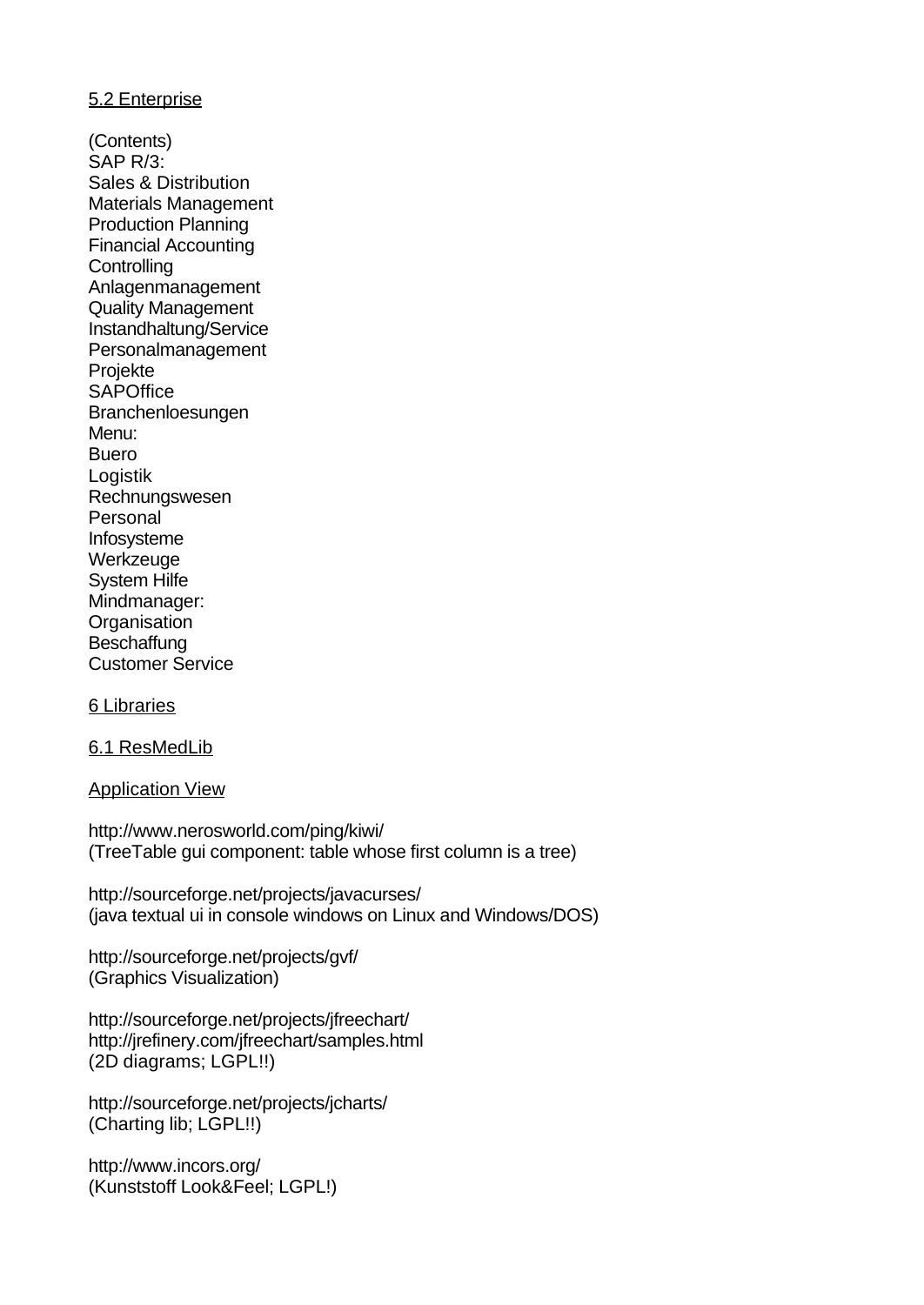http://www.L2FProd.com/ (Skins and Look&Feel; BSD!)

## Application Controller

http://sourceforge.net/projects/jasperreports/ (Reporting tool, for print-and-on-screen reports --> Forms?) "Danciu Teodor" <teodord@hotmail.com> >Do you think your project would be capable by then to print any >medical forms which would be specified in XML files?

I don't know how exactly are you planning to implement those forms, but I can tell you that JasperReports can generate reports using data retrieved from a database through JDBC. If those forms are more special and you keep your form data in customized Java objects (like JavaBeans or so), then JasperReports would be also fit for the job since you can pass your objects to the report filling operations as parameters and display their content on your reports. JasperReports allows you to use complex Java expression based on the report parameters and the reports fields (fields from the database), when defining the text fields

that will appear on the output document.

http://sourceforge.net/projects/geheimnis/ (Encryption Wrapping)

http://sourceforge.net/projects/somnifugi/ (JMS for communication between processes/Threads in the same JVM)

http://sourceforge.net/projects/openjmail/ (eMail and Messaging; LGPL!!)

http://sourceforge.net/projects/grouppac/ (CORBA implementation)

http://sourceforge.net/projects/javadc/ (File sharing)

http://sourceforge.net/projects/kontor/ (ERP system) http://www.geocrawler.com/archives/3/4838/2001/11/0/7037319/ (Message: Kontor and ResMedicinae?; Castor is not GPL!)

### Application Model

# Database

http://sourceforge.net/projects/squirrel-sql/ (SQL client to view DB tables) (homepage contains also several useful DB tool links!) http://sourceforge.net/projects/jxdbcon/ (contains a featureful PostgreSQL driver)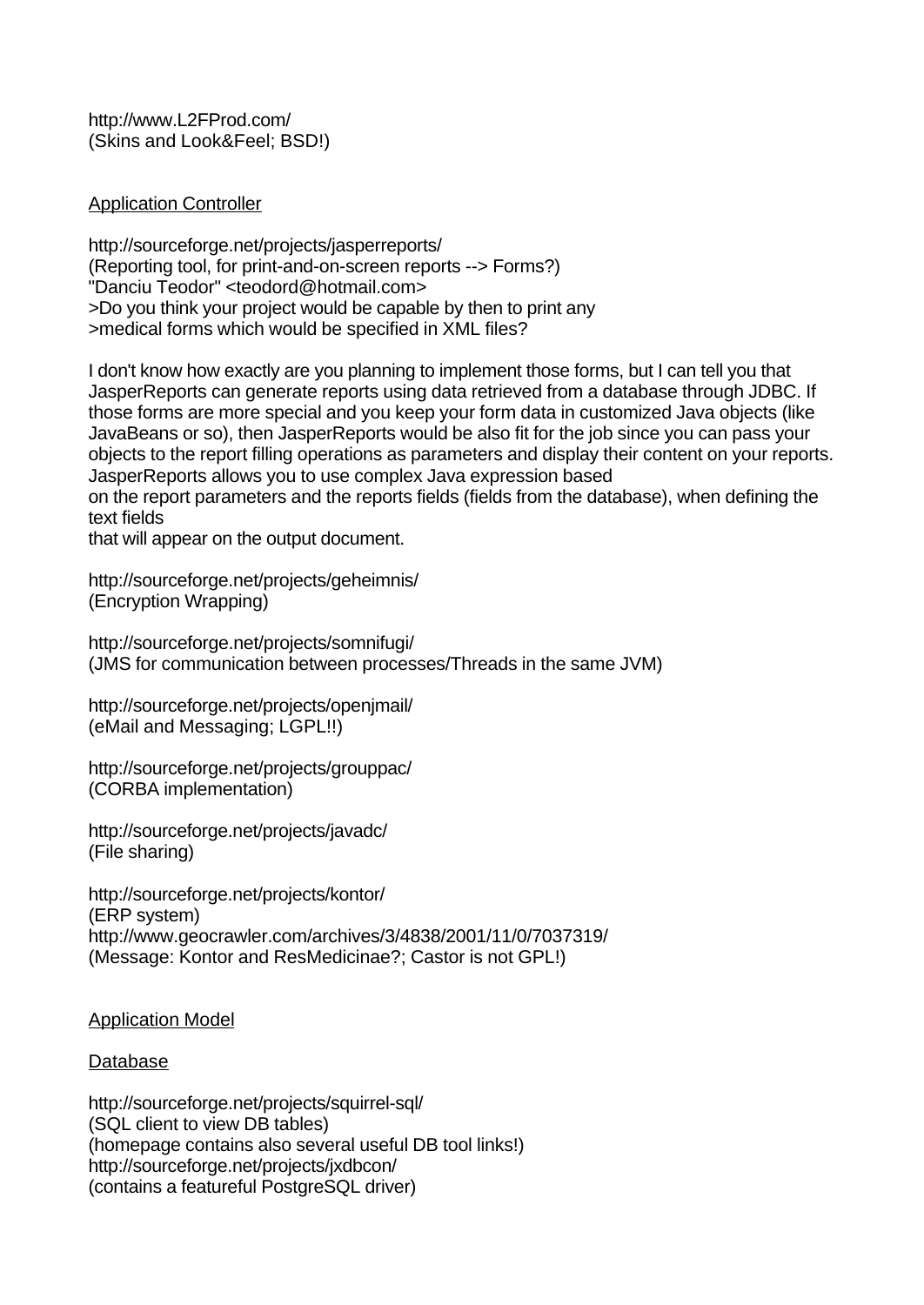# Tools

http://sourceforge.net/projects/astyle/ (Indenter and Formatter)

http://sourceforge.net/projects/jode/ (Java Decompiler)

http://sourceforge.net/projects/dom4j/ (XML, XPath, XSLT; BSD!)

## **Miscellaneous**

http://www.gnu.org/software/java/java-software.html (many other gnu java software projects)

## 6.2 External

## 6.2.1 Scope

### 7 Hardware Architecture

A common ambiguity arises when using the terms "Client" and "Server". Both can mean either a running application (process) or a computer.

As the name says, a server application serves its clients with data. The client applications, on the other hand, can access a server process to receive specific data. Actually, client and server applications can have

a pretty similar architecture, only that one provides and the other retrieves data. It is even possible, to mix them into just one application that would be client and server at the same time.

We have already described everything you need to know about client and server applications and their logical layers in the "Software Architecture" chapter. The next question is how to map those layers onto Hardware. Whilst the term "Layer" is used to describe logical separation of a system, a common word to describe the separation on the Hardware side is "Tier".

### 7.1 Physical Tiers

Now, when talking about client and server in means of hardware, one should think about a computer (machine).

### [Sanderson] writes:

"... a client (application) is a 'facade' for business objects. In some manner -- there are many legitimate methods -- a client (application) will 'populate' itself with data retrieved from business objects in the application's 'domain'. The domain (layer) might be:

- in the same process (application is its own server with domain access),

- on the same machine (client and server application run on one machine,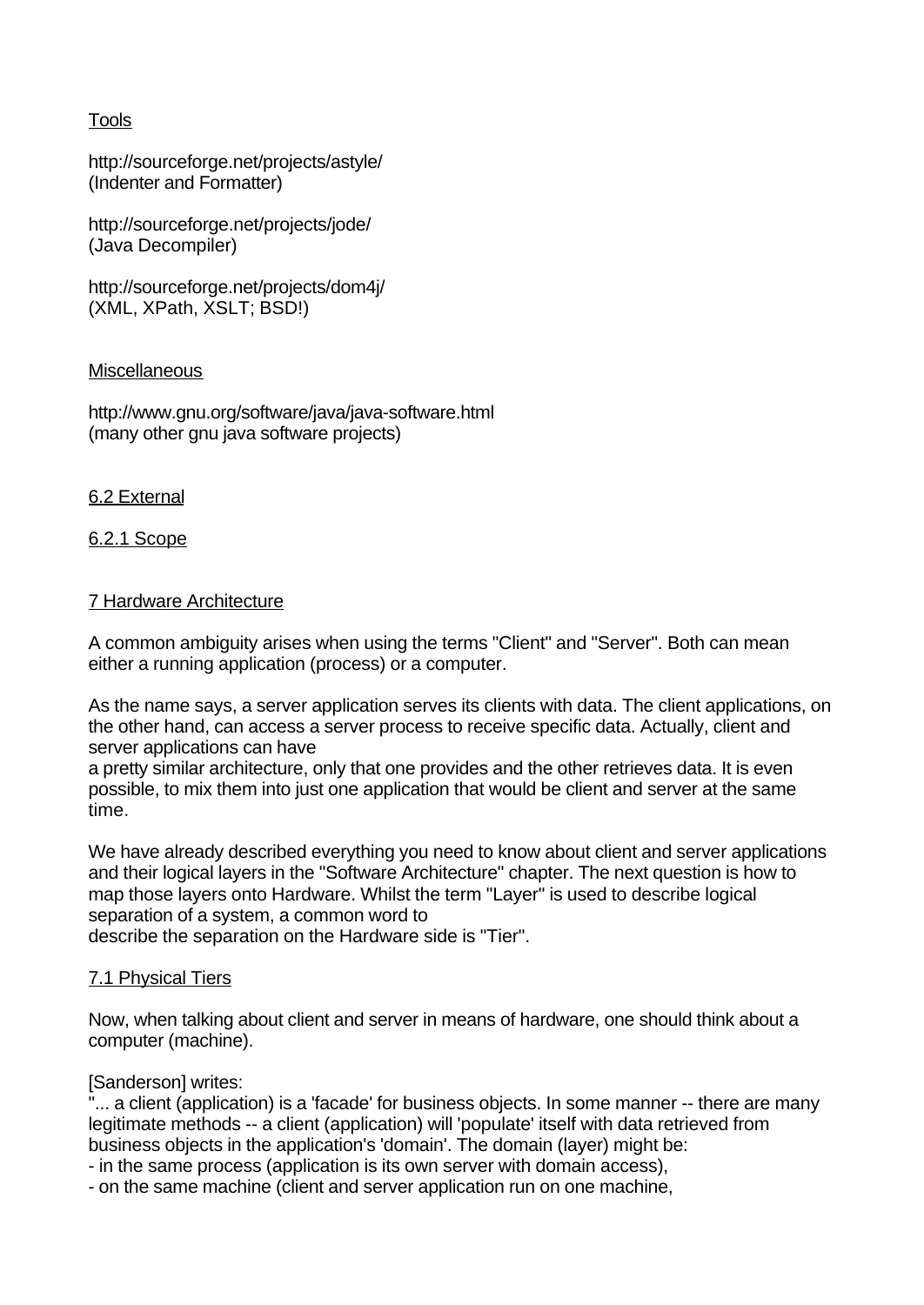- on an application server (server application on a special server computer), - or indirectly accessed through a web server (application). It matters not."

The web server application, again, can run on its own machine or on the one of the server application.

# 7.2 Scenarios

# 7.2.1 Simple Application

Figure X: Simple all-in-one Application

7.2.2 Client and Server Application on the same Machine

Figure X: Client and Server Application on the same Machine

# 7.2.3 Server Application on a special Server Machine

Figure X: Server Application on a special Server Machine

7.2.4 Web Server accessing a Server Application

Figure X: Web Server accessing a Server Application

7.2.5 Server Application spread to many Machines

Figure X: Server Application spread to many Machines

8 Development

8.1 Activities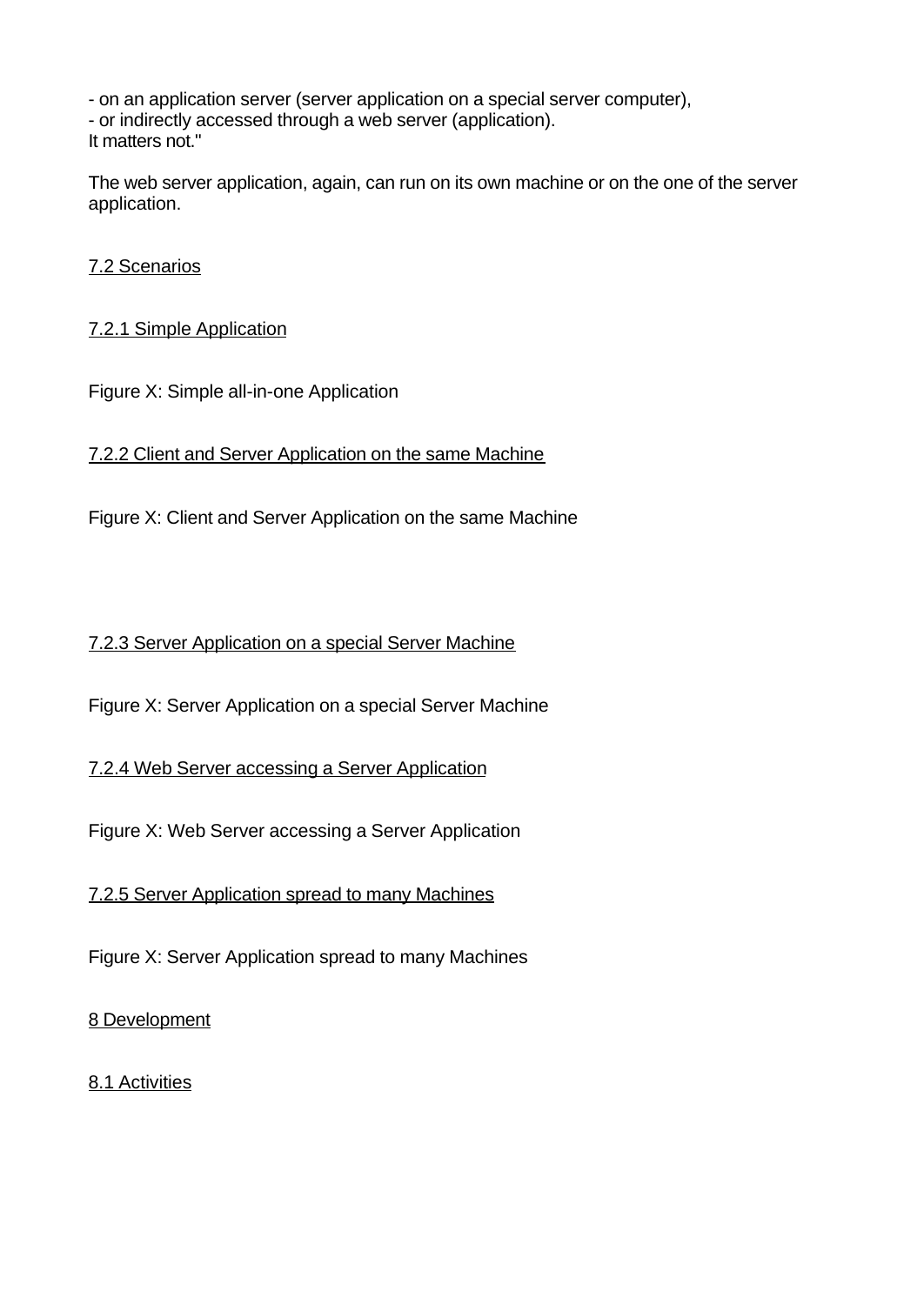# 8.1.1 Prepare

All resources necessary for developing on the Res Medicinae system should come with the downloaded file.

However, to specify them in detail, here is a list of what a developer needs:

- 1 An operating system for which Java is available, e.g.:
- Linux
- http://www.linux.org
- Solaris
- Mac OS
- Windows

2 Java Development Kit (JDK) in version 1.4 or higher: http://www.javasoft.com

3 Libraries:

- Ant
- http://jakarta.apache.org/ant/index.html

- Log4J

http://jakarta.apache.org/log4j/docs/index.html

Most of those libraries are part of the Jakarta project:

- Jakarta http://jakarta.apache.org/

- XML 4 Java http://www.xml4j.org

4 Res Medicinae sources: http://www.resmedicinae.org

# 8.1.2 Build

We are using the "Ant" utility of the Jakarta project for project building. Apache Ant is a Java based build tool. In theory it is kind of like make without make's wrinkles. It uses configuration files in XML format.

Our configuration file lies in the project's bin directory /resmedicinae/bin. Its name is "build.xml". For simplification of the build process, we have included some shell scripts/batch files into the /bin directory. To start a build process, just follow these steps:

1 Open up a terminal/console dos window

2 Change into the /bin directory of Res Medicinae cd /opt/resmedicinae/bin

3 Run the build file you need, e.g.: ./build.sh

There are several other build.xml files in sub directories of /bin. The one on top builds the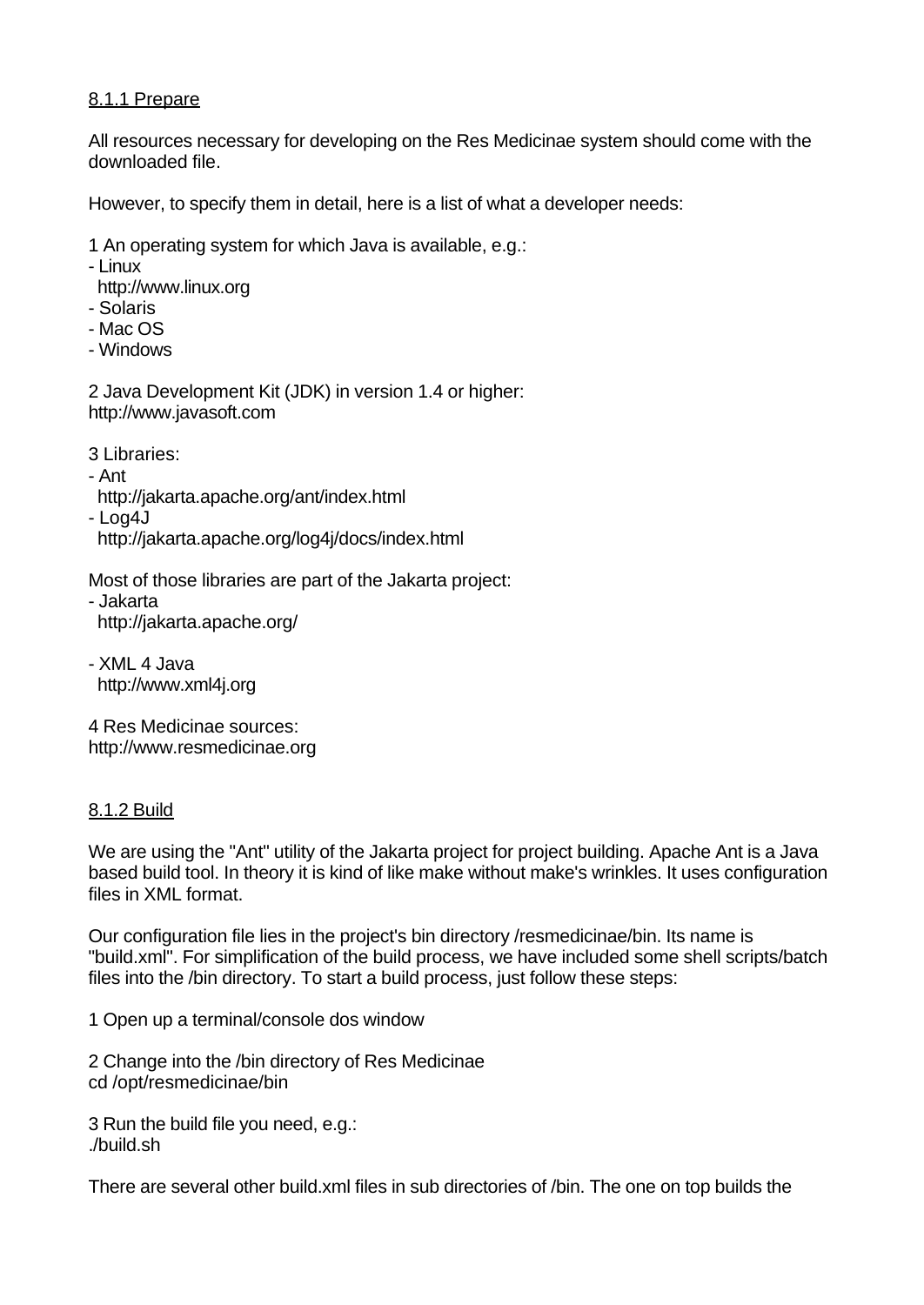whole system, including API documentation etc. and finally creates distributable archives. The ones in the sub directories may be used to build just their part of the system.

## 8.1.3 Run

For reasons of convenience, we have included some shell scripts/batch files into the /bin directory. To run an application, just follow these steps:

1 Open up a terminal/console dos window

2 Change into the /bin directory of Res Medicinae cd /opt/resmedicinae/bin

3 Run the application you want, e.g.: ./application/main/resmedicinae/start.sh ./application/healthcare/record/start.sh

8.2 Create an Application

It is easy!

1 Create your new application (controller) class, inheriting from: org.resmedicinae.resmedlib.application.AbstractApplicationController

2 Create a new view class for the application (if you wish the application to have a graphical user interface), inheriting from: org.resmedicinae.resmedlib.application.AbstractApplicationView

3 Create a new model class for your application, inheriting from: org.resmedicinae.resmedlib.application.AbstractApplicationModel

For further description and examples, see our sample applications in package: org.resmedicinae.application.sample

### 8.3 Create a Domain

There is really nothing difficult in creating a new domain.

As a domain mostly corresponds to a package, just create a new directory and give it the name of your desired domain, e.g.: /resmedicinae/src/domain/mydomain

When you start to create domain objects for your new domain, then place them into that new directory. Also, those domain objects should belong to the corresponding package, e.g.: org.resmedicinae.domain.mydomain.MyDomainObject

To sum up, a new class "MyDomainObject.java" would reside in directory: /resmedicinae/src/domain/mydomain/org/resmedicinae/domain/mydomain/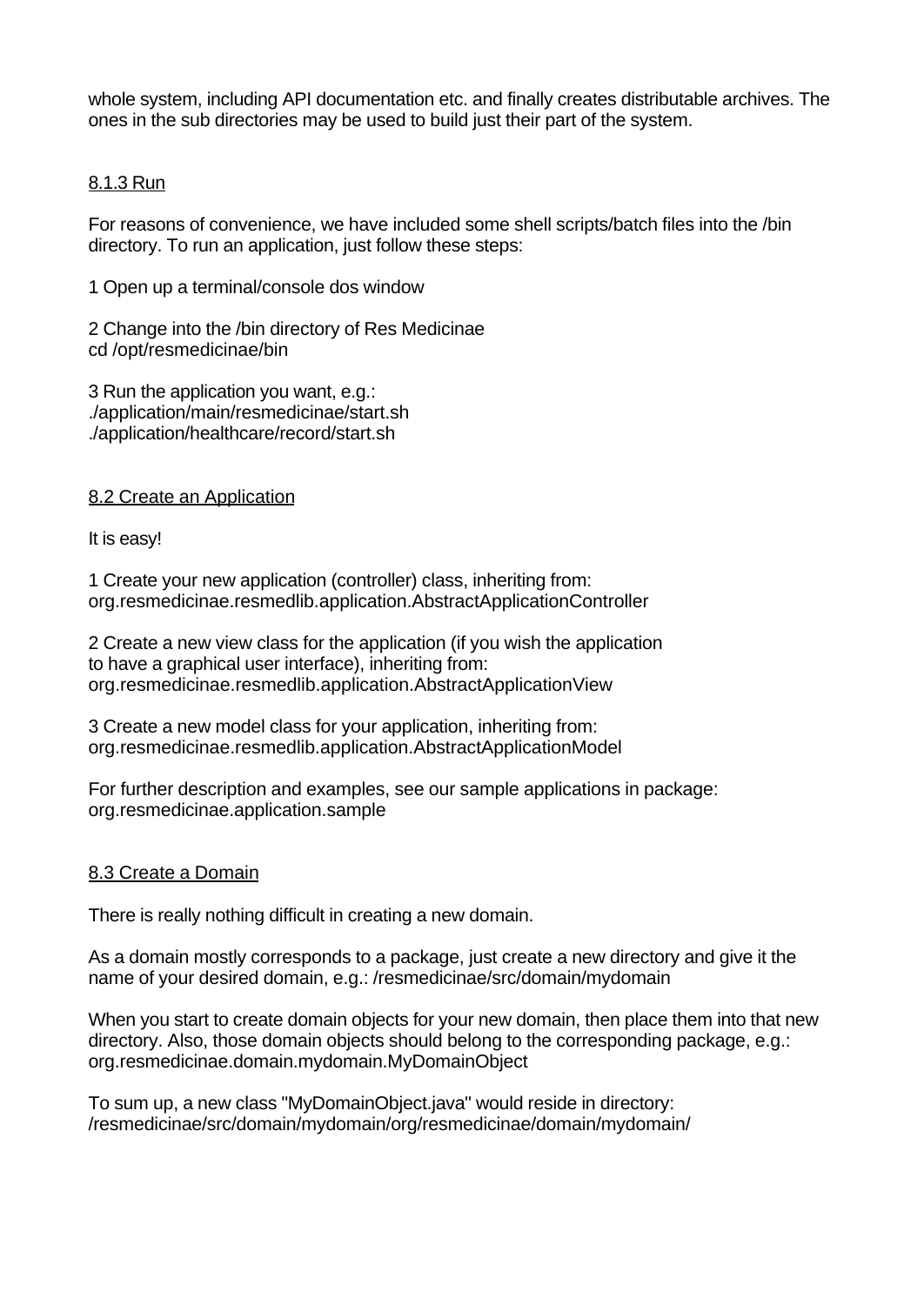# 9 Indexes

# 9.1 Abbreviations

?? - Organization Record Service of the HDTF

BS - Billing Service (accommodate variable pricing based on sequence of procedures performed) of the HDTF

CAMS - Care Authorization Management Service (get authorization for the provision of a service or resource that is not automatically covered by this Health Benefit Plan) of the HDTF CCMS - Charge Capture Management Service (collect information needed to enable effective charging for procedures, drugs administered, supplies used, services etc.) of the **HDTF** 

CDCS - Clinical Documentation Capture Service (expedite capture and storage of clinical information) of the HDTF

CIAS - Clinical Image Access Service (retrieve and manage images) of the HDTF CMS - Claims Management Service (request payment from a HBP for services provided by claimant or by third party) of the HDTF

COAS - Clinical Observation Access Service (retrieve clinical information about a person, e.g. text, measurements, wave forms etc.) of the HDTF

CORBA - Common Object Request Broker Architecture. A CORBA "module" corresponds to a "package" in UML or Java and to a "namespace" in C++. On system level, a "package" usually is a "directory". Packages can also contain "modules" (as directories contain "files"). Hence, UML or Java "modules" usually correspond to "files" on system level.

CPAS - Clinical Protocol Access Service (provide complete or part clinical protocols for implementation as care plans) of the HDTF

CRPS - Claims Re-Pricing Service (provide variable pricing based on sequence of procedures performed) of the HDTF

EMS - Enrolement Management Service (establish a relationship between a person and a Health Benefit Plan, e.g. between an employee's family and a Primary Care Physician) of the **HDTF** 

ES - Eligibility/Benefit Plan Usage Service (verify that a person is enrolled in a Health Benefit Plan and the enrolement is active; query on the Enrolement Management Service) of the HDTF

GNU - "GNU's Not UNIX" Rekursives Akronym, welches als Name fuer ein freies UNIX, basierend auf dem Linux Kernel, gewaehlt wurde.

HBPMS - Health Benefit Plan Management Service (set parameters for Health Benefit Plan, e.g. cost to member of o/p visit, cost to member of prescription, lifetime dollar maximums, drug/procedure exclusions etc.; includes complex enterprise rules) of the HDTF

HDIF - Health Data Interpretation Facility/Decision Support (aid decision support activities by analysing health information retrieved from heterogeneous sources) of the HDTF

HDTF - Healthcare Domain Task Force (CORBAmed) of the OMG

HILS - Health Information Locator Service (locate the segments of a distributed patient record) of the HDTF

HRS - Healthcare Relationship Service (provide generic relationships and their types; may be included in PMF) of the HDTF

JSP - "Java Server Pages" HTML Seiten, die Java Programmcode enthalten. Vor ihrer Anzeige werden die JSP Seiten durch ein Interpreter Programm gelesen und in reines HTML umgewandelt. Mit Hilfe von JSP koennen Applikationen eine plattformunabhaengige Web Oberflaeche erhalten und sind damit ueber WebBrowser bedienbar. Als Alternative zu diesen Web basierten Oberflaechen gibt es herkoemmliche stand alone Applikationen, also Programme, die eigenstaendig gestartet und ausgefuehrt werden und ihre Oberflaeche mitbringen. Siehe hierzu "Swing".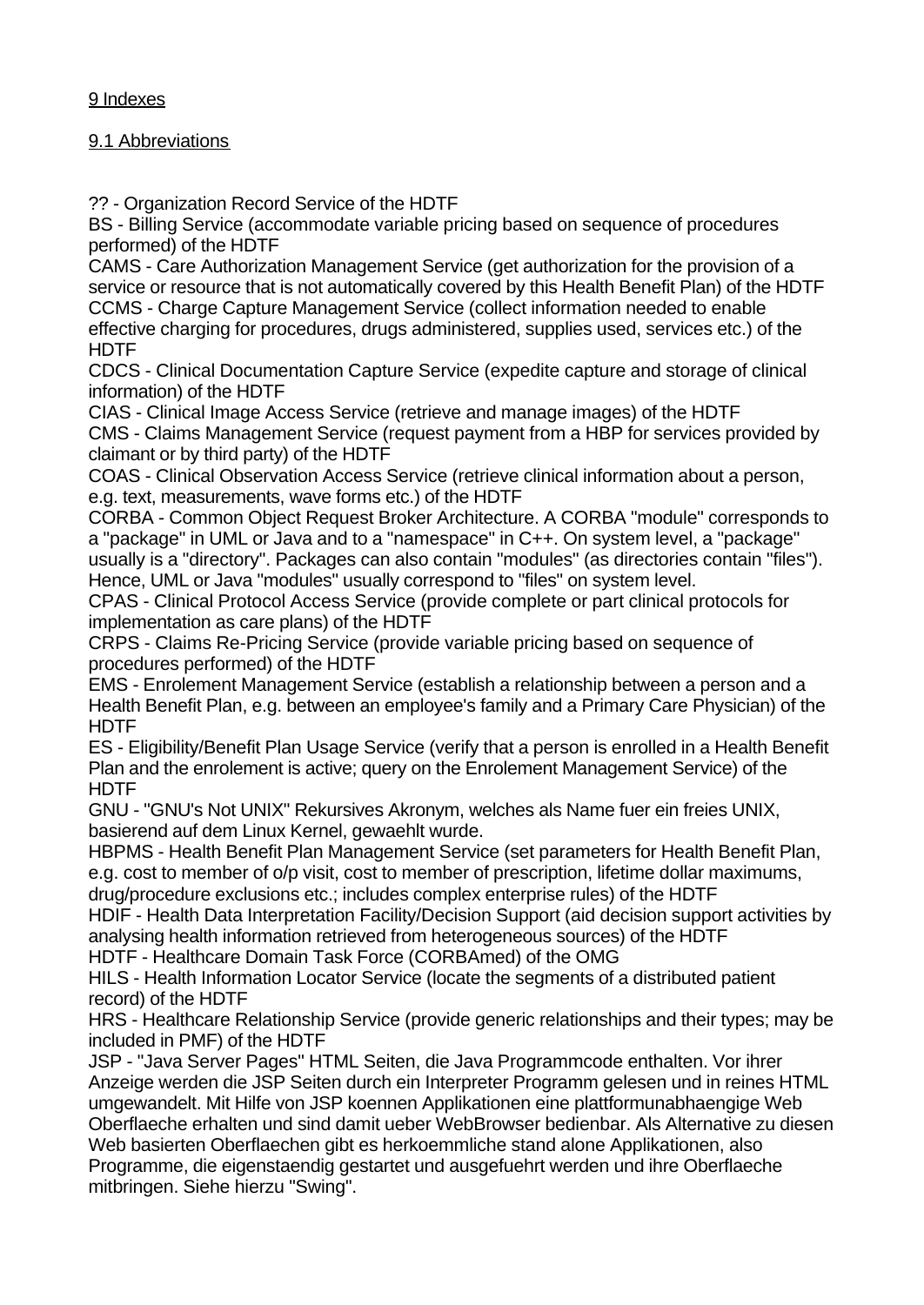LS - Location Service (provide information on physical locations, e.g. postal addresses, map references, wards etc.) of the HDTF

MTM - Medical Transcription Management (distribute transcription of clinical information about the patient over integrated networks) of the HDTF

OE/TS - Order Entry/ Tracking Service (allow electronical clinical orders made between departments and facilities) of the HDTF

OMG - Object Management Group http://www.omg.org

OMS - Management of Clinical Orders (ensure that the correct sequence is followed and orders are forwarded to the correct provider/department) of the HDTF

PDS - Person Demographics Service (provide demographic information about persons, e.g. date of birth, name, address, relationships to other people etc.) of the HDTF

PIDS - Person Identification Service (unique identification of persons by matching person traits and identifiers) of the HDTF

PIF - Pharmacy Interaction Facility (communicate prescription information between pharmacy prescribers and pharmacy dispensers) of the HDTF

PMF - Party Management Facility (manage relationships between parties, e.g. rights, roles, responsibilities, authority; Finance DTF) of the HDTF

PRM - Patient Record Management (provide evidentiality, metadata, review of records by differing views and needs, medical quality assurance) of the HDTF

RAD - Resource Access Decision Service of the HDTF

RMS - Referral Management Service (request a Healthcare Specialist to perform services; this act is performed by the physician who presently has responsibility for the patient) of the HDTF

RMS - Remittance Management Service (interface between CMS

 - Claims Management Service and accounts payable for payer and accounts receivable for provider) of the HDTF

RMS - Resource Management Service (locate, allocate and dispose resources) of the HDTF RUM - Resource Utilisation Management (assess resource utilisation) of the HDTF

SF - Scheduling Facility (deal with scheduling what, where and when, related to workflow) of the HDTF

SLIMS - Summary List Management Service (compile and manage medical summary lists) of the HDTF

SS - Supplies Service (locate, allocate and dispose consumable resources) of the HDTF Swing - Bezeichnung einer Quelltextbibliothek der Sprache Java fuer die

Oberflaechenprogrammierung. Dient dem Erstellen von Oberflaechen fuer stand alone Applikationen.

TBC - Transaction Based Costing (calculate health service cost based on healthcare service transactions) of the HDTF

TQS - Terminology Query Service (access terminological information for use in mediation, presentation and dynamic discovery) of the HDTF

TSS - Terminology Storage Service (update terminology used by TQS) of the HDTF W3C - World Wide Web Consortium http://www.w3.org

WMS - Worklist Management Service (utilize information about planned activities to develop worklists for specific agents) of the HDTF

# 9.2 Figures

# 9.3 Tables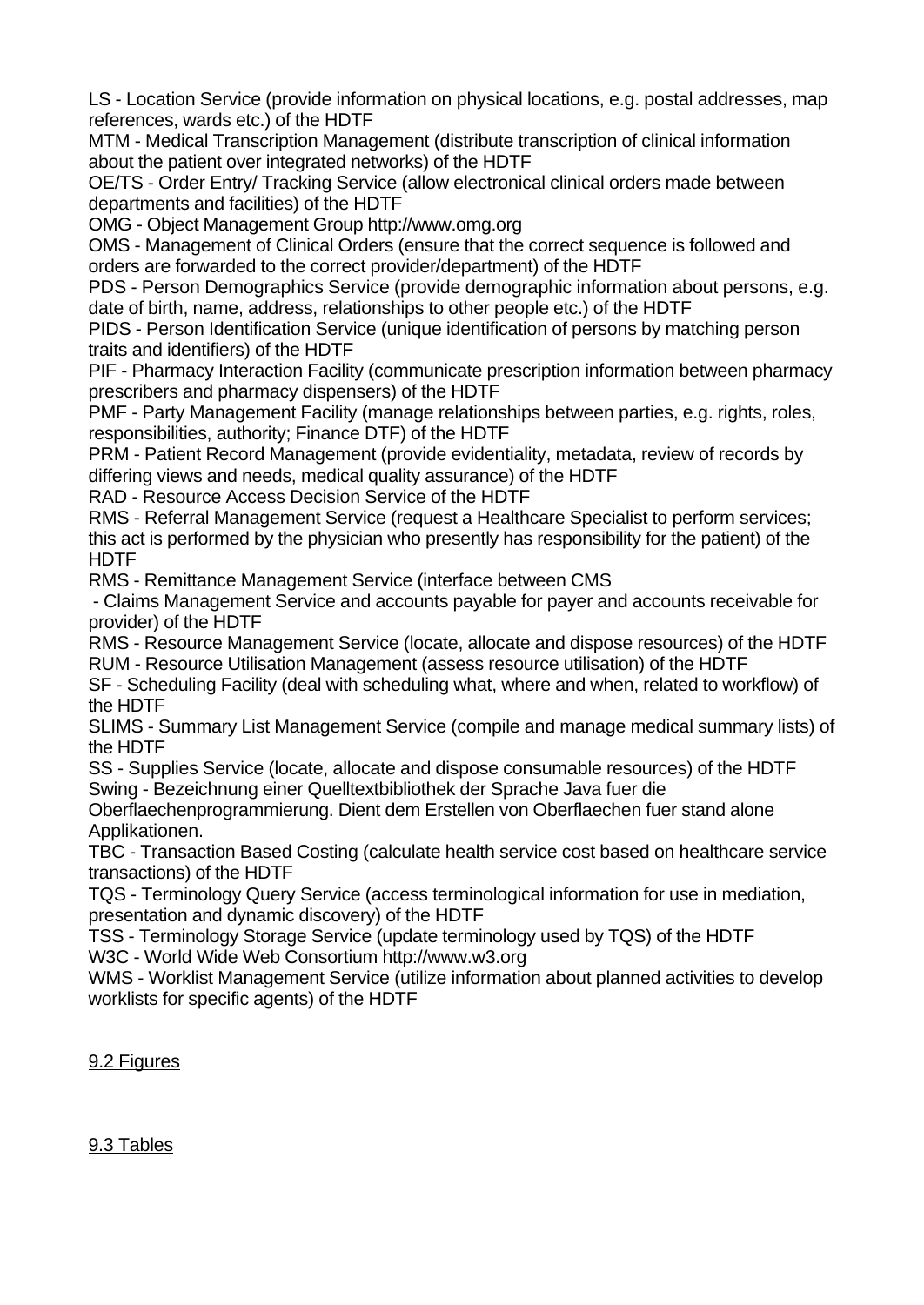### 9.4 Sources

[Apache] The Apache project. Open Source under the Apache License. http://www.apache.org

[Blueprints] The Java Blueprints. http://www.javasoft.com/...

[Buschmann] Buschmann, Frank. ...

[Cai] Cai, Jason; Ranjit Kapila; Gaurav Pal. HMVC: The layered pattern for developing strong client tiers. This hierarchical model eases the development of a Java-based client tier. Java World, July 2000. http://www.javaworld.com/javaworld/jw-07-2000/jw-0721-hmvc\_p.html

[Fowler] Fowler, Martin. Analysis Patterns. Addison-Wesley, 1997. http://www.martinfowler.com

[Gamma] Gamma, Erich; Richard Helm; Ralph Johnson; John Vlissides (Gang Of Four). Design Patterns. Addison-Wesley, 1995. ISBN: 0-201-63361-2.

[ResMedicinae] The Res Medicinae project. Free Software. GPL license. Founded in April 2000. Administrators: Christian Heller <christian.heller@tuxtax.de>, Karsten Hilbert <karsten.hilbert@gmx.net> http://www.resmedicinae.org

[Sanderson] Sanderson, Rick. <ricks@fourbit.com> The Fourbit Group. http://www.fourbit.com

[Scope] The Scope project. Open Source Software. BSD license. Founded in April 2000. Administrator: Steve Meyfroidt <smeyfroi@users.sourceforge.net> http://scope.sourceforge.net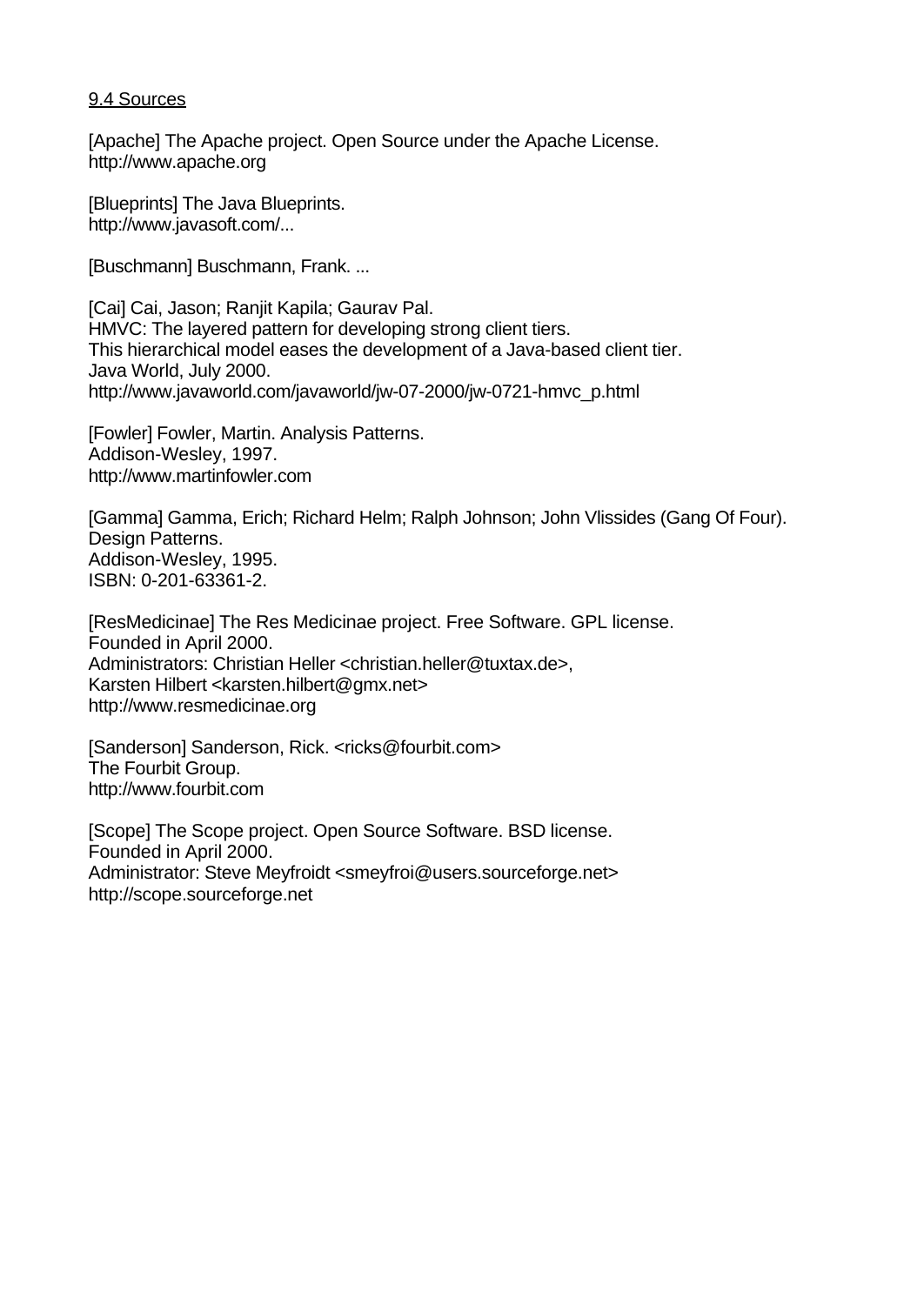## 10 Attachments

## 10.1 GNU Free Documentation License

Version 1.1, March 2000

Copyright (C) 2000 Free Software Foundation, Inc. 59 Temple Place, Suite 330, Boston, MA 02111-1307 USA Everyone is permitted to copy and distribute verbatim copies of this license document, but changing it is not allowed.

# 0. PREAMBLE

The purpose of this License is to make a manual, textbook, or other written document "free" in the sense of freedom: to assure everyone the effective freedom to copy and redistribute it, with or without modifying it, either commercially or noncommercially. Secondarily, this License preserves for the author and publisher a way to get credit for their work, while not being considered responsible for modifications made by others.

This License is a kind of "copyleft", which means that derivative works of the document must themselves be free in the same sense. It complements the GNU General Public License, which is a copyleft license designed for free software.

We have designed this License in order to use it for manuals for free software, because free software needs free documentation: a free program should come with manuals providing the same freedoms that the software does. But this License is not limited to software manuals; it can be used for any textual work, regardless of subject matter or whether it is published as a printed book. We recommend this License principally for works whose purpose is instruction or reference.

# 1. APPLICABILITY AND DEFINITIONS

This License applies to any manual or other work that contains a notice placed by the copyright holder saying it can be distributed under the terms of this License. The "Document", below, refers to any such manual or work. Any member of the public is a licensee, and is addressed as "you".

A "Modified Version" of the Document means any work containing the Document or a portion of it, either copied verbatim, or with modifications and/or translated into another language.

A "Secondary Section" is a named appendix or a front-matter section of the Document that deals exclusively with the relationship of the publishers or authors of the Document to the Document's overall subject (or to related matters) and contains nothing that could fall directly within that overall subject. (For example, if the Document is in part a textbook of mathematics, a Secondary Section may not explain any mathematics.) The relationship could be a matter of historical connection with the subject or with related matters, or of legal, commercial, philosophical, ethical or political position regarding them.

The "Invariant Sections" are certain Secondary Sections whose titles are designated, as being those of Invariant Sections, in the notice that says that the Document is released under this License.

The "Cover Texts" are certain short passages of text that are listed, as Front-Cover Texts or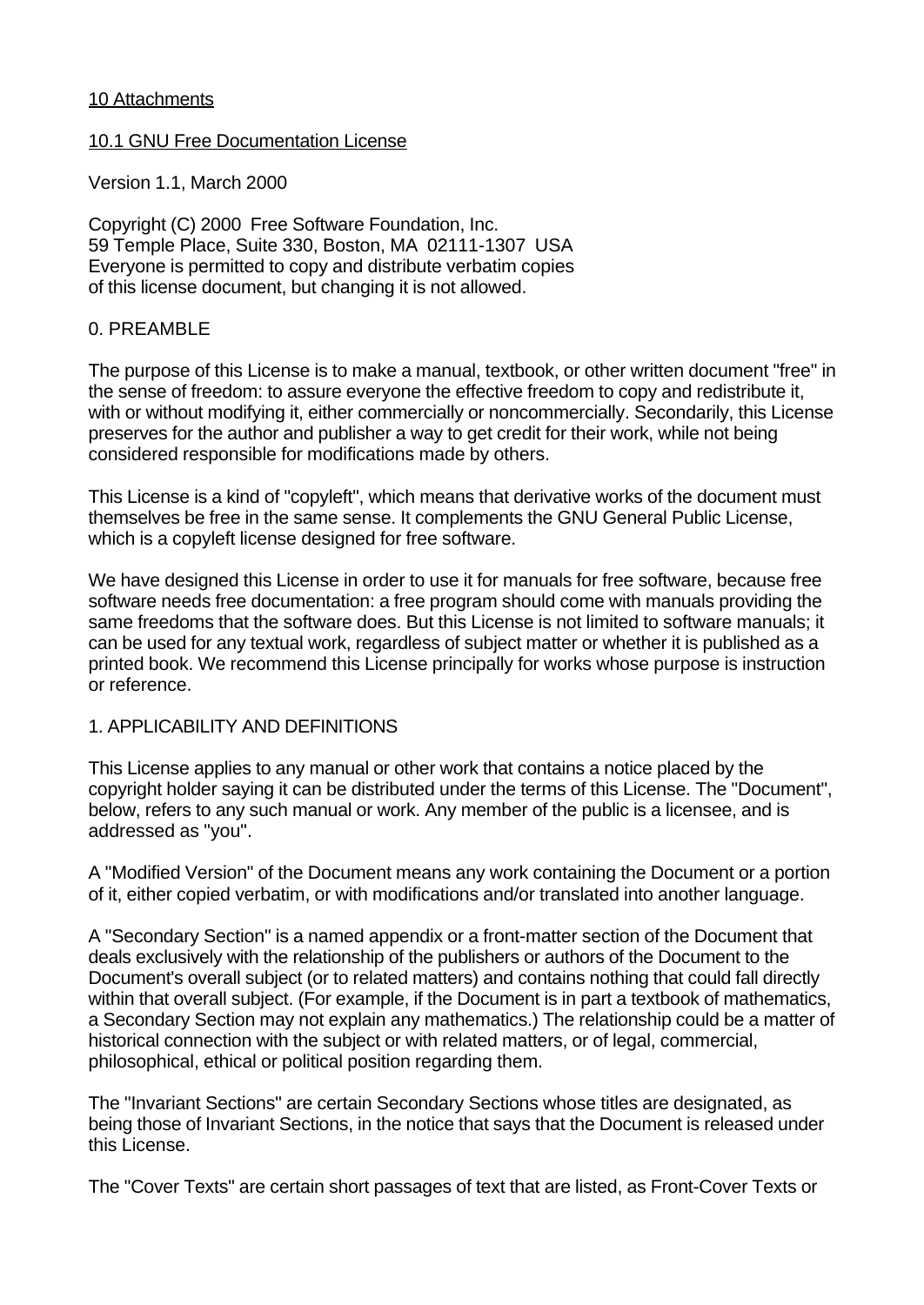Back-Cover Texts, in the notice that says that the Document is released under this License.

A "Transparent" copy of the Document means a machine-readable copy, represented in a format whose specification is available to the general public, whose contents can be viewed and edited directly and straightforwardly with generic text editors or (for images composed of pixels) generic paint programs or (for drawings) some widely available drawing editor, and that is suitable for input to text formatters or for automatic translation to a variety of formats suitable for input to text formatters. A copy made in an otherwise Transparent file format whose markup has been designed to thwart or discourage subsequent modification by readers is not Transparent. A copy that is not "Transparent" is called "Opaque".

Examples of suitable formats for Transparent copies include plain ASCII without markup, Texinfo input format, LaTeX input format, SGML or XML using a publicly available DTD, and standard-conforming simple HTML designed for human modification. Opaque formats include PostScript, PDF, proprietary formats that can be read and edited only by proprietary word processors, SGML or XML for which the DTD and/or processing tools are not generally available, and the machine-generated HTML produced by some word processors for output purposes only.

The "Title Page" means, for a printed book, the title page itself, plus such following pages as are needed to hold, legibly, the material this License requires to appear in the title page. For works in formats which do not have any title page as such, "Title Page" means the text near the most prominent appearance of the work's title, preceding the beginning of the body of the text.

# 2. VERBATIM COPYING

You may copy and distribute the Document in any medium, either commercially or noncommercially, provided that this License, the copyright notices, and the license notice saying this License applies to the Document are reproduced in all copies, and that you add no other conditions whatsoever to those of this License. You may not use technical measures to obstruct or control the reading or further copying of the copies you make or distribute. However, you may accept compensation in exchange for copies. If you distribute a large enough number of copies you must also follow the conditions in section 3.

You may also lend copies, under the same conditions stated above, and you may publicly display copies.

# 3. COPYING IN QUANTITY

If you publish printed copies of the Document numbering more than 100, and the Document's license notice requires Cover Texts, you must enclose the copies in covers that carry, clearly and legibly, all these Cover Texts: Front-Cover Texts on the front cover, and Back-Cover Texts on the back cover. Both covers must also clearly and legibly identify you as the publisher of these copies. The front cover must present the full title with all words of the title equally prominent and visible. You may add other material on the covers in addition. Copying with changes limited to the covers, as long as they preserve the title of the Document and satisfy these conditions, can be treated as verbatim copying in other respects.

If the required texts for either cover are too voluminous to fit legibly, you should put the first ones listed (as many as fit reasonably) on the actual cover, and continue the rest onto adjacent pages.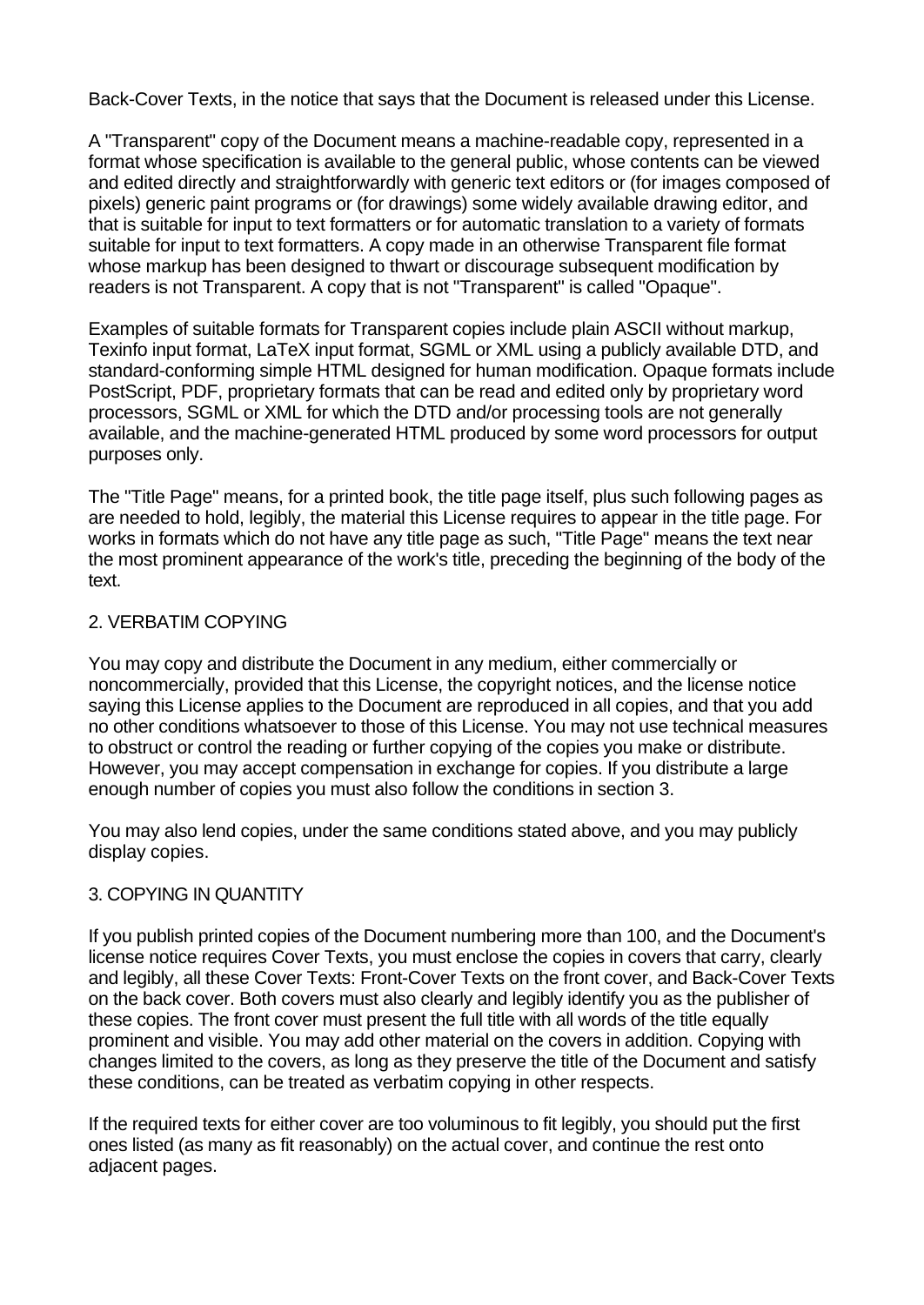If you publish or distribute Opaque copies of the Document numbering more than 100, you must either include a machine-readable Transparent copy along with each Opaque copy, or state in or with each Opaque copy a publicly-accessible computer-network location containing a complete Transparent copy of the Document, free of added material, which the general network-using public has access to download anonymously at no charge using publicstandard network protocols. If you use the latter option, you must take reasonably prudent steps, when you begin distribution of Opaque copies in quantity, to ensure that this Transparent copy will remain thus accessible at the stated location until at least one year after the last time you distribute an Opaque copy (directly or through your agents or retailers) of that edition to the public.

It is requested, but not required, that you contact the authors of the Document well before redistributing any large number of copies, to give them a chance to provide you with an updated version of the Document.

### 4. MODIFICATIONS

You may copy and distribute a Modified Version of the Document under the conditions of sections 2 and 3 above, provided that you release the Modified Version under precisely this License, with the Modified Version filling the role of the Document, thus licensing distribution and modification of the Modified Version to whoever possesses a copy of it. In addition, you must do these things in the Modified Version:

A. Use in the Title Page (and on the covers, if any) a title distinct from that of the Document, and from those of previous versions (which should, if there were any, be listed in the History section of the Document). You may use the same title as a previous version if the original publisher of that version gives permission. B. List on the Title Page, as authors, one or more persons or entities responsible for authorship of the modifications in the Modified Version, together with at least five of the principal authors of the Document (all of its principal authors, if it has less than five). C. State on the Title page the name of the publisher of the Modified Version, as the publisher. D. Preserve all the copyright notices of the Document. E. Add an appropriate copyright notice for your modifications adjacent to the other copyright notices. F. Include, immediately after the copyright notices, a license notice giving the public permission to use the Modified Version under the terms of this License, in the form shown in the Addendum below. G. Preserve in that license notice the full lists of Invariant Sections and required Cover Texts given in the Document's license notice. H. Include an unaltered copy of this License. I. Preserve the section entitled "History", and its title, and add to it an item stating at least the title, year, new authors, and publisher of the Modified Version as given on the Title Page. If there is no section entitled "History" in the Document, create one stating the title, year, authors, and publisher of the Document as given on its Title Page, then add an item describing the Modified Version as stated in the previous sentence. J. Preserve the network location, if any, given in the Document for public access to a Transparent copy of the Document, and likewise the network locations given in the Document for previous versions it was based on. These may be placed in the "History" section. You may omit a network location for a work that was published at least four years before the Document itself, or if the original publisher of the version it refers to gives permission. K. In any section entitled "Acknowledgements" or "Dedications", preserve the section's title, and preserve in the section all the substance and tone of each of the contributor acknowledgements and/or dedications given therein. L. Preserve all the Invariant Sections of the Document, unaltered in their text and in their titles. Section numbers or the equivalent are not considered part of the section titles. M. Delete any section entitled "Endorsements". Such a section may not be included in the Modified Version. N. Do not retitle any existing section as "Endorsements" or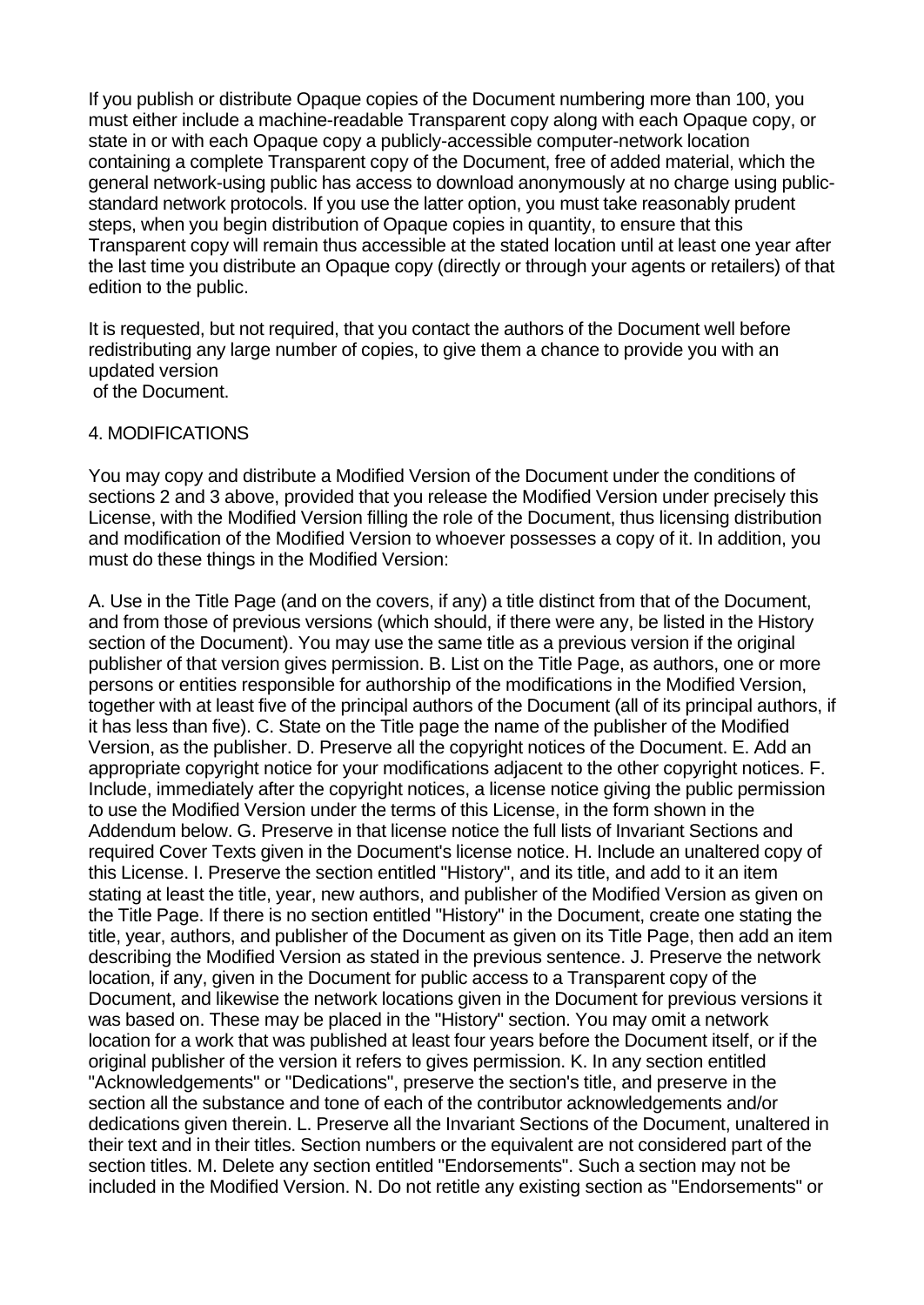to conflict in title with any Invariant Section.

If the Modified Version includes new front-matter sections or appendices that qualify as Secondary Sections and contain no material copied from the Document, you may at your option designate some or all of these sections as invariant. To do this, add their titles to the list of Invariant Sections in the Modified Version's license notice. These titles must be distinct from any other section titles.

You may add a section entitled "Endorsements", provided it contains nothing but endorsements of your Modified Version by various parties--for example, statements of peer review or that the text has been approved by an organization as the authoritative definition of a standard.

You may add a passage of up to five words as a Front-Cover Text, and a passage of up to 25 words as a Back-Cover Text, to the end of the list of Cover Texts in the Modified Version. Only one passage of Front-Cover Text and one of Back-Cover Text may be added by (or through arrangements made by) any one entity. If the Document already includes a cover text for the same cover, previously added by you or by arrangement made by the same entity you are acting on behalf of, you may not add another; but you may replace the old one, on explicit permission from the previous publisher that added the old one.

The author(s) and publisher(s) of the Document do not by this License give permission to use their names for publicity for or to assert or imply endorsement of any Modified Version.

# 5. COMBINING DOCUMENTS

You may combine the Document with other documents released under this License, under the terms defined in section 4 above for modified versions, provided that you include in the combination all of the Invariant Sections of all of the original documents, unmodified, and list them all as Invariant Sections of your combined work in its license notice.

The combined work need only contain one copy of this License, and multiple identical Invariant Sections may be replaced with a single copy. If there are multiple Invariant Sections with the same name but different contents, make the title of each such section unique by adding at the end of it, in parentheses, the name of the original author or publisher of that section if known, or else a unique number. Make the same adjustment to the section titles in the list of Invariant Sections in the license notice of the combined work.

In the combination, you must combine any sections entitled "History" in the various original documents, forming one section entitled "History"; likewise combine any sections entitled "Acknowledgements", and any sections entitled "Dedications". You must delete all sections entitled "Endorsements."

# 6. COLLECTIONS OF DOCUMENTS

You may make a collection consisting of the Document and other documents released under this License, and replace the individual copies of this License in the various documents with a single copy that is included in the collection, provided that you follow the rules of this License for verbatim copying of each of the documents in all other respects.

You may extract a single document from such a collection, and distribute it individually under this License, provided you insert a copy of this License into the extracted document, and follow this License in all other respects regarding verbatim copying of that document.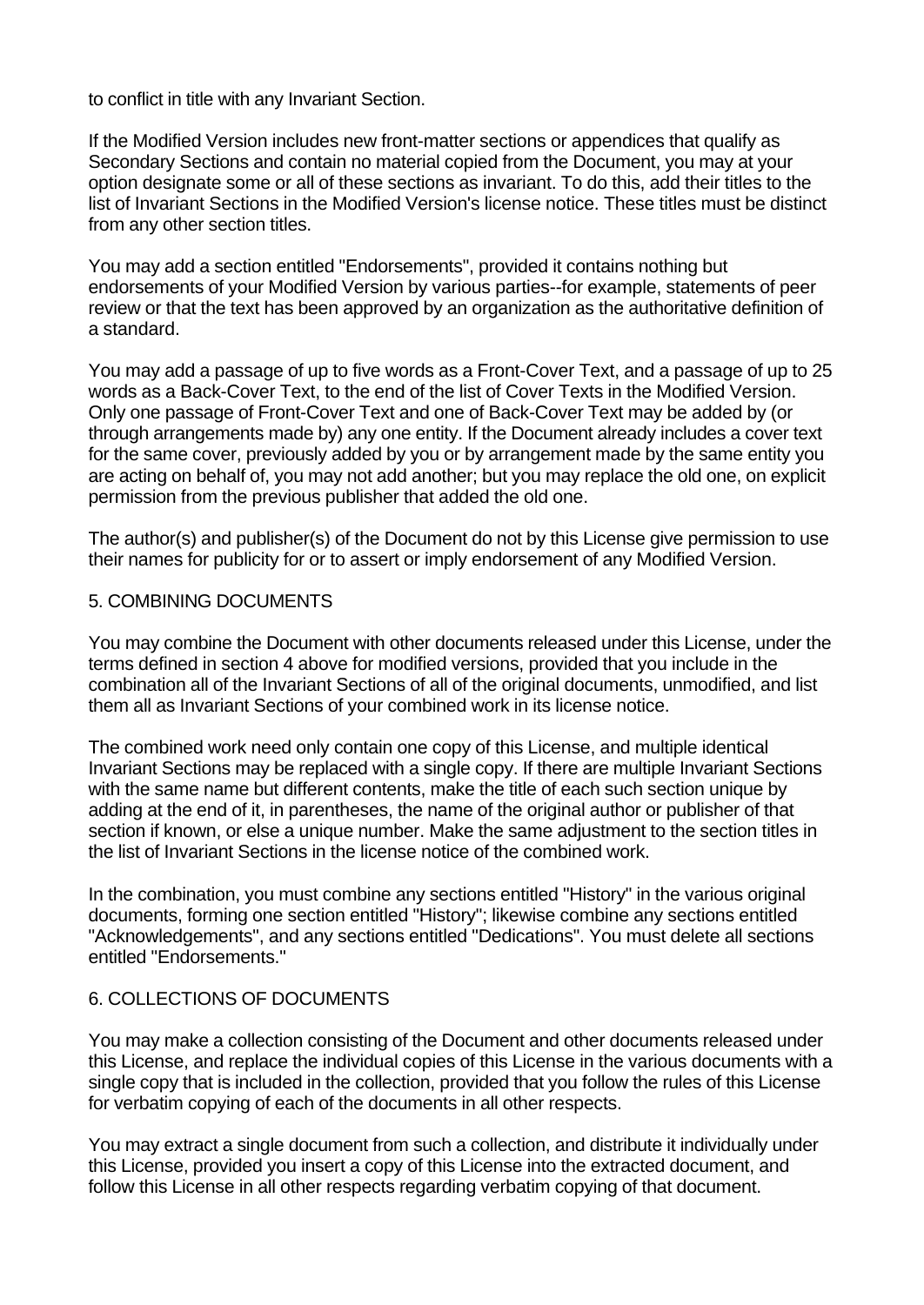# 7. AGGREGATION WITH INDEPENDENT WORKS

A compilation of the Document or its derivatives with other separate and independent documents or works, in or on a volume of a storage or distribution medium, does not as a whole count as a Modified Version of the Document, provided no compilation copyright is claimed for the compilation. Such a compilation is called an "aggregate", and this License does not apply to the other self-contained works thus compiled with the Document, on account of their being thus compiled, if they are not themselves derivative works of the Document.

If the Cover Text requirement of section 3 is applicable to these copies of the Document, then if the Document is less than one quarter of the entire aggregate, the Document's Cover Texts may be placed on covers that surround only the Document within the aggregate. Otherwise they must appear on covers around the whole aggregate.

# 8. TRANSLATION

Translation is considered a kind of modification, so you may distribute translations of the Document under the terms of section 4. Replacing Invariant Sections with translations requires special permission from their copyright holders, but you may include translations of some or all Invariant Sections in addition to the original versions of these Invariant Sections. You may include a translation of this License provided that you also include the original English version of this License. In case of a disagreement between the translation and the original English version of this License, the original English version will prevail.

# 9. TERMINATION

You may not copy, modify, sublicense, or distribute the Document except as expressly provided for under this License. Any other attempt to copy, modify, sublicense or distribute the Document is void, and will automatically terminate your rights under this License. However, parties who have received copies, or rights, from you under this License will not have their licenses terminated so long as such parties remain in full compliance.

# 10. FUTURE REVISIONS OF THIS LICENSE

The Free Software Foundation may publish new, revised versions of the GNU Free Documentation License from time to time. Such new versions will be similar in spirit to the present version, but may differ in detail to address new problems or concerns. See http://www.gnu.org/copyleft/.

Each version of the License is given a distinguishing version number. If the Document specifies that a particular numbered version of this License "or any later version" applies to it, you have the option of following the terms and conditions either of that specified version or of any later version that has been published (not as a draft) by the Free Software Foundation. If the Document does not specify a version number of this License, you may choose any version ever published (not as a draft) by the Free Software Foundation.